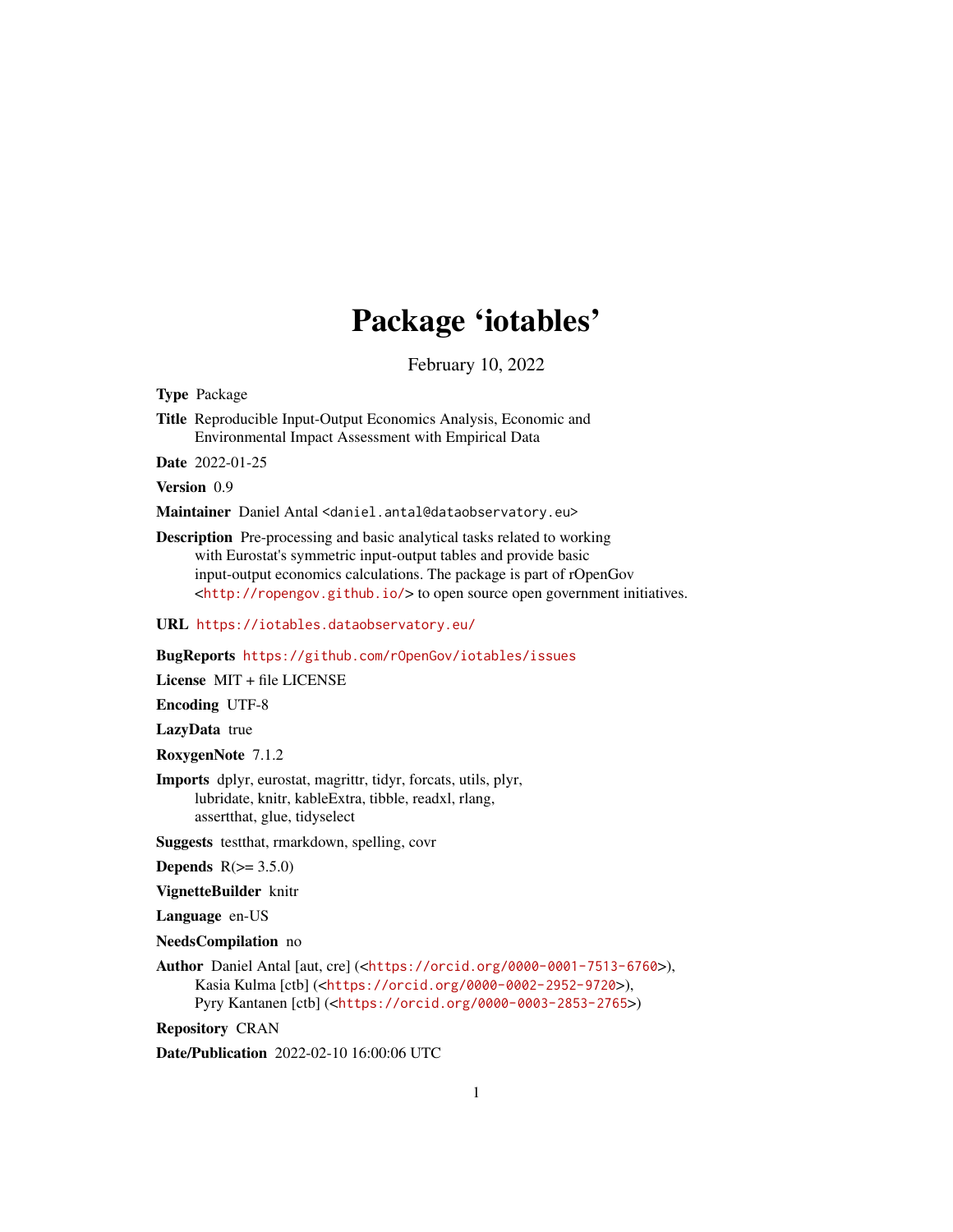# R topics documented:

| 3              |
|----------------|
| $\overline{4}$ |
| 5              |
| 6              |
| $\overline{7}$ |
| 8              |
| 9              |
| 10             |
| 10             |
| 11             |
| 12             |
| 13             |
| 14             |
| 14             |
| 15             |
| 16             |
| 17             |
| -18            |
|                |
| - 19           |
| 20             |
|                |
|                |
|                |
|                |
|                |
|                |
|                |
|                |
|                |
|                |
|                |
|                |
|                |
|                |
|                |
| 37             |
| 38             |
| 39             |
| 39             |
| 41             |
| 42             |
| 43             |
| 43             |
| 44             |
| 45             |
|                |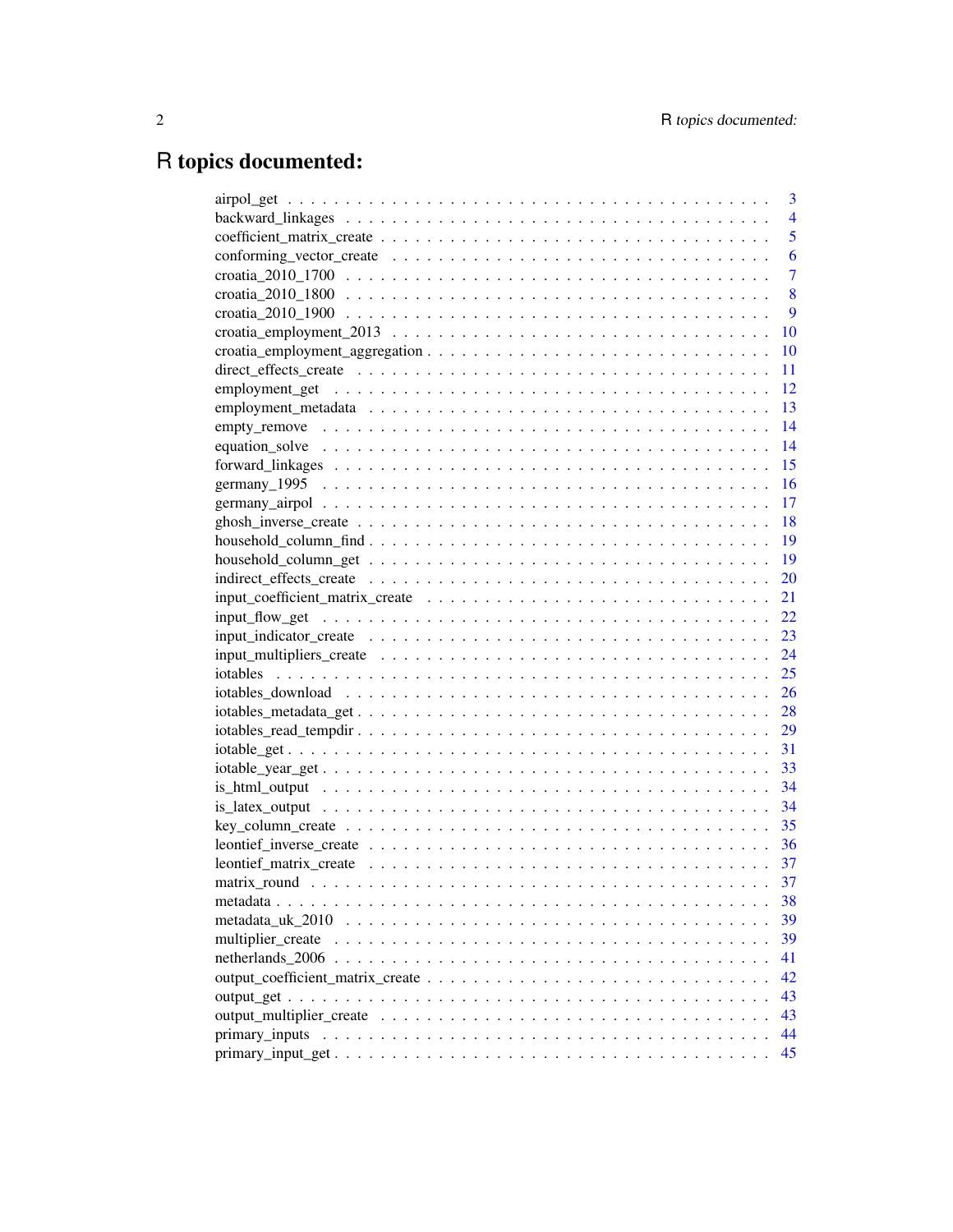### <span id="page-2-0"></span>airpol\_get 3

### <span id="page-2-1"></span>airpol\_get *Get air pollutant data*

### Description

Get air emissions accounts by NACE Rev. 2 activity for environmental impact assessments.

### Usage

```
airpol_get(
 airpol = "GHG",geo = "BE",year = 2020,unit = "THS_T",data_directory = NULL,
  force_download = TRUE
)
```
### Arguments

| airpol | The code of the air pollutant. Defaults GHG, ACG, CH4, CH4_CO2E, CH4_NMVOCE,<br>CO, CO2, CO2_BIO, CO_NMVOCE, GHG, HFC_CO2E, N2O, N2O_CO2E, NF3_SF6_CO2E,<br>NH3, NH3_SO2E, NMVOC, NOX, NOX_NMVOCE, NOX_SO2E, O3PR, PFC_CO2E, PM10,<br>PM2_5, SOX_SO2E. |
|--------|--------------------------------------------------------------------------------------------------------------------------------------------------------------------------------------------------------------------------------------------------------|
| geo    | The country code. The special value 'germany_1995' will return the replication<br>dataset germany_airpol.                                                                                                                                              |
| year   | The year. The average employment will be created for the given year, starting<br>with 2008, when the NACE Rev 2 was introduced in employment statistics.                                                                                               |
| unit   | Defaults to "THS_T" (thousand tons.)                                                                                                                                                                                                                   |
|        | data_directory Defaults to NULL, if a valid directory, it will try to save the pre-processed data<br>file here with labelling.                                                                                                                         |
|        | force_download Defaults to TRUE. If FALSE it will use the existing downloaded file in the data_directory<br>or the temporary directory, if it exists.                                                                                                  |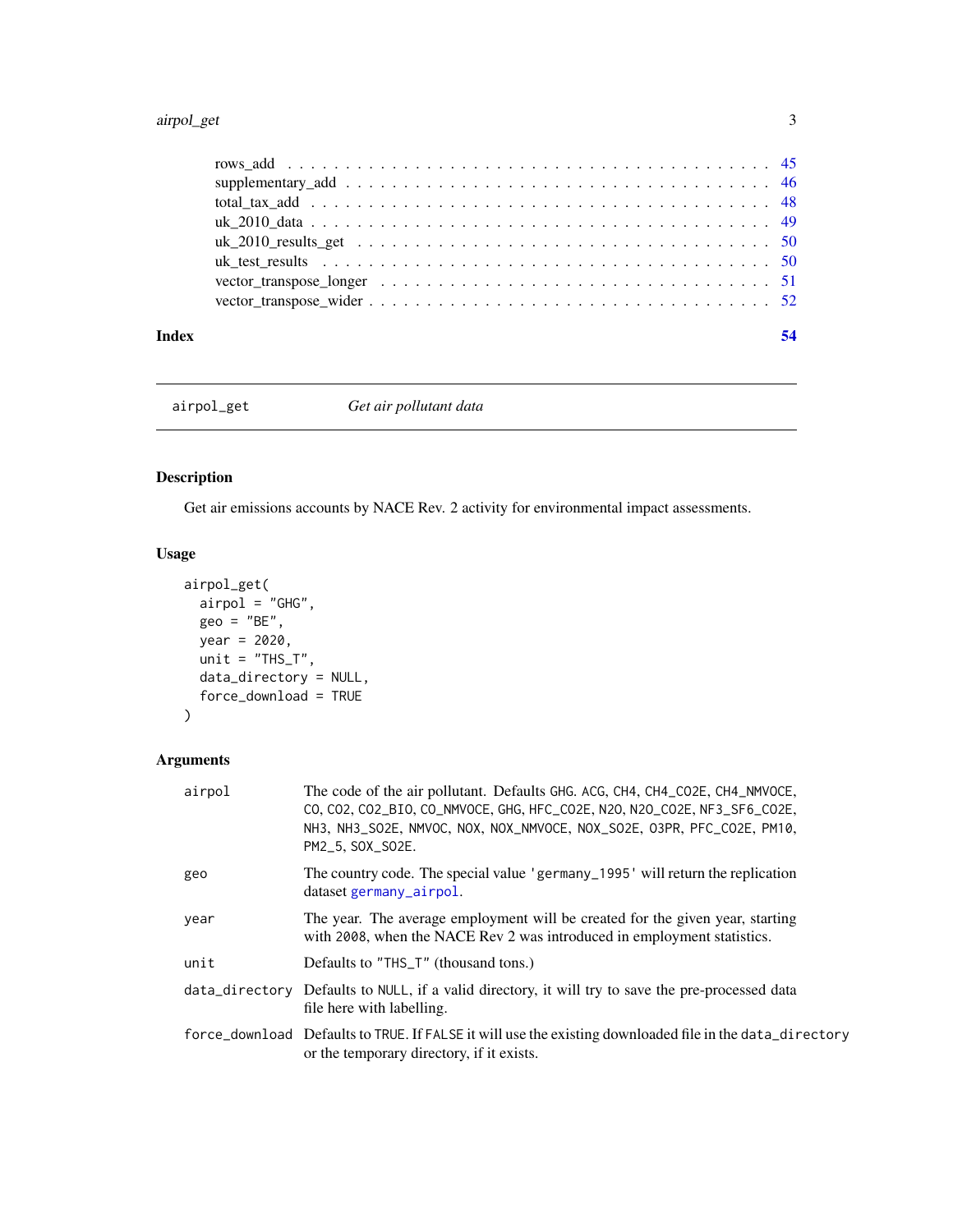Currently tested only with product x product tables. The dataset air emissions accounts by NACE Rev. 2 activity [env\_ac\_ainah\_r2] has five dimensions: The Air pollutant airpol variables are collected on the emissions of the following pollutants: carbon dioxide without emissions from biomass (CO2), carbon dioxide from biomass (Biomass CO2), nitroux oxide (N2O), methane (CH4), perfluorocarbons (PFCs), Hydrofluorocarbons (HFCs), sulphur hexafluoride (SF6) including nitrogen trifluoride (NF3), nitrogen oxides (NOx), Non-methane volatile organic compounds, (NMVOC), carbon monoxide (CO), Particulate matter smaller than 10 micrometre (PM10), Particulate matter smaller than 2,5 micrometre (PM2,5), Sulphur dioxide (SO2), Ammonia (NH3).

See [Reference Metadata in Euro SDMX Metadata Structure \(ESMS\)](https://ec.europa.eu/eurostat/cache/metadata/en/env_ac_ainah_r2_esms.htm) for further details, particularly on the calculation of Global warming potential GHG, Acidifying gases ACG and Tropospheric ozone precursors O3PR.

### Value

A data.frame with auxiliary metadata to conform the symmetric input-output tables.

#### Source

Eurostat folder [Air emissions accounts by NACE Rev. 2 activity](http://appsso.eurostat.ec.europa.eu/nui/show.do?lang=en&dataset=env_ac_ainah_r2)

#### See Also

Other import functions: [employment\\_get\(](#page-11-1)), [iotables\\_download\(](#page-25-1)), [iotables\\_metadata\\_get\(](#page-27-1)), [iotables\\_read\\_tempdir\(](#page-28-1))

#### Examples

airpol\_get(airpol = "CO2", geo="germany\_1995", year = 1995, unit = "THS\_T")

<span id="page-3-1"></span>backward\_linkages *Backward linkages*

#### **Description**

Indicate the interconnection of a particular sector to other sectors from which it purchases inputs (demand side). When a sector increases its output, it will increase the total (intermediate) demand on all other sectors, which is measured by backward linkages.

### Usage

```
backward_linkages(Im)
```
#### Arguments

Im A Leontief inverse matrix created by the [leontief\\_inverse\\_create](#page-35-1) function.

<span id="page-3-0"></span>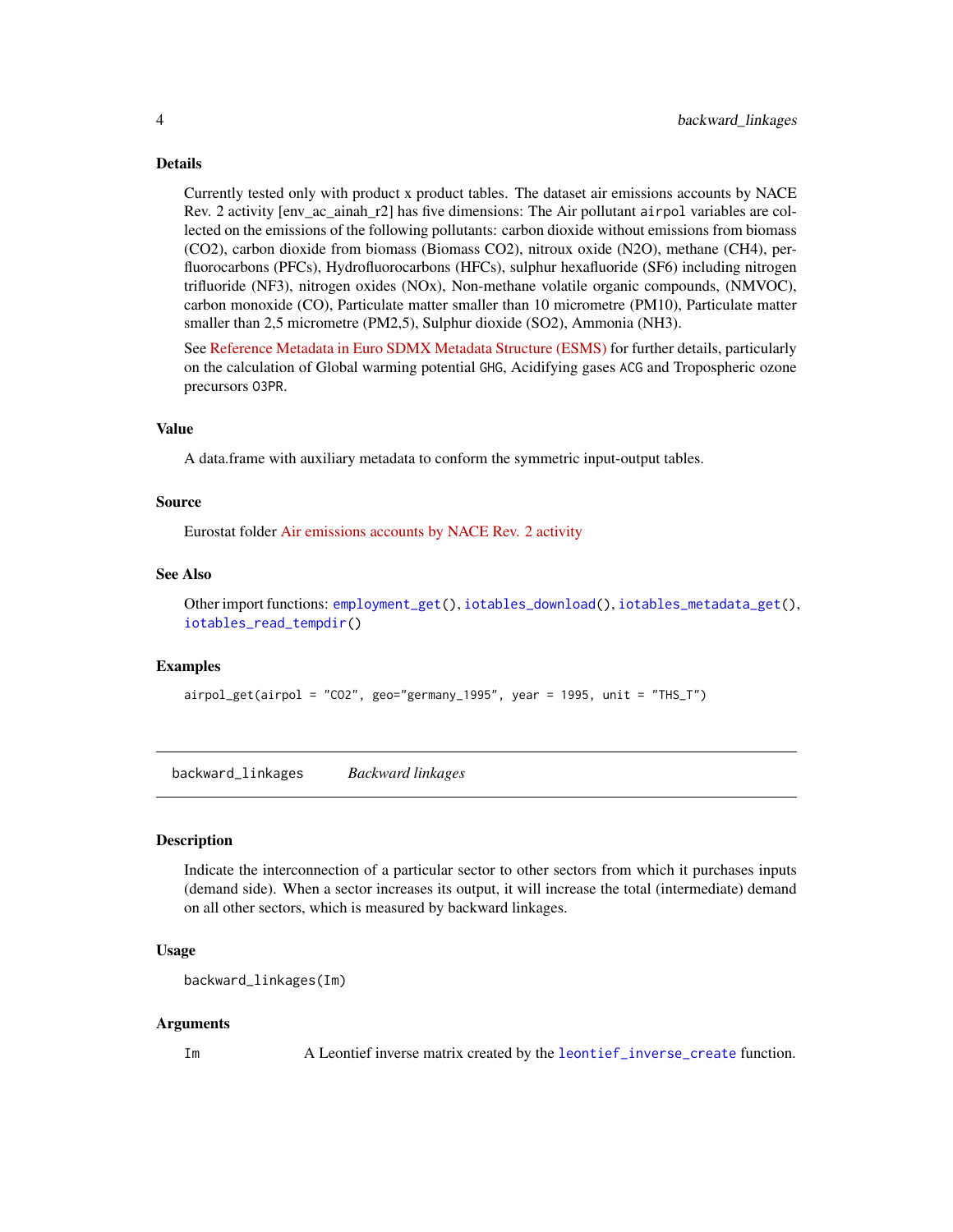<span id="page-4-0"></span>Backward linkages are defined as the column sum of the Leontief inverse, in line with the Eurostat Manual of Supply, Use and Input-Output Tables (see p506-507.) and the Handbook on Supply and Use Tables and Input-Output Tables with Extensions and Applications of the United Nations (see p636,)

### Value

The vector of industry (product) backward linkages in a wide data.frame class, following the column names of the Leontief inverse matrix.

### See Also

Other linkage functions: [forward\\_linkages\(](#page-14-1))

### Examples

```
de_coeff <- input_coefficient_matrix_create( iotable_get(),
                                            digits = 4)
```
I <- leontief\_inverse\_create (de\_coeff) backward\_linkages (I)

<span id="page-4-1"></span>coefficient\_matrix\_create

*Create a coefficient matrix*

### Description

Create a coefficient matrix from a Symmetric Input-Output Table.

### Usage

```
coefficient_matrix_create(
  data_table,
  total = "output",
  digits = NULL,
  remove_empty = TRUE,
  households = FALSE,
  return_part = NULL
)
```
#### Arguments

| data table | A symmetric input-output table, a use table, a margins or tax table retrieved by<br>the iotable_get function.                                            |
|------------|----------------------------------------------------------------------------------------------------------------------------------------------------------|
| total      | Usually an output vector with a key column, defaults to "output" which equals<br>"P1" or "output_bp". You can use other rows for comparison, for example |
|            | "TS_BP" if it exists in the matrix.                                                                                                                      |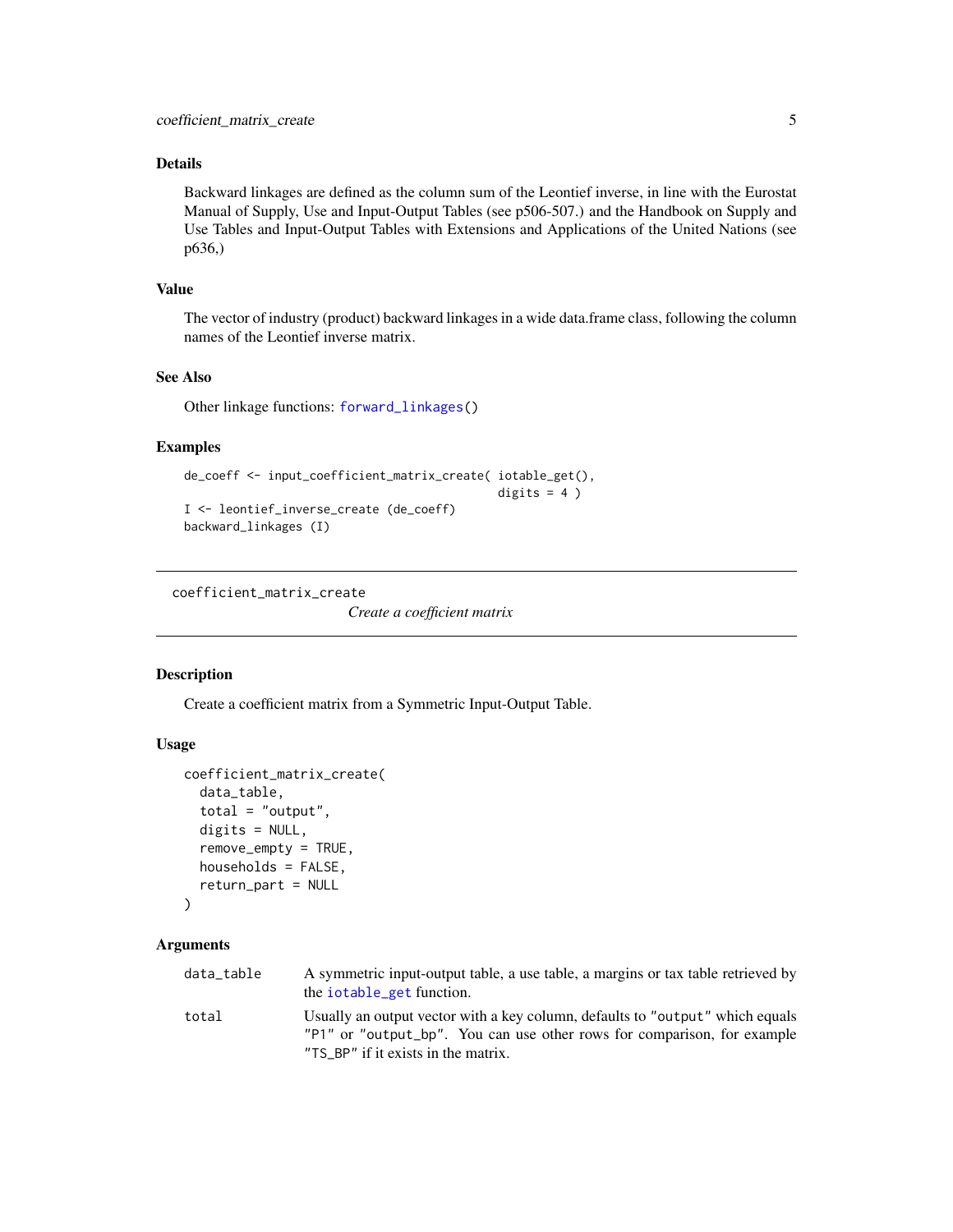<span id="page-5-0"></span>

| digits       | An integer showing the precision of the technology matrix in digits. Default is<br>NULL when no rounding is applied.                                                                             |
|--------------|--------------------------------------------------------------------------------------------------------------------------------------------------------------------------------------------------|
| remove_empty | Defaults to TRUE. If you want to keep empty primary input rows, choose FALSE.<br>Empty product/industry rows are always removed to avoid division by zero error<br>in the analytic functions.    |
| households   | Defaults to NULL. Household column can be added with TRUE.                                                                                                                                       |
| return_part  | Defaults to NULL. You can choose "product" or "industry" to return an input<br>coefficient matrix or "primary_inputs" to get only the total intermediate use<br>and proportional primary inputs. |

The coefficient matrix is related by default to output, but you can change this to total supply or other total aggregate if it exists in your table.

### Value

A data.frame that contains the matrix of data\_table divided by total with a key column. Optionally the results are rounded to given digits.

### References

See [United Kingdom Input-Output Analytical Tables 2010](https://webarchive.nationalarchives.gov.uk/20160114044923/http://www.ons.gov.uk/ons/rel/input-output/input-output-analytical-tables/2010/index.html) for explanation on the use of the Coefficient matrix.

### See Also

Other indicator functions: [direct\\_effects\\_create\(](#page-10-1)), [input\\_indicator\\_create\(](#page-22-1))

### Examples

```
coefficient_matrix_create(data_table = iotable_get(source = "germany_1995"),
                          total = "output",
                          digits = 4)
```
<span id="page-5-1"></span>conforming\_vector\_create

*Create an empty conforming vector*

### Description

This helper function creates you a named vector that conforms your analytical objects, such as the use table, the Leontief-matrix, etc. With 60x60 matrixes it is easy to make mistakes with manual definition. The empty effects vector can be used in .csv format as a sample to import scenarios from a spreadsheet application.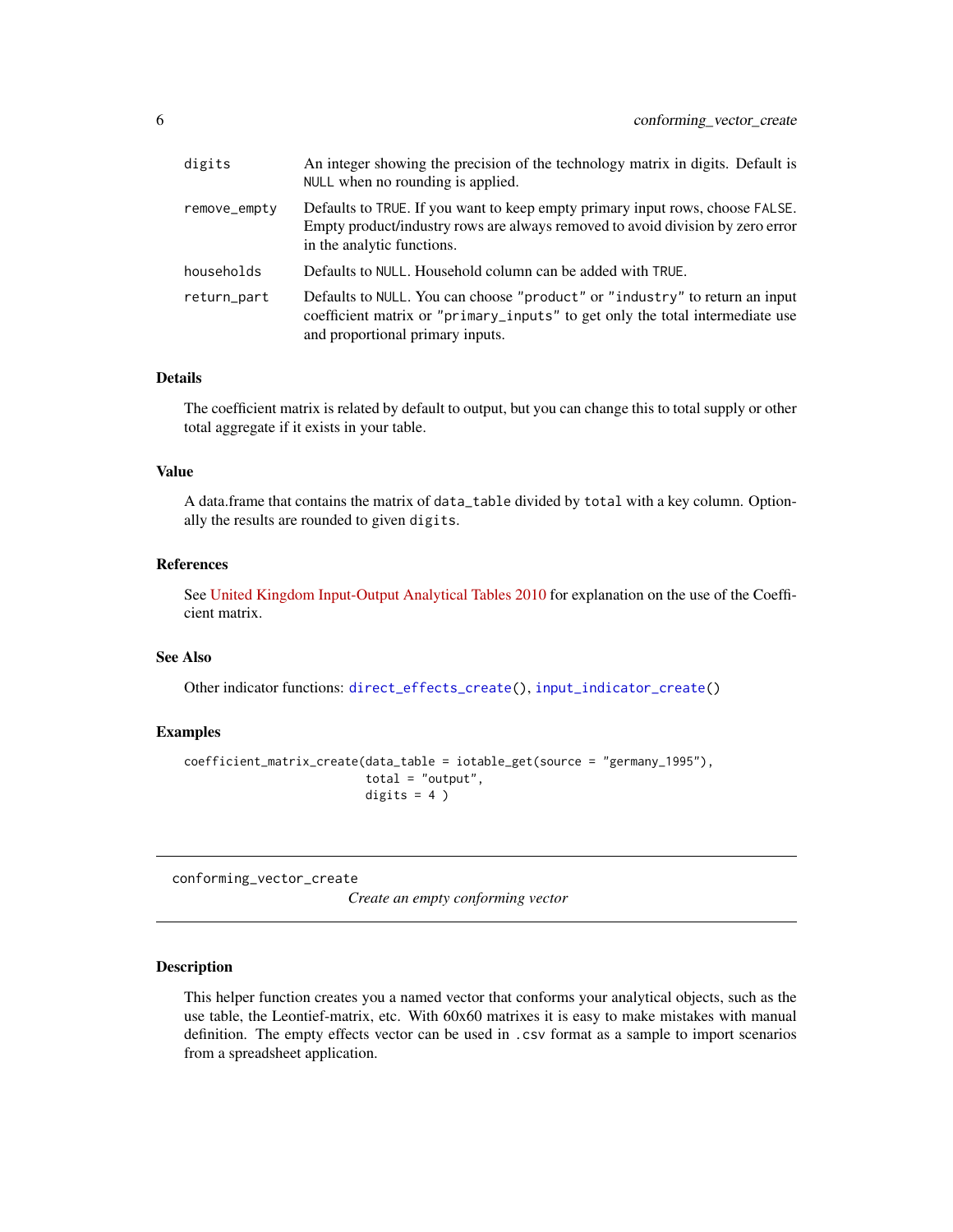### <span id="page-6-0"></span>Usage

```
conforming_vector_create(data_table)
```
#### Arguments

data\_table A use table, Leontief-matrix, Leontief-inverse, a coefficient matrix or other named matrix / vector.

### Value

A wide-format conforming vector of data frame class, with column names matching the metadata of the data\_table.

#### See Also

Other iotables processing functions: [household\\_column\\_get\(](#page-18-1)), [iotable\\_year\\_get\(](#page-32-1)), [key\\_column\\_create\(](#page-34-1)), [matrix\\_round\(](#page-36-1)), [output\\_get\(](#page-42-1)), [primary\\_input\\_get\(](#page-44-1)), [rows\\_add\(](#page-44-2)), [supplementary\\_add\(](#page-45-1)), [total\\_tax\\_add\(](#page-47-1)), [vector\\_transpose\\_longer\(](#page-50-1)), [vector\\_transpose\\_wider\(](#page-51-1))

#### Examples

de\_input\_flow <- input\_flow\_get(data\_table = iotable\_get())

conforming\_vector\_create (data\_table = de\_input\_flow)

<span id="page-6-1"></span>croatia\_2010\_1700 *Input-output table for Croatia, 2010.*

#### Description

1700 - Symmetric input-output table at basic prices (product x product) In thousand kunas (T\_NAC)

#### Usage

```
data(croatia_2010_1700)
```
### Format

A data frame with 13 variables.

t\_rows2 Technology codes in row names, following the Eurostat convention.

t\_rows2\_lab Longer labels for t\_rows2

t\_cols2 Technology codes in column names, following the Eurostat convention.

t\_cols2\_lab Longer labels for t\_cols2

iotables\_col The standardized iotables column labelling for easier reading.

col\_order The column ordering to keep the matrix legible.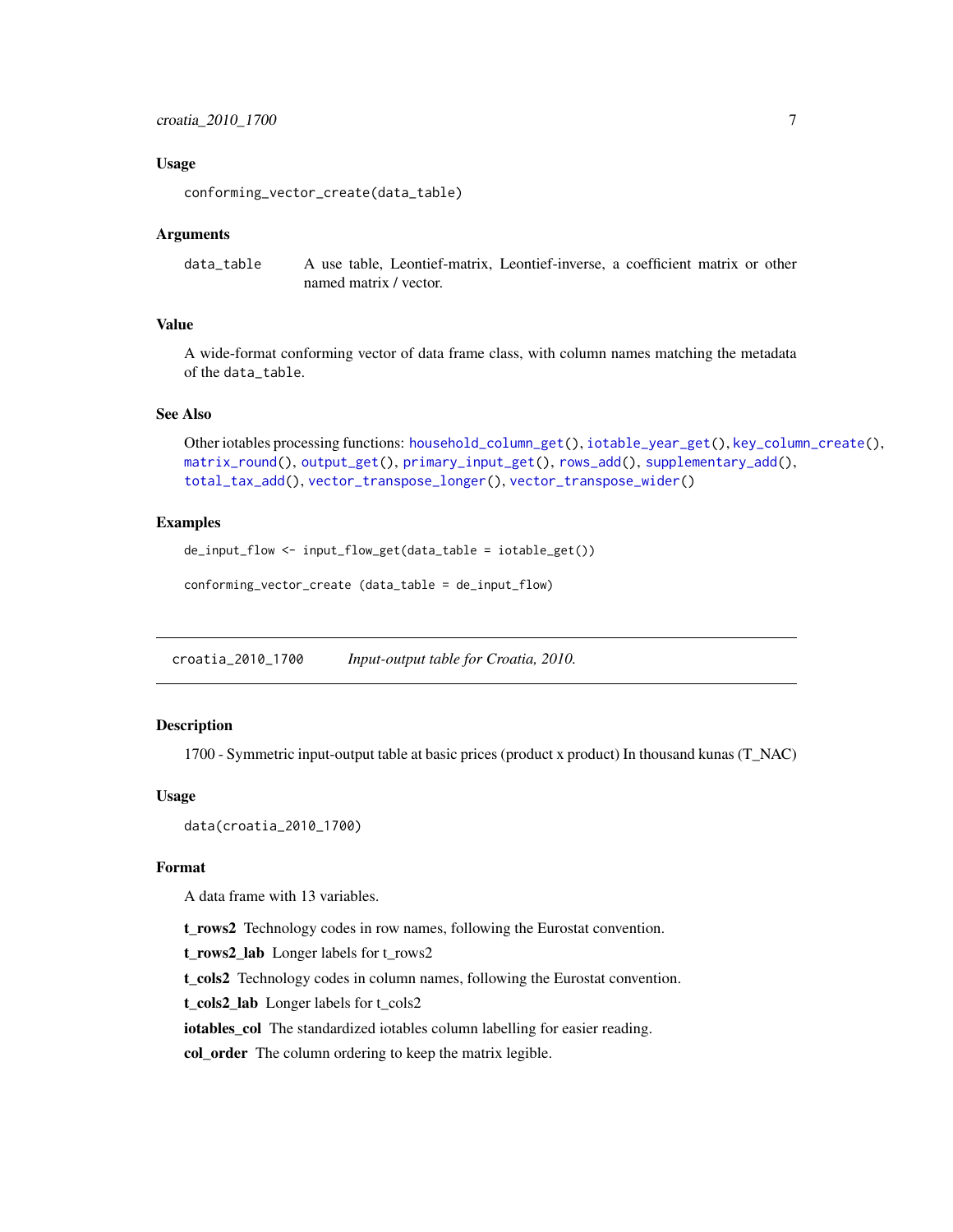<span id="page-7-0"></span>row\_order The row ordering to keep the matrix legible. iotables\_row The standardized iotables row labelling for easier reading. unit Different from Eurostat tables, in thousand national currency units. geo ISO / Eurostat country code for Croatia geo lab ISO / Eurostat country name, Croatia. time Date of the SIOT values The actual values of the table in thousand kunas

#### Source

[Eurostat Manual of Supply, Use and Input-Output Tables](https://www.dzs.hr/Hrv_Eng/publication/2015/12-01-04_01_2015.xlsx) Updated 17 December 2015.

#### See Also

Other Croatia 2010 datasets: [croatia\\_2010\\_1800](#page-7-1), [croatia\\_2010\\_1900](#page-8-1), [croatia\\_employment\\_2013](#page-9-1), [croatia\\_employment\\_aggregation](#page-9-2), [primary\\_inputs](#page-43-1)

<span id="page-7-1"></span>croatia\_2010\_1800 *Input-output table for Croatia, 2010.*

#### Description

1800 - Symmetric input-output table for domestic production (product x product) In thousand kunas (T\_NAC)

#### Usage

data(croatia\_2010\_1800)

### Format

A data frame with 13 variables.

t\_rows2 Technology codes in row names, following the Eurostat convention.

t\_rows2\_lab Longer labels for t\_rows2

values The actual values of the table in thousand kunas

t\_cols2 Column labels, following the Eurostat convention with differences. CPA\_ suffix added to original DZS column names.

t\_cols2\_lab Longer labels for t\_cols2

iotables\_col The standardized iotables column labelling for easier reading.

col\_order The column ordering to keep the matrix legible.

iotables row The standardized iotables row labelling for easier reading.

row\_order The row ordering to keep the matrix legible.

unit Different from Eurostat tables, in thousand national currency units.

geo ISO / Eurostat country code for Croatia

geo\_lab ISO / Eurostat country name, Croatia.

time Date of the SIOT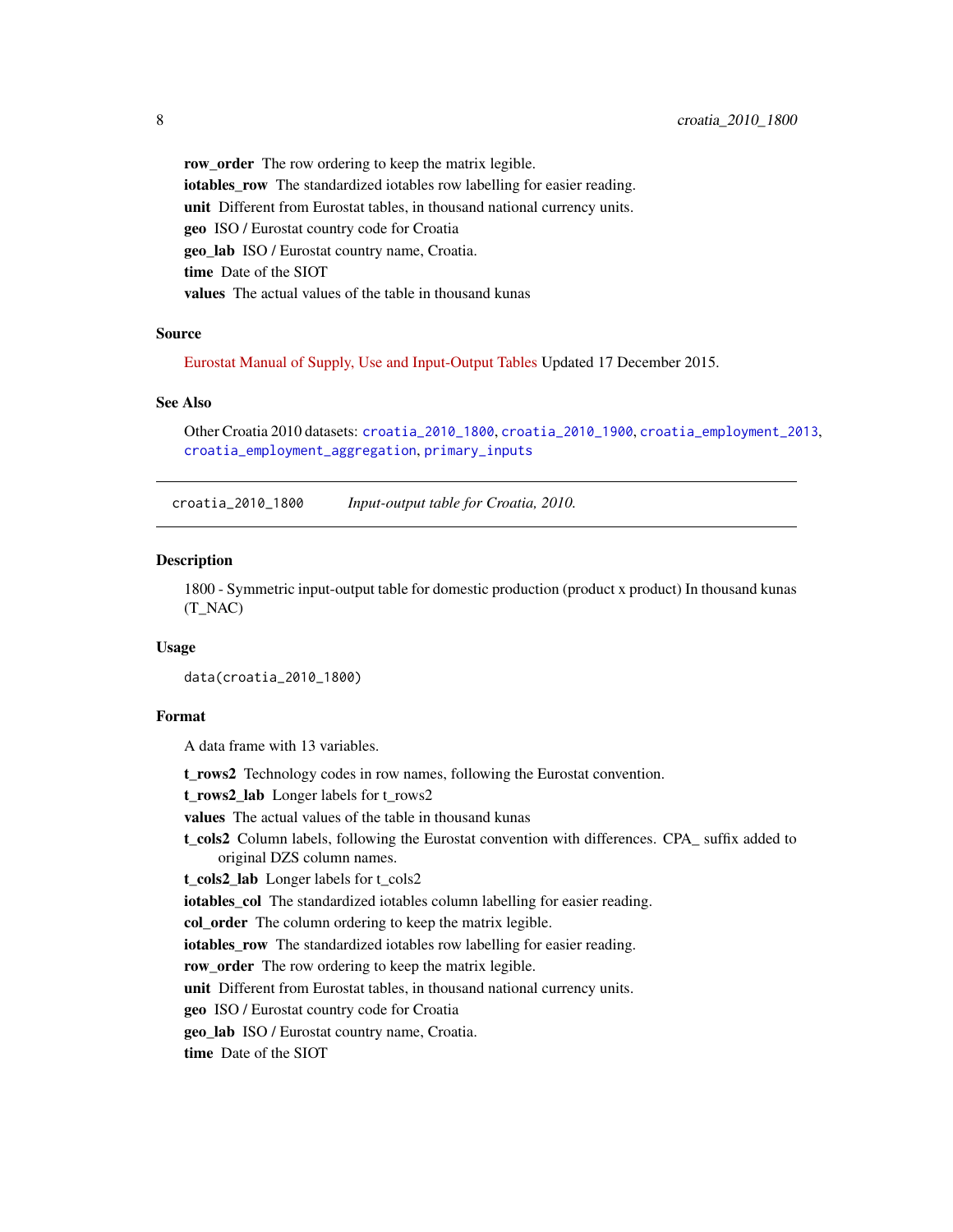### <span id="page-8-0"></span>croatia\_2010\_1900 9

#### Source

[Eurostat Manual of Supply, Use and Input-Output Tables](https://www.dzs.hr/Hrv_Eng/publication/2015/12-01-04_01_2015.xlsx) Updated 17 December 2015.

#### See Also

Other Croatia 2010 datasets: [croatia\\_2010\\_1700](#page-6-1), [croatia\\_2010\\_1900](#page-8-1), [croatia\\_employment\\_2013](#page-9-1), [croatia\\_employment\\_aggregation](#page-9-2), [primary\\_inputs](#page-43-1)

<span id="page-8-1"></span>croatia\_2010\_1900 *Input-output table for Croatia, 2010.*

#### Description

1900 - Symmetric input-output table for imports (product x product) In thousand kunas (T\_NAC)

#### Usage

data(croatia\_2010\_1900)

#### Format

A data frame with 13 variables.

t\_rows2 Technology codes in row names, following the Eurostat convention.

t\_rows2\_lab Longer labels for t\_rows2

values The actual values of the table in thousand kunas

t\_cols2 Column labels, following the Eurostat convention with differences. CPA\_ suffix added to original DZS column names.

t\_cols2\_lab Longer labels for t\_cols2

iotables\_col The standardized iotables column labelling for easier reading.

col\_order The column ordering to keep the matrix legible.

iotables\_row The standardized iotables row labelling for easier reading.

row\_order The row ordering to keep the matrix legible.

unit Different from Eurostat tables, in thousand national currency units.

geo ISO / Eurostat country code for Croatia

geo\_lab ISO / Eurostat country name, Croatia.

time Date of the SIOT

#### Source

[Eurostat Manual of Supply, Use and Input-Output Tables](https://www.dzs.hr/Hrv_Eng/publication/2015/12-01-04_01_2015.xlsx) Updated 17 December 2015.

### See Also

Other Croatia 2010 datasets: [croatia\\_2010\\_1700](#page-6-1), [croatia\\_2010\\_1800](#page-7-1), [croatia\\_employment\\_2013](#page-9-1), [croatia\\_employment\\_aggregation](#page-9-2), [primary\\_inputs](#page-43-1)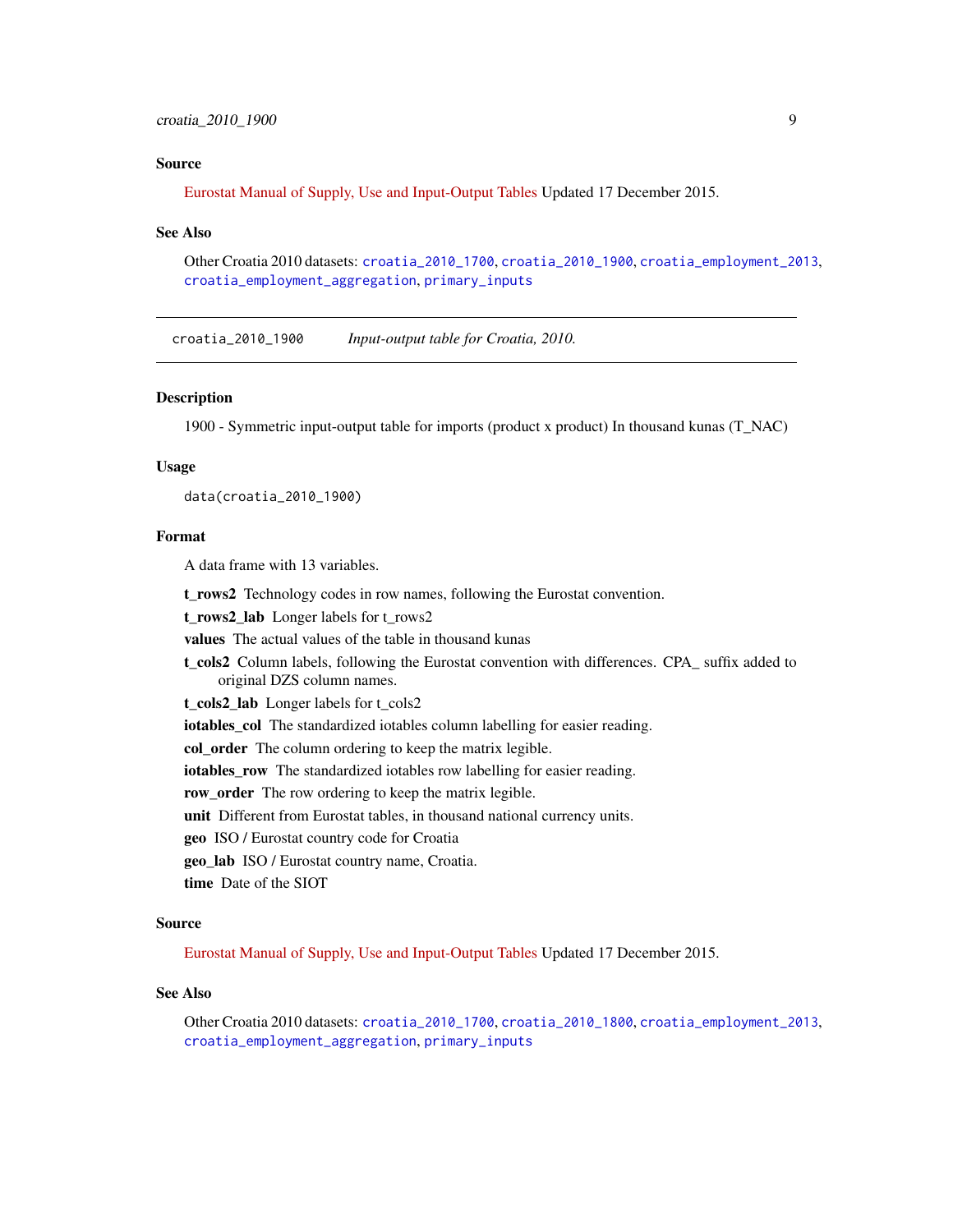<span id="page-9-1"></span><span id="page-9-0"></span>croatia\_employment\_2013

*Croatian employment data for the year 2013*

#### Description

Aggregate Croatian detailed employment statistics into the Croatian (EU standard) Symmetric input-output table format.

#### Usage

data(croatia\_employment\_2013)

### Format

A data frame with 107 observations in 2 variables:

code Short labels

iotables\_row iotables style labels

employment Employment in the sector in Croatia, not in thousands!

### See Also

Other Croatia 2010 datasets: [croatia\\_2010\\_1700](#page-6-1), [croatia\\_2010\\_1800](#page-7-1), [croatia\\_2010\\_1900](#page-8-1), [croatia\\_employment\\_aggregation](#page-9-2), [primary\\_inputs](#page-43-1)

<span id="page-9-2"></span>croatia\_employment\_aggregation

*Aggregation table for Croatian employment statistics*

#### Description

Aggregate Croatian detailed employment statistics into the Croatian (EU standard) Symmetric input-output table format.

### Usage

data(croatia\_employment\_aggregation)

### Format

A data frame with 105 rows (including empty ones) and 2 variables.

employment\_label Labelling in DZS English language export t\_cols2 Labelling of EU/DZS SIOTs.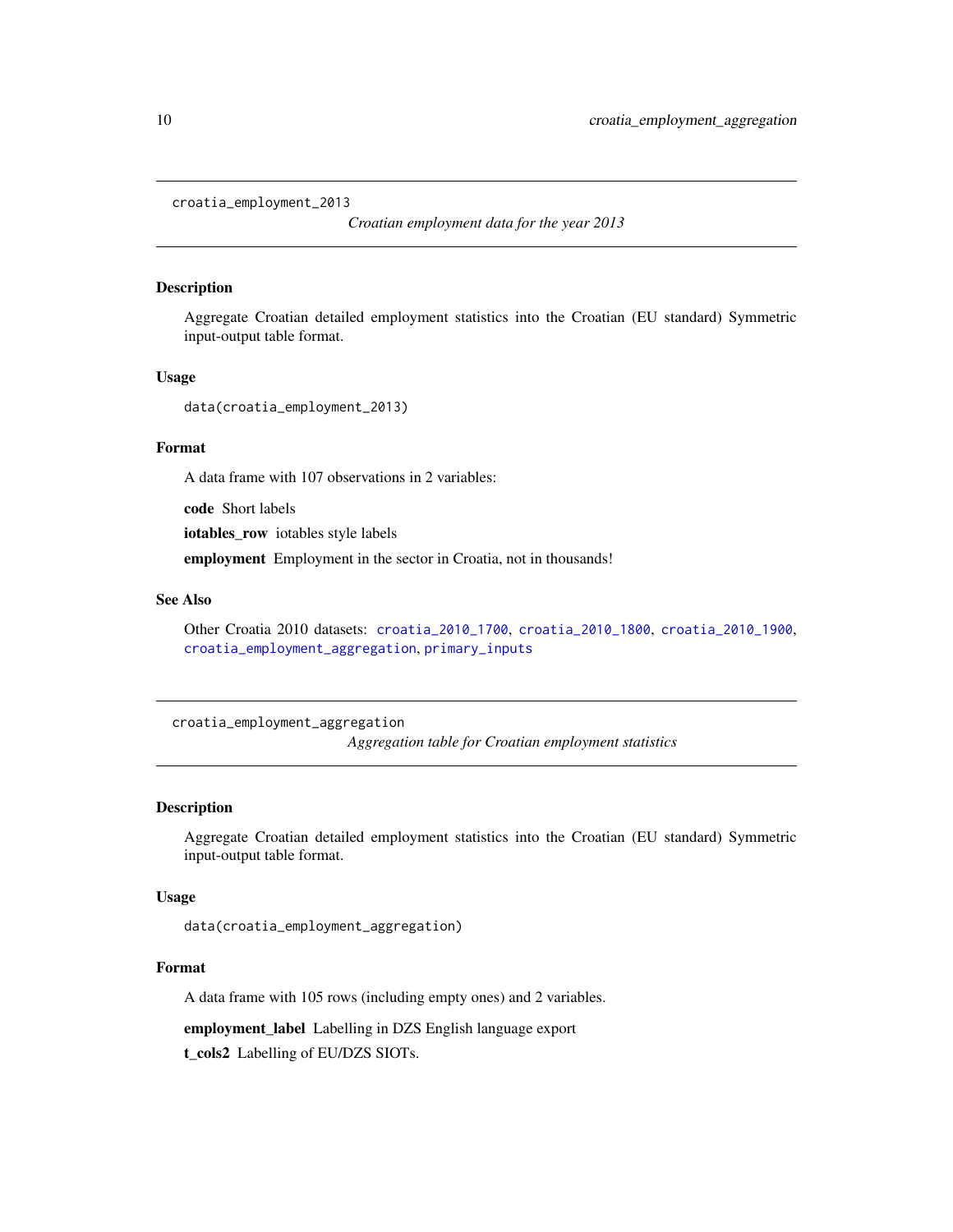### <span id="page-10-0"></span>See Also

Other Croatia 2010 datasets: [croatia\\_2010\\_1700](#page-6-1), [croatia\\_2010\\_1800](#page-7-1), [croatia\\_2010\\_1900](#page-8-1), [croatia\\_employment\\_2013](#page-9-1), [primary\\_inputs](#page-43-1)

<span id="page-10-1"></span>direct\_effects\_create *Create direct effects*

#### Description

The function creates the effects.

### Usage

```
direct_effects_create(input_requirements, inverse, digits = NULL)
```
#### Arguments

input\_requirements

|         | A matrix or vector created by input_indicator_create                      |
|---------|---------------------------------------------------------------------------|
| inverse | A Leontief-inverse created by leontief_inverse_create.                    |
| digits  | Rounding digits, defaults to NULL, in which case no rounding takes place. |

### Value

A data.frame containing the direct effects and the necessary metadata to sort them or join them with other matrixes.

#### See Also

Other indicator functions: [coefficient\\_matrix\\_create\(](#page-4-1)), [input\\_indicator\\_create\(](#page-22-1))

### Examples

```
nl <- netherlands_2006
input_coeff_nl <- input_coefficient_matrix_create(
 data_table = netherlands_2006,
 households = FALSE)
```
compensation\_indicator <- input\_indicator\_create(netherlands\_2006, 'compensation\_employees')

```
I_nl <- leontief_inverse_create( input_coeff_nl )
```

```
direct_effects_create(input_requirements = compensation_indicator,
                          inverse = I_n]
```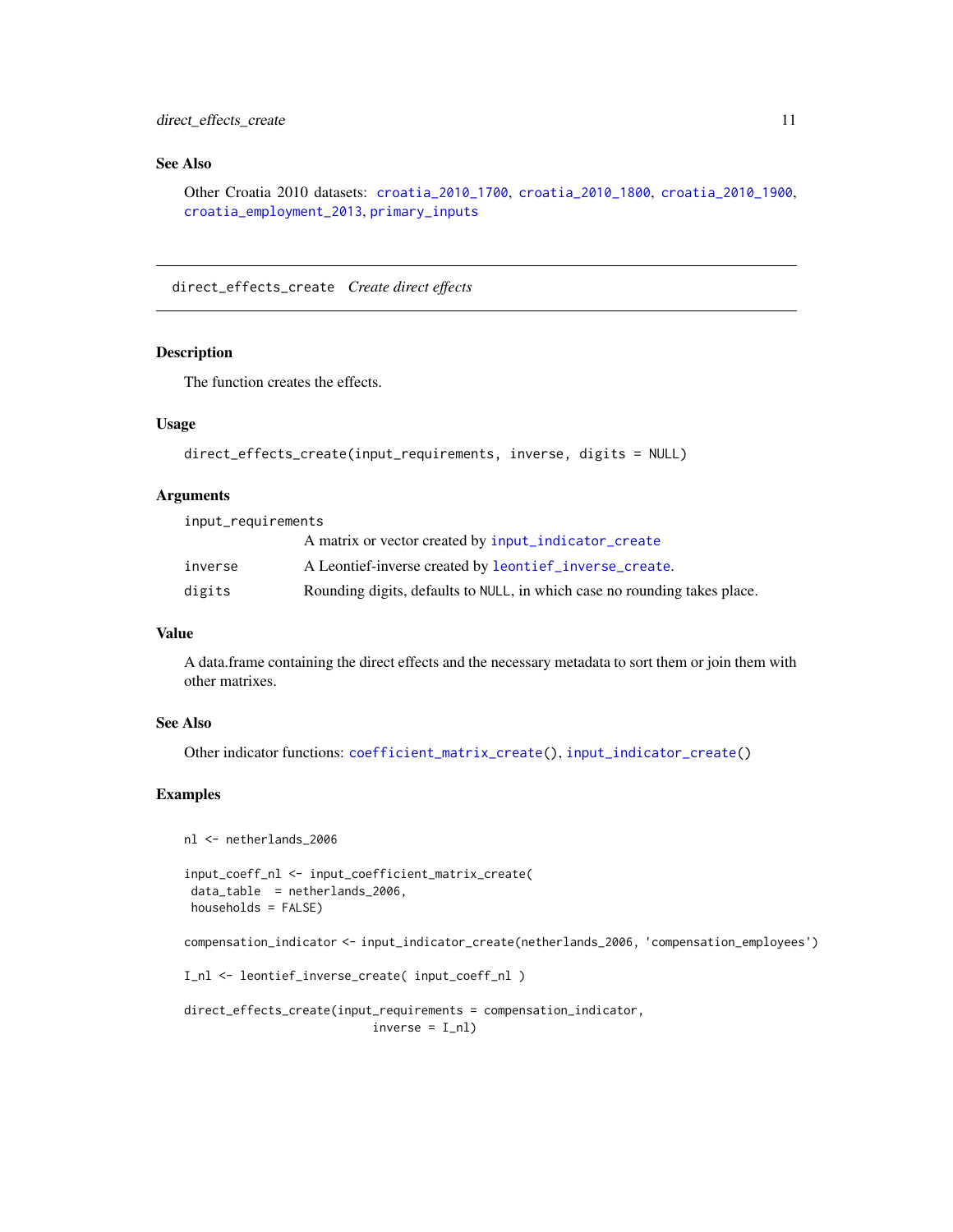<span id="page-11-1"></span><span id="page-11-0"></span>

### Description

Download the employment data for a country and arrange it to the 64x64 SIOTs.

### Usage

```
employment_get(
 geo = "CZ",year = "2010",
 sex = "Total",
 age = "Y_GE15",labelling = "iotables",
 data_directory = NULL,
  force_download = TRUE
)
```
### Arguments

| geo       | The country code.                                                                                                                                                   |
|-----------|---------------------------------------------------------------------------------------------------------------------------------------------------------------------|
| year      | The year. The average employment will be created for the given year, starting<br>with 2008, when the NACE Rev 2 was introduced in employment statistics.            |
| sex       | Defaults to "Total". Enter "Females" or "F" for female employment, "Males"<br>or "M" for male employment.                                                           |
| age       | Defaults to "Y_GE15", which is the Eurostat code for employment in all age<br>groups starting from 15-years-old. Any Eurostat code can be used as a parame-<br>ter. |
| labelling | Either "iotables" or the applicable short code, for product x product SIOTs<br>"prod_na" and in the case of industry x industry SIOTs "induse".                     |
|           | data_directory Defaults to NULL, if a valid directory, it will try to save the pre-processed data<br>file here with labelling.                                      |
|           | force_download Defaults to TRUE. If FALSE it will use the existing downloaded file in the data_directory<br>or the temporary directory, if it exists.               |

### Details

Currently works only with product x product tables.

### Value

A data.frame with auxiliary metadata to conform the symmetric input-output tables.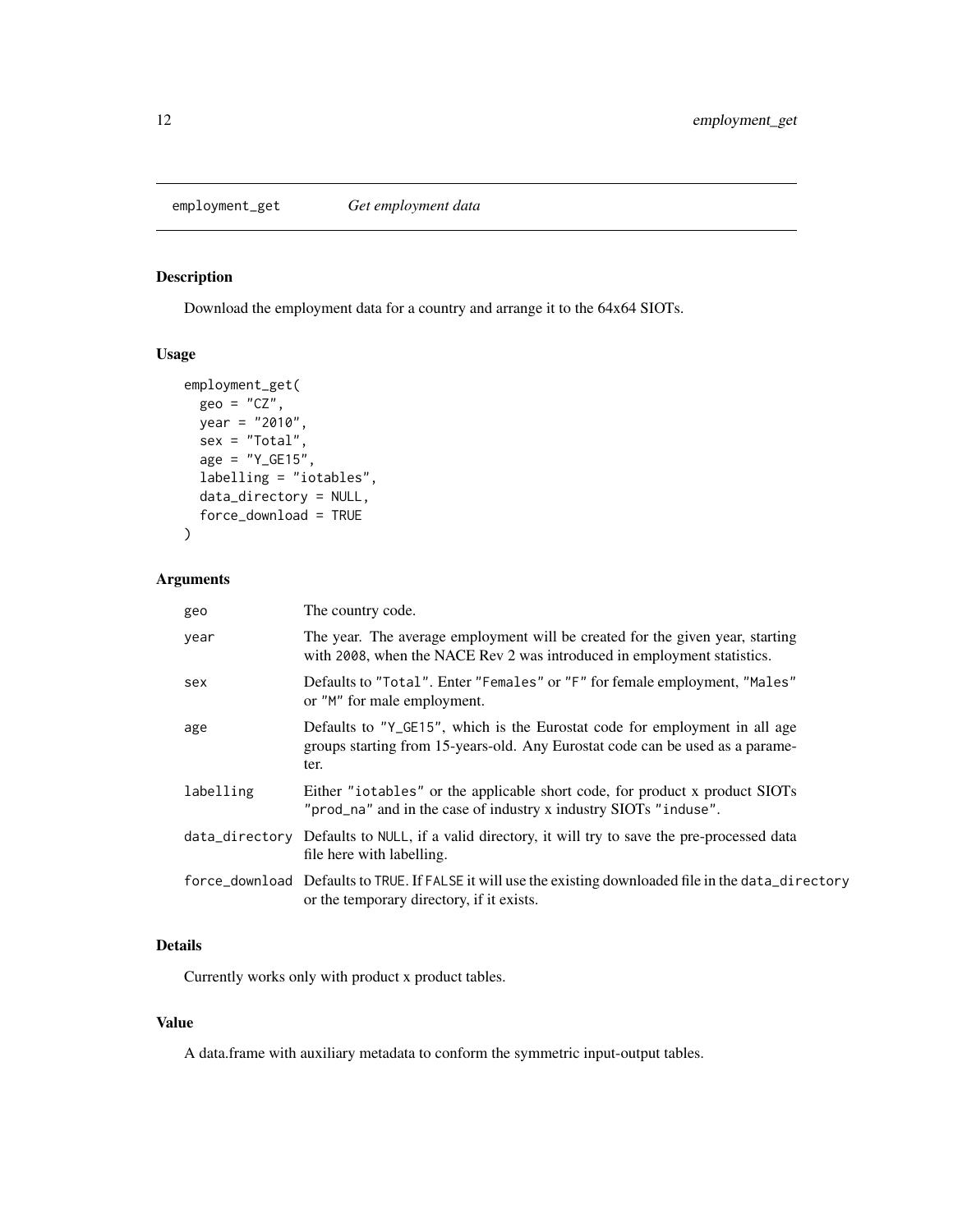### <span id="page-12-0"></span>Source

Eurostat statistic [Employment by sex, age and detailed economic activity \(from 2008 onwards,](http://appsso.eurostat.ec.europa.eu/nui/show.do?dataset=lfsq_egan22d&lang=en) [NACE Rev. 2 two digit level\) - 1 000](http://appsso.eurostat.ec.europa.eu/nui/show.do?dataset=lfsq_egan22d&lang=en)

### See Also

Other import functions: [airpol\\_get\(](#page-2-1)), [iotables\\_download\(](#page-25-1)), [iotables\\_metadata\\_get\(](#page-27-1)), [iotables\\_read\\_tempdir\(](#page-28-1))

#### Examples

```
## Not run:
io_tables <- get_employment (
               geo = "CZ",year = "2010",
               sex = "Total"age = "Y_GE15",data_directory = NULL,
               force_download = TRUE
               )
```
## End(Not run)

<span id="page-12-1"></span>employment\_metadata *Employment metadata*

### **Description**

An arrangement of the Eurostat national accounts vocabulary to match with employment statistics data.

#### Usage

data(metadata)

### Format

A data frame with 6 variables.

emp\_code code used in the employment statistics

code Eurostat labels for SIOTs corresponding to emp\_code

label Eurostat label descriptions for SIOTs corresponding to emp\_code

variable Eurostat vocabulary source, i.e. t\_rows, t\_cols, prod\_na, induse

group Different from Eurostat tables, in thousand national currency units.

iotables\_label Custom, machine\_readable snake format variable names

### See Also

Other Metadata datasets: [metadata\\_uk\\_2010](#page-38-1), [metadata](#page-37-1)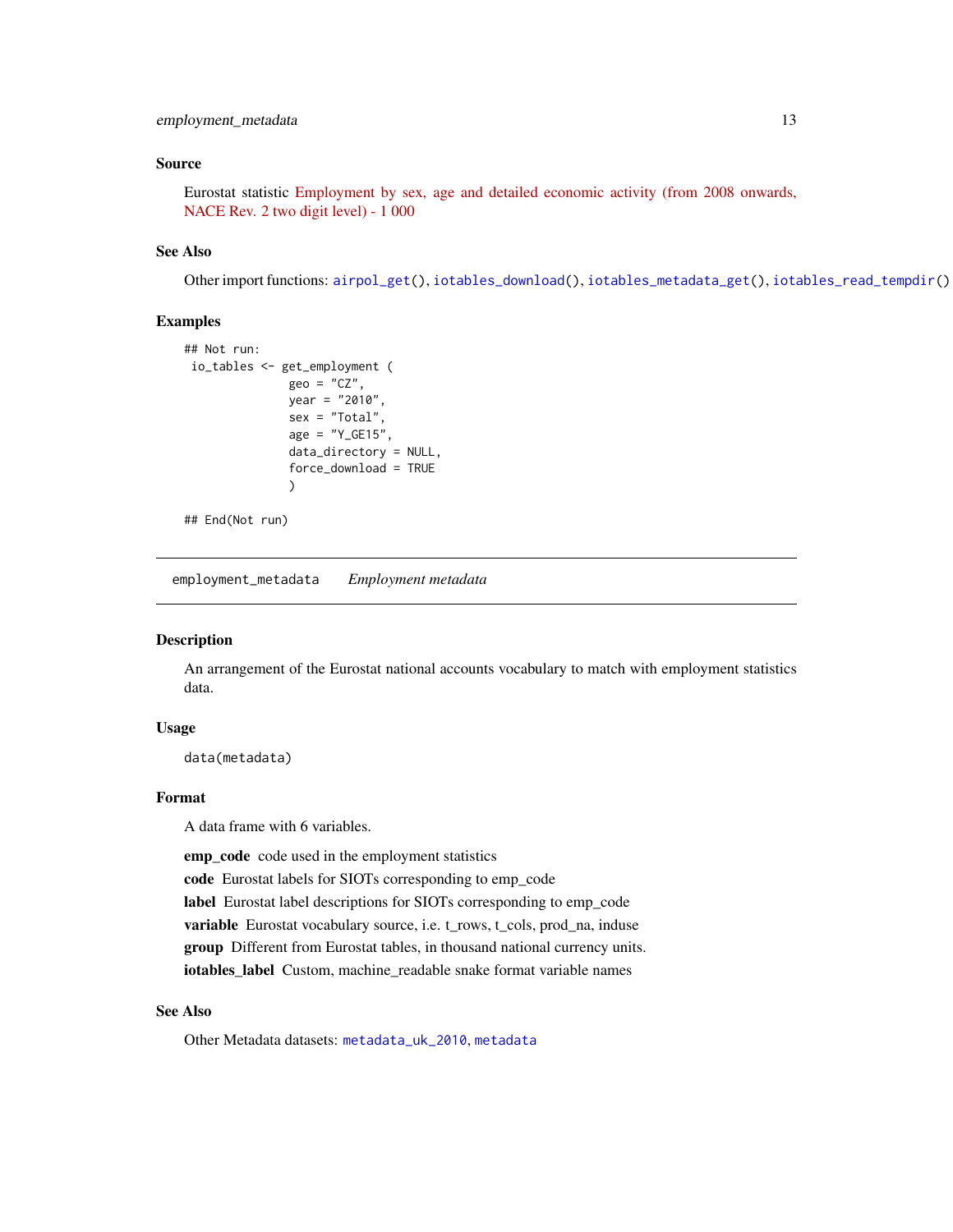<span id="page-13-1"></span><span id="page-13-0"></span>

#### Description

Symmetrically remove columns with only zero values or with missing values.

### Usage

```
empty_remove(data_table)
```
#### Arguments

data\_table A symmetric input-output table, or a symmetric part of a use table or a supply table.

### Value

A tibble/data.frame with a key row and a symmetric matrix, after removing all empty columns and rows at the same time.

#### Examples

```
test_table <- input_coefficient_matrix_create(iotable_get(source = "germany_1995"))
test_table[, 2] < -0empty_remove (test_table)
```
<span id="page-13-2"></span>equation\_solve *Solve a basic (matrix) equation*

### Description

The function matches to parts of the matrix equation, using the named formats with row names and solves the matrix equation.

### Usage

```
equation_solve(LHS = NULL, Im = NULL)
```
### Arguments

| <b>LHS</b> | A left-hand side vector with a key column containing the industry or product<br>names for matching, for example the employment coefficients. |
|------------|----------------------------------------------------------------------------------------------------------------------------------------------|
| Im         | A Leontief-inverse with a key column containing the industry or product names<br>for matching.                                               |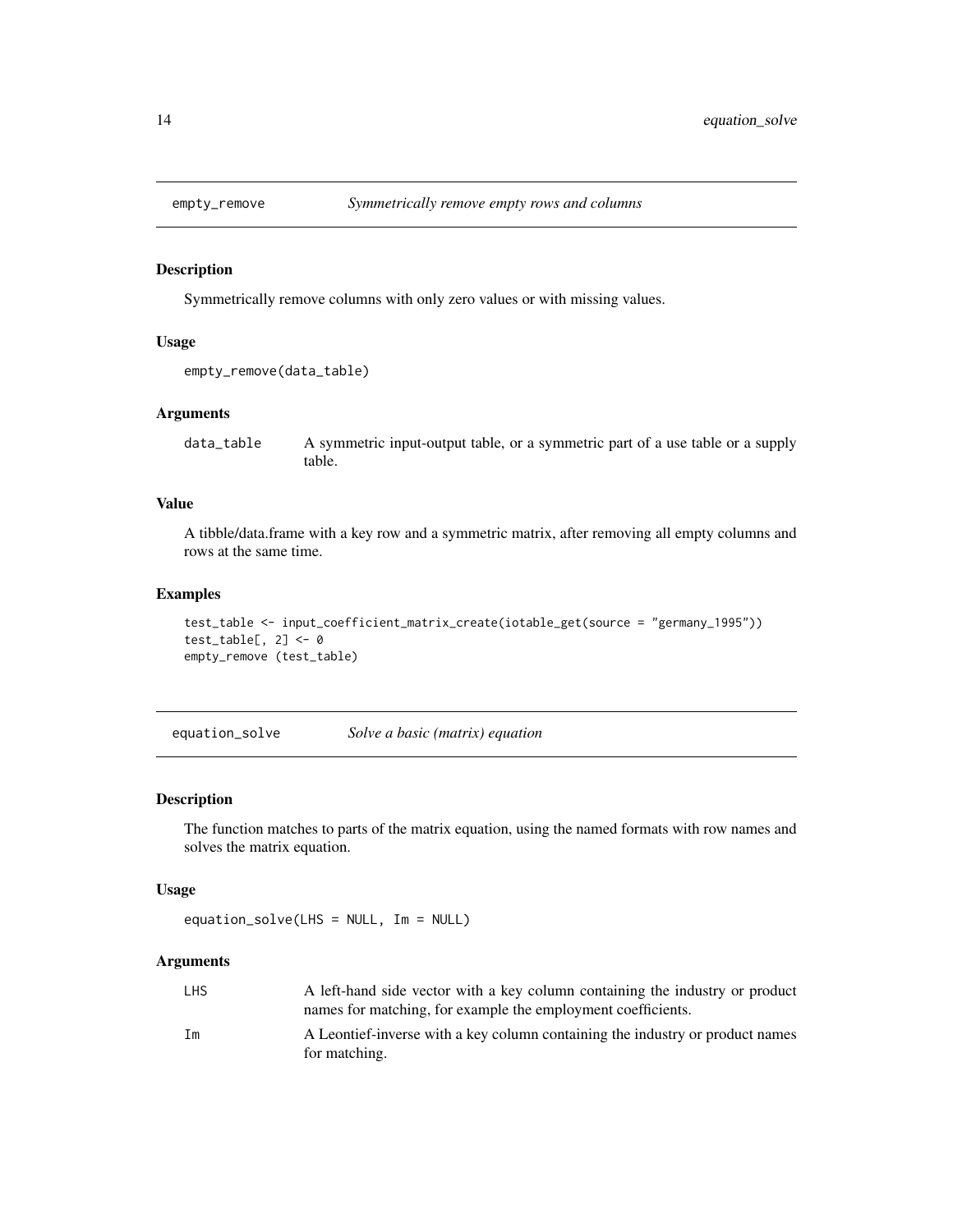<span id="page-14-0"></span>This function is used in wrapper functions, such as [multiplier\\_create](#page-38-2). to solve particular problems, but it can be used directly, too. The function only performs the lhs pairing industries and checking for exceptions.

### Value

A data.frame with auxiliary metadata to conform the symmetric input-output tables.

#### Examples

```
Im = data.frame (a = c("row1", "row2"),b = c(1,1),c = c(2,0)LHS = data. frame (
a = "lhs",b = 1,c = 0.5equation_solve (Im = Im, LHS = LHS)
```
<span id="page-14-1"></span>forward\_linkages *Forward linkages*

### Description

The increased output of a sector indicates that additional amounts of products are available to be used as inputs by other sectors which can increase their production, which is captured in this indicator vector.

### Usage

```
forward_linkages(output_coefficient_matrix, digits = NULL)
```
#### Arguments

| output_coefficient_matrix |                                                                                             |  |
|---------------------------|---------------------------------------------------------------------------------------------|--|
|                           | An output coefficient matrix created with the output_coefficient_matrix_create<br>function. |  |
| digits                    | Number of decimals for rounding, defaults to NULL.                                          |  |

### Details

Forward linkages as defined by the Eurostat Manual of Supply, Use and Input-Output Tables (pp. 506–507) and the United Nations Handbook on Supply and Use Tables and Input-Output Tables with Extensions and Applications p637.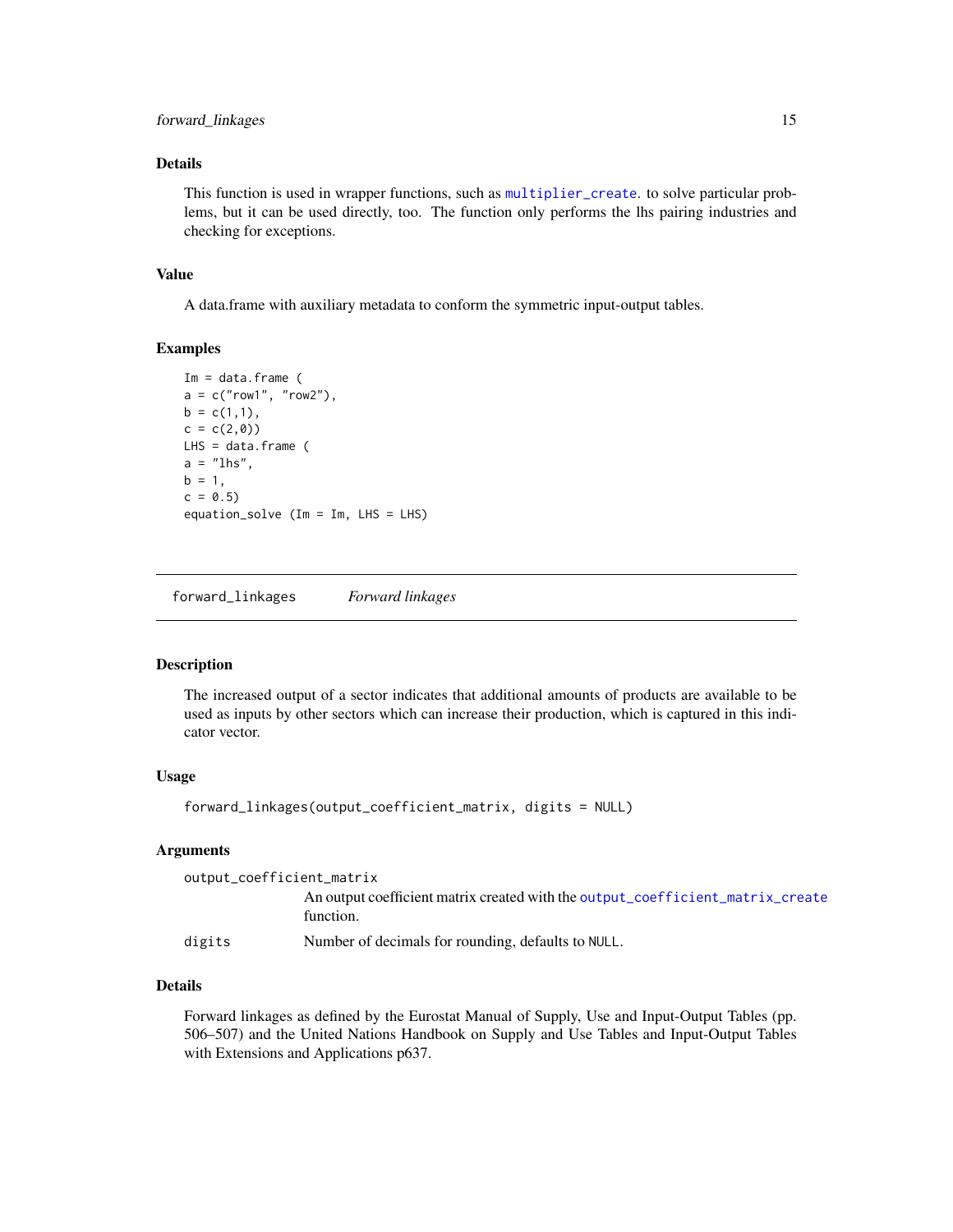<span id="page-15-0"></span>The vector of industry (product) forward linkages in a long-form data.frame, containing the metadata column of the the row names from the output\_coefficient\_matrix.

### See Also

Other linkage functions: [backward\\_linkages\(](#page-3-1))

#### Examples

```
data_table = iotable_get()
de_out <- output_coefficient_matrix_create (
data_table, "tfu", digits = 4
 \mathcal{L}forward_linkages(output_coefficient_matrix = de_out,
                  digits = 4)
```
germany\_1995 *Simple input-output table for Germany, 1995.*

#### Description

Replication data taken from the Eurostat Manual, Table 15.4: Input-output table of domestic output at basic prices (Version A)

#### Usage

data(germany\_1995)

#### Format

A data frame with 228 observations and 10 variables.

prod\_na Technology codes in row names, following the Eurostat convention.

prod\_na\_lab Longer labels for t\_rows2.

induse Column labels, following the Eurostat convention with differences.

iotables\_row Row labels, i.e. to be used in key column, for iotables package abbreviations.

iotables\_col Column labels for iotables package abbreviations.

values The actual values of the table in million euros.

unit MIO\_EUR, the same as Eurostat.

unit\_lab Million euros. Eurostat usually has euro and national currency unit values, too.

geo ISO/Eurostat country code for Germany, i.e. DE.

geo\_lab ISO/Eurostat country name, Germany.

time Date of the SIOT.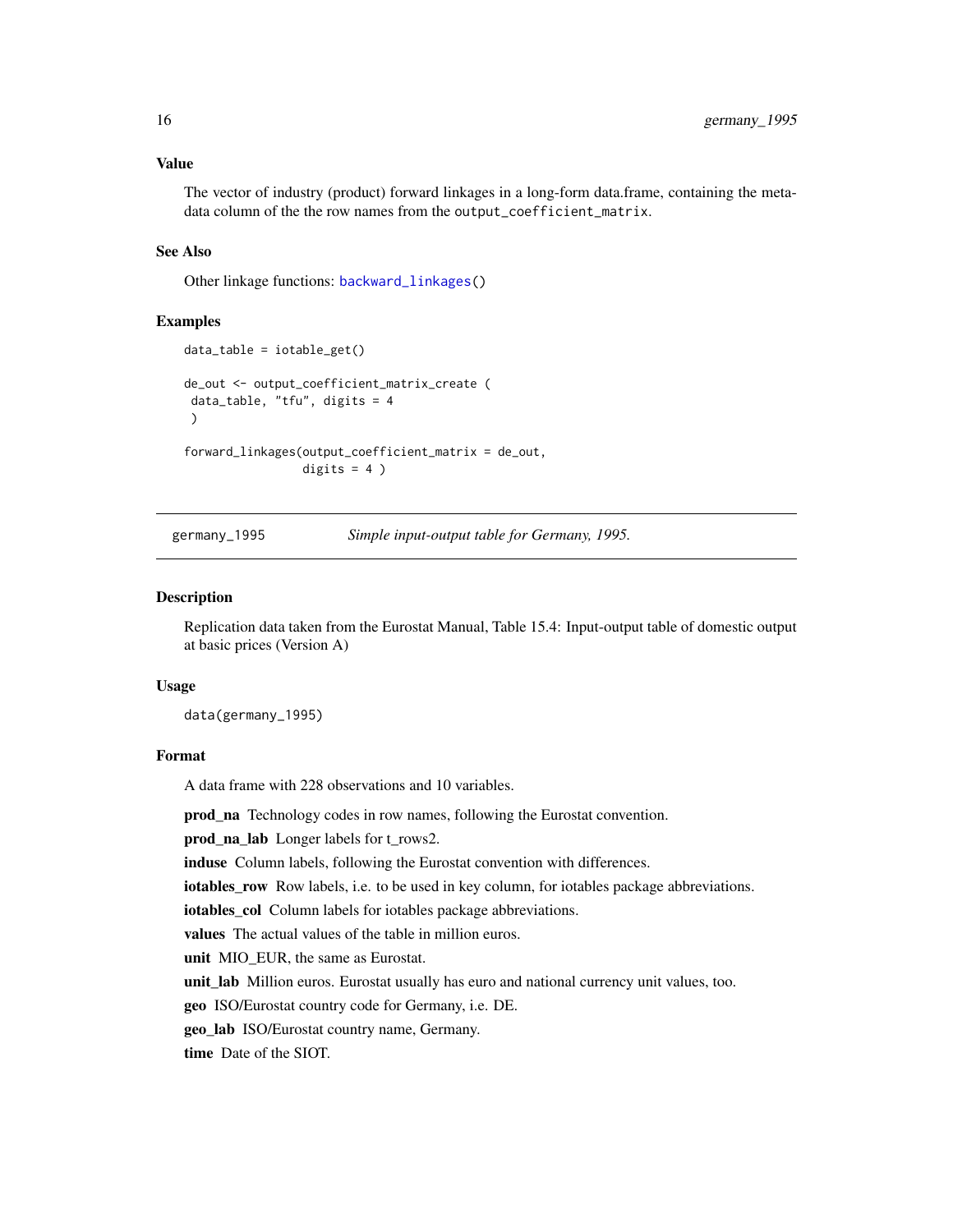<span id="page-16-0"></span>For testing and documentation purposes a well documented example is taken the Eurostat Manual. The table in the Eurostat manual is brought to the format used by the Eurostat database. It is a small dataset for examples, but it is also instructive to understand how Eurostat stores the highly structured SIOTs in long-form tidy datasets. The labels were slightly alterred to reflect the transition from the vocabulary of ESA95 to ESA2010 since the publication of the Manual.

#### Source

[Eurostat Manual of Supply, Use and Input-Output Tables](https://ec.europa.eu/eurostat/documents/3859598/5902113/KS-RA-07-013-EN.PDF/b0b3d71e-3930-4442-94be-70b36cea9b39?version=1.0) p 482

### See Also

Other Validation datasets: [germany\\_airpol](#page-16-1), [netherlands\\_2006](#page-40-1), [uk\\_2010\\_data](#page-48-1), [uk\\_test\\_results](#page-49-1)

<span id="page-16-1"></span>germany\_airpol *Air Pollution Table for Germany, 1995.*

### Description

Air pollution values for validation.

#### Usage

```
data(germany_airpol)
```
### Format

A data frame with 72 observations and 4 variables.

airpol The abbreviation of the air pollutant.

induse Column labels, following the Eurostat convention with differences.

iotables\_col Column labels for iotables package abbreviations.

value The actual values of the table in thousand tons.

#### Details

For testing purposes and cross-checking with the Eurostat manual. The labels were slightly alterred to reflect the transition from the vocabulary of ESA95 to ESA2010 since the publication of the Manual.

#### Source

[Eurostat Manual of Supply, Use and Input-Output Tables](https://ec.europa.eu/eurostat/documents/3859598/5902113/KS-RA-07-013-EN.PDF/b0b3d71e-3930-4442-94be-70b36cea9b39?version=1.0) p 482.

### See Also

Other Validation datasets: [germany\\_1995](#page-15-1), [netherlands\\_2006](#page-40-1), [uk\\_2010\\_data](#page-48-1), [uk\\_test\\_results](#page-49-1)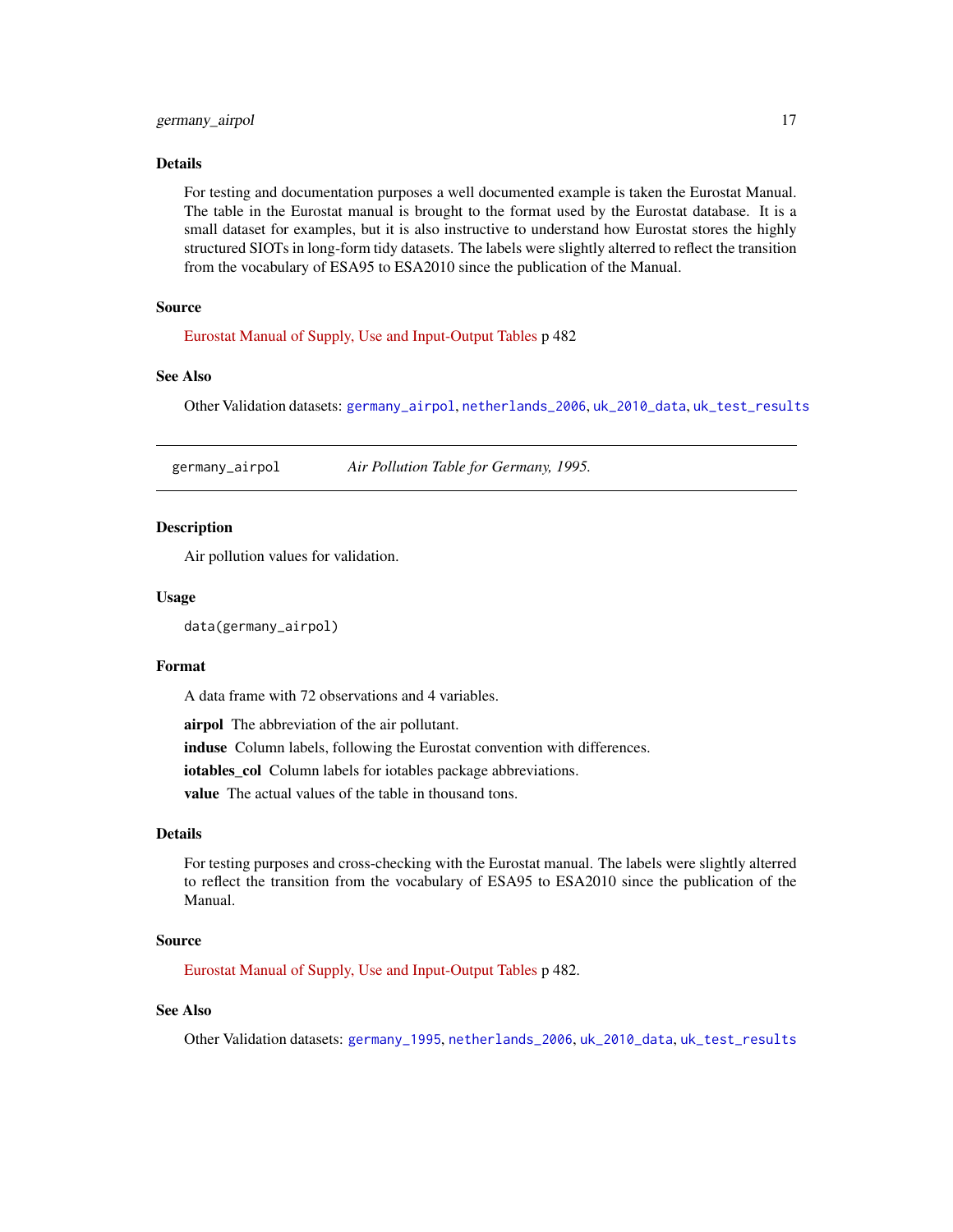#### <span id="page-17-1"></span><span id="page-17-0"></span>Description

Create the Ghosh-inverse from the output coefficients.

### Usage

```
ghosh_inverse_create(output_coefficients_matrix, digits = NULL)
```
### Arguments

| output_coefficients_matrix |                                                                                                                      |
|----------------------------|----------------------------------------------------------------------------------------------------------------------|
|                            | A technology coefficient matrix created by the output_coefficient_matrix_create.                                     |
| digits                     | An integer showing the precision of the technology matrix in digits. Default is<br>NULL when no rounding is applied. |

### Details

The Ghosh-inverse is

 $G = (I - B)^{-1}$ 

where B is the output coefficient matrix created by [output\\_coefficient\\_matrix\\_create](#page-41-1). See the United Nations [Handbook on Supply and Use Tables and Input-Output Tables with Extensions](https://unstats.un.org/unsd/nationalaccount/docs/SUT_IOT_HB_Final_Cover.pdf) [and Applications](https://unstats.un.org/unsd/nationalaccount/docs/SUT_IOT_HB_Final_Cover.pdf) pp 622–639.

For the similar inverse created from input coefficients, see the [leontief\\_inverse\\_create](#page-35-1) function.

#### See Also

Other analytic object functions: [input\\_flow\\_get\(](#page-21-1)), [leontief\\_inverse\\_create\(](#page-35-1)), [leontief\\_matrix\\_create\(](#page-36-2))

### Examples

```
om <- output_coefficient_matrix_create(
  data_table = iotable_get()
  \lambda
```
ghosh\_inverse\_create( output\_coefficients\_matrix = om )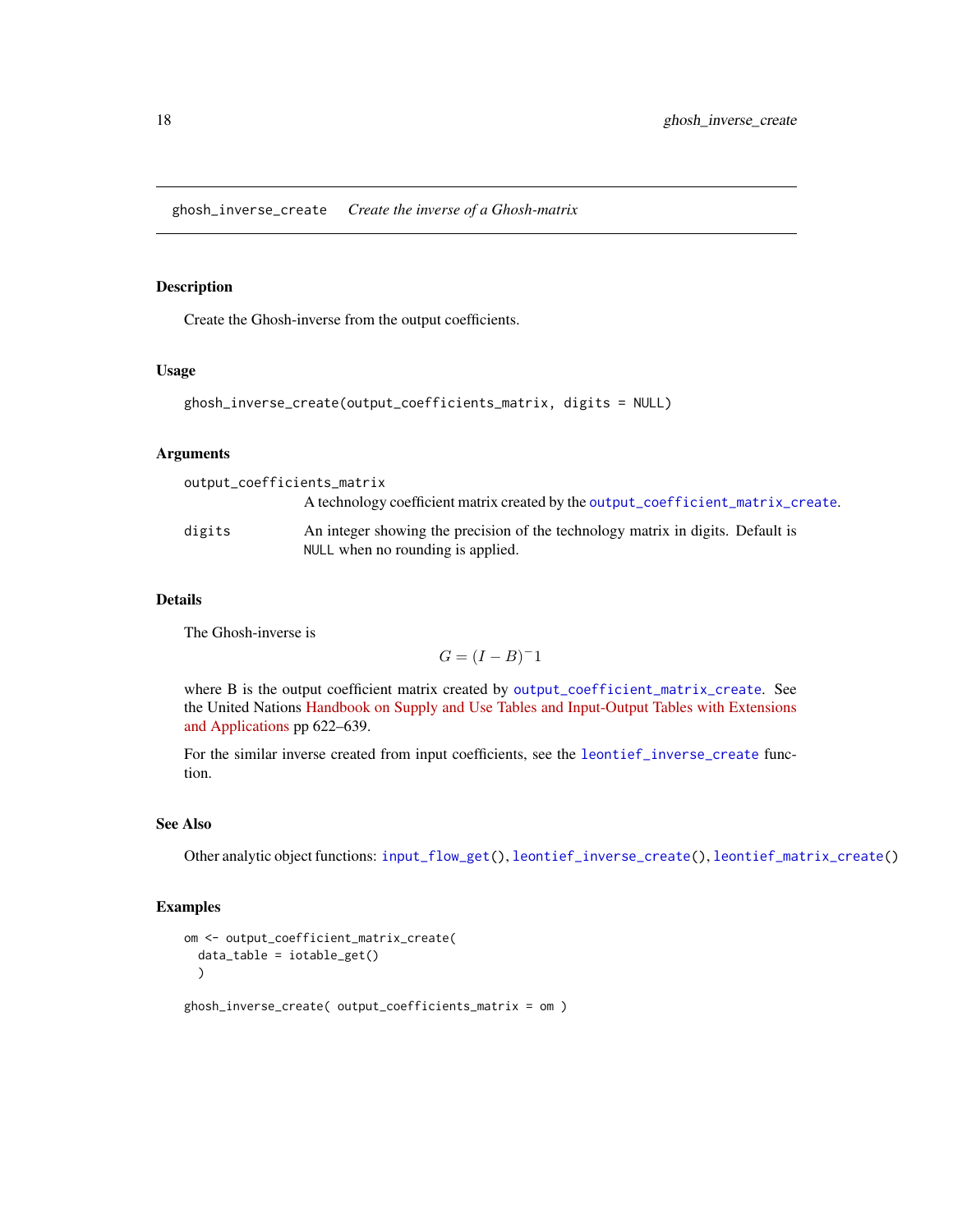<span id="page-18-0"></span>household\_column\_find *Return the position of final household expenditure*

### Description

Return the position of final household expenditure

### Usage

```
household_column_find(data_table)
```
### Arguments

data\_table A symmetric input output table, a use table or a supply table.

#### Value

An integer value with the final household expenditure. Returns NULL if not found.

### Examples

```
household_column_find( iotable_get ( source = 'germany_1995') )
```
<span id="page-18-1"></span>household\_column\_get *Return Final Household Expenditure*

### Description

Return Final Household Expenditure

### Usage

```
household_column_get(data_table)
```
### Arguments

data\_table A symmetric input output table, a use table or a supply table.

### Value

The column containing final household expenditure. If not found NULL is returned.

### See Also

Other iotables processing functions: [conforming\\_vector\\_create\(](#page-5-1)), [iotable\\_year\\_get\(](#page-32-1)), [key\\_column\\_create\(](#page-34-1)), [matrix\\_round\(](#page-36-1)), [output\\_get\(](#page-42-1)), [primary\\_input\\_get\(](#page-44-1)), [rows\\_add\(](#page-44-2)), [supplementary\\_add\(](#page-45-1)), [total\\_tax\\_add\(](#page-47-1)), [vector\\_transpose\\_longer\(](#page-50-1)), [vector\\_transpose\\_wider\(](#page-51-1))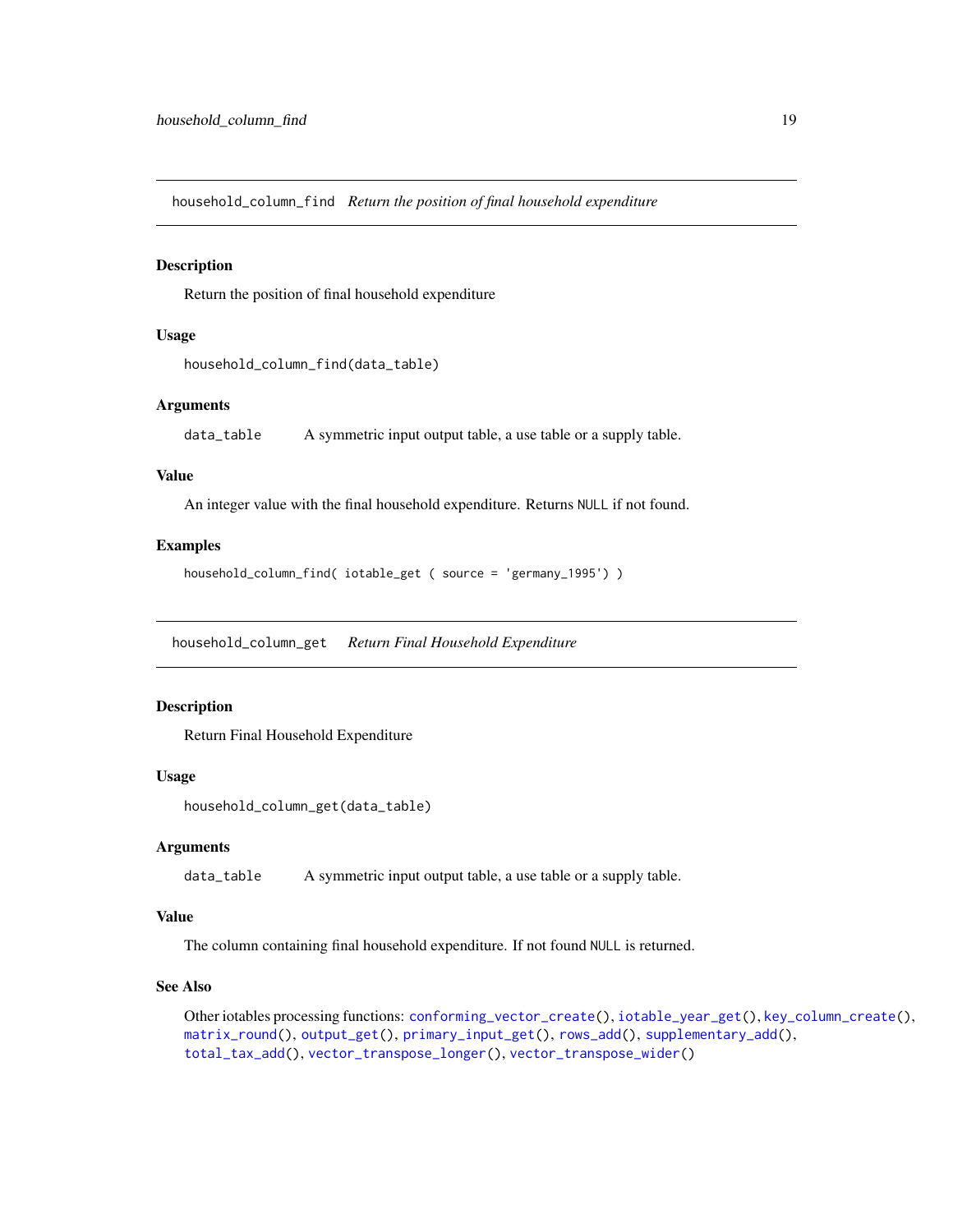### Examples

```
household_column_get(iotable_get (source = 'germany_1995'))
```
indirect\_effects\_create

*Create indirect effects*

### Description

The function creates the indirect effects vector.

### Usage

```
indirect_effects_create(input_requirements, inverse, digits = NULL)
```
#### Arguments

| input_requirements |                                                                           |
|--------------------|---------------------------------------------------------------------------|
|                    | A matrix or vector created by input_indicator_create                      |
| inverse            | A Leontief-inverse created by leontief_inverse_create.                    |
| digits             | Rounding digits, defaults to NULL, in which case no rounding takes place. |

### Value

A data.frame containing the indirect effects and the necessary metadata to sort them or join them with other matrixes.

### Examples

nl <- netherlands\_2006

```
input_coeff_nl <- input_coefficient_matrix_create(
data_table = netherlands_2006,
households = FALSE)
```
compensation\_indicator <- input\_indicator\_create(netherlands\_2006, 'compensation\_employees')

```
I_nl <- leontief_inverse_create(input_coeff_nl)
```

```
direct_effects_create(input_requirements = compensation_indicator,
                     inverse = I_n]
```
<span id="page-19-0"></span>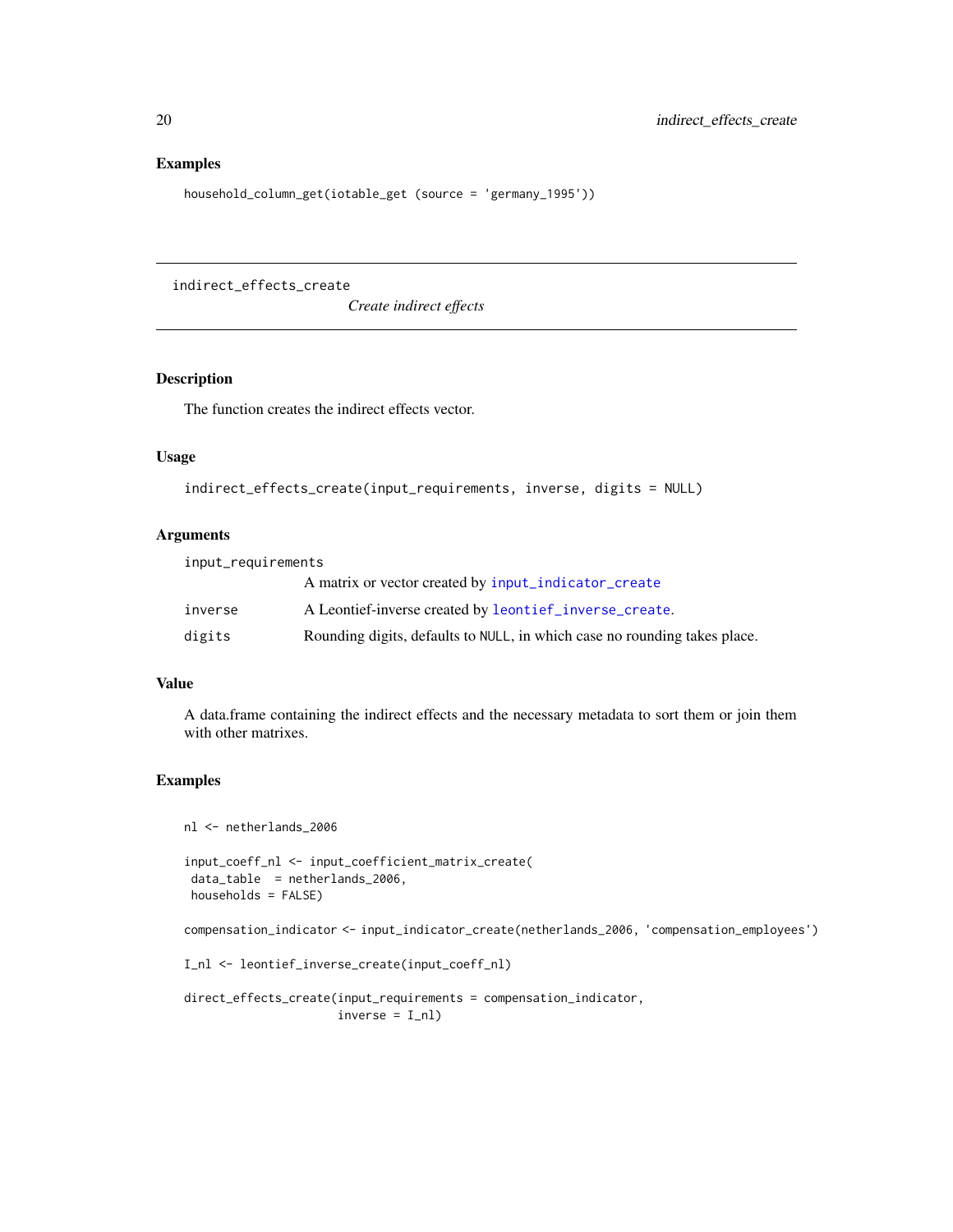<span id="page-20-1"></span><span id="page-20-0"></span>input\_coefficient\_matrix\_create *Create an input coefficient matrix*

#### Description

Create an input coefficient matrix from the input flow matrix and the output vector. The two input vectors must have consistent labelling, i.e the same column names must be found in the use table (input flow) and the output vector.

#### Usage

```
input_coefficient_matrix_create(data_table, households = FALSE, digits = NULL)
```
#### Arguments

| data_table | A symmetric input-output table, a use table, a margins or tax table retrieved by<br>the iotable_get function.        |
|------------|----------------------------------------------------------------------------------------------------------------------|
| households | Defaults to NULL. Household column can be added with TRUE.                                                           |
| digits     | An integer showing the precision of the technology matrix in digits. Default is<br>NULL when no rounding is applied. |

### Details

The input coefficients of production activities may be interpreted as the corresponding cost shares for products and primary inputs in total output. Our terminology follows the [Eurostat Manual of](https://ec.europa.eu/eurostat/documents/3859598/5902113/KS-RA-07-013-EN.PDF/b0b3d71e-3930-4442-94be-70b36cea9b39?version=1.0) [Supply, Use and Input-Output Tables.](https://ec.europa.eu/eurostat/documents/3859598/5902113/KS-RA-07-013-EN.PDF/b0b3d71e-3930-4442-94be-70b36cea9b39?version=1.0) Input-Output Multipliers Specification Sheet and Supporting Material, Spicosa Project Report, which cannot be linked due to a malformatted url, but can be found with a search engine. this matrix is called 'technological coefficients'. The results of the function are tested on both sources. This is a wrapper function around [coefficient\\_matrix\\_create](#page-4-1).

#### Value

A data frame that contains the matrix of first quadrant of the use table as input\_flow divided by output supported by a key column of product or industries, with a key column. Optionally the results are rounded to given digits.

An input coefficient matrix of data.frame class. The column names are ordered, and the row names are in the first, auxiliary metadata column.

#### Examples

```
input_coefficient_matrix_create (
                          iotable_get(),
                          digits = 4)
```
#This is a wrapper function and equivalent to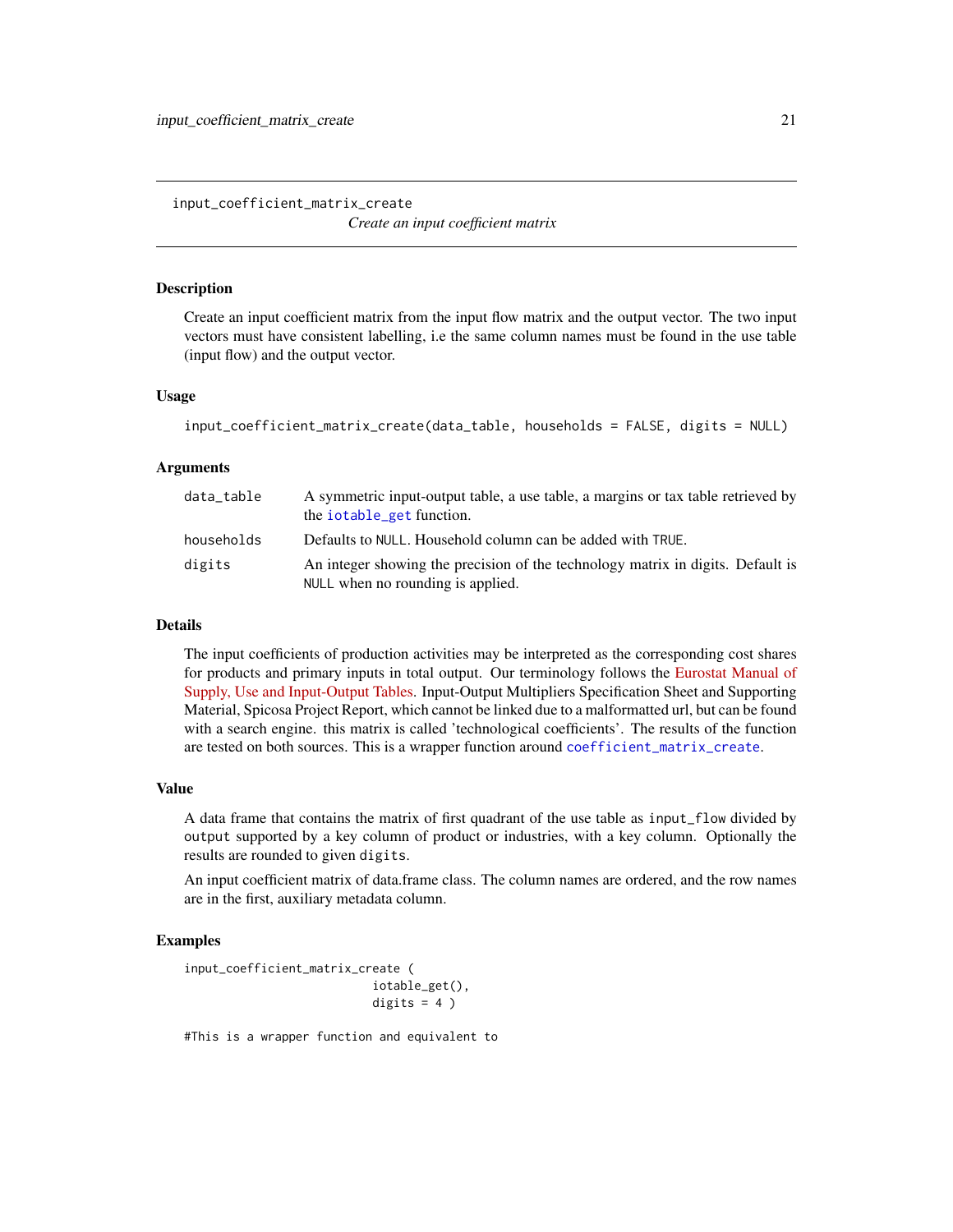```
coefficient_matrix_create( iotable_get(),
                           total = "total",return = "products")
```
<span id="page-21-1"></span>input\_flow\_get *Create an inter-industry or input flow matrix*

### Description

Select the first quadrant of the symmetric input-output table.

#### Usage

```
input_flow_get(data_table, empty_remove = FALSE, households = TRUE)
```
### Arguments

| data_table   | A symmetric input-output table or use table retrieved by the iotable_get func-<br>tion.                                                                                                       |
|--------------|-----------------------------------------------------------------------------------------------------------------------------------------------------------------------------------------------|
| empty_remove | Defaults to TRUE. If you want to keep empty primary input rows, choose FALSE.<br>Empty product/industry rows are always removed to avoid division by zero error<br>in the analytic functions. |
| households   | Defaults to FALSE. If TRUE, the final household expenditure is added to the input<br>flow table.                                                                                              |

### Details

The first quadrant is called the input flow matrix, or the input requirements matrix, or the interindustry matrix in different contexts.

### Value

A data flow matrix (a symmetric use table) with a key column.

### See Also

Other analytic object functions: [ghosh\\_inverse\\_create\(](#page-17-1)), [leontief\\_inverse\\_create\(](#page-35-1)), [leontief\\_matrix\\_create\(](#page-36-2))

#### Examples

```
input_flow <- input_flow_get(data_table = iotable_get(),
                            empty_remove = FALSE,
                            households = TRUE)
```
<span id="page-21-0"></span>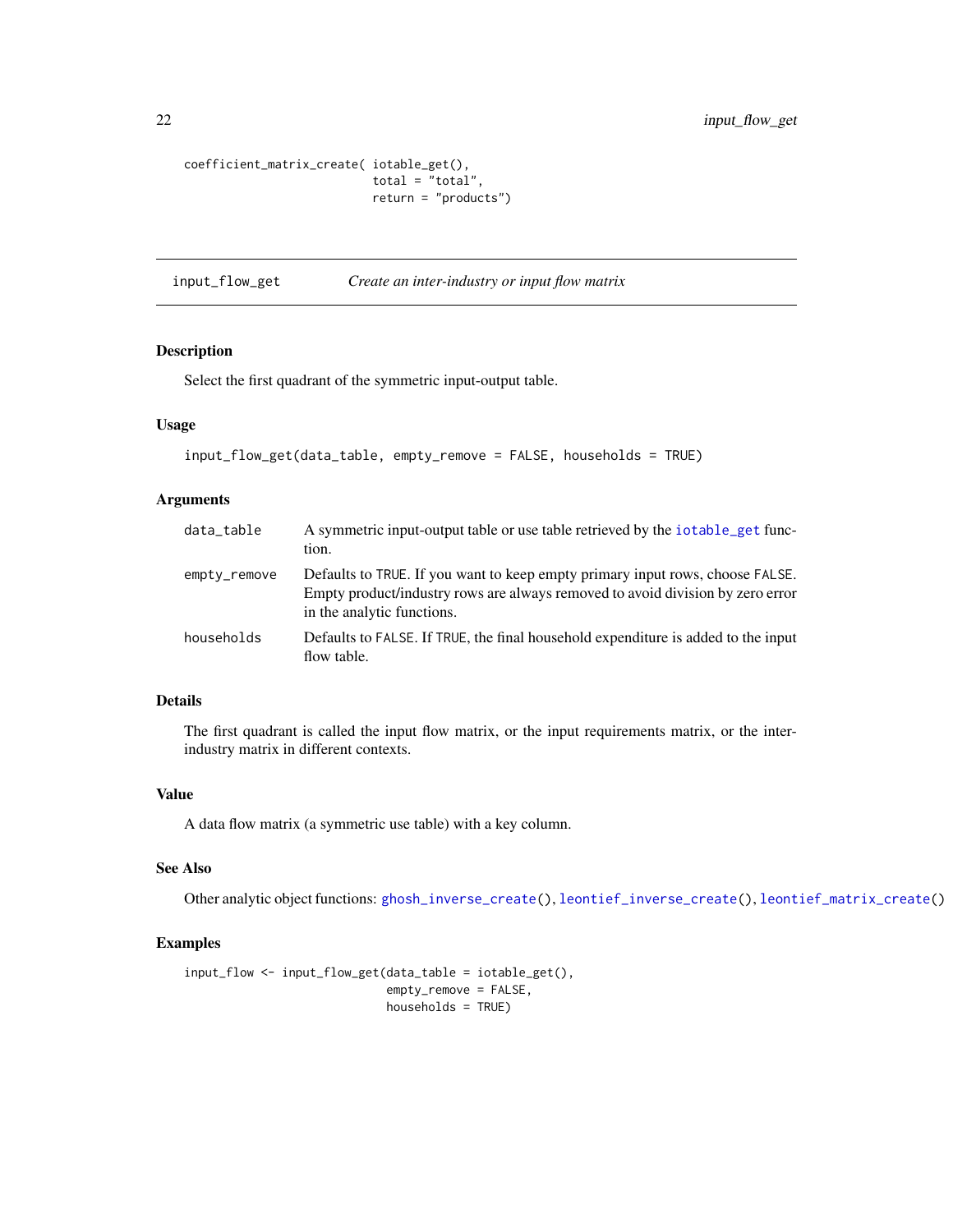<span id="page-22-1"></span><span id="page-22-0"></span>input\_indicator\_create

*Create input indicator(s)*

### Description

The function creates the input indicators from the inputs and the outputs.

### Usage

```
input_indicator_create(
 data_table,
  input_row = c("gva_bp", "net_tax_production"),
 digits = NULL,
 households = FALSE,
  indicator_names = NULL
)
```
### Arguments

| data_table      | A symmetric input-output table, a use table, a margins or tax table retrieved by<br>the iotable_get function.                                 |
|-----------------|-----------------------------------------------------------------------------------------------------------------------------------------------|
| input_row       | The name of input(s) for which you want to create the indicator(s). Must be<br>present in the data_table.                                     |
| digits          | Rounding digits, if omitted, no rounding takes place.                                                                                         |
| households      | If the households column should be added, defaults to FALSE.                                                                                  |
| indicator_names |                                                                                                                                               |
|                 | The names of new indicators. Defaults to NULL when the names in the key<br>column of input_matrix will be used to create the indicator names. |

### Value

A tibble (data frame) containing input\_matrix divided by the output\_vector with a key column for products or industries.

### See Also

Other indicator functions: [coefficient\\_matrix\\_create\(](#page-4-1)), [direct\\_effects\\_create\(](#page-10-1))

### Examples

```
input_indicator_create( data_table = iotable_get(),
                        input_row = c("gva", "compensation_employees"),
                        digits = 4,
                        indicator_names = c("GVA indicator", "Income indicator"))
```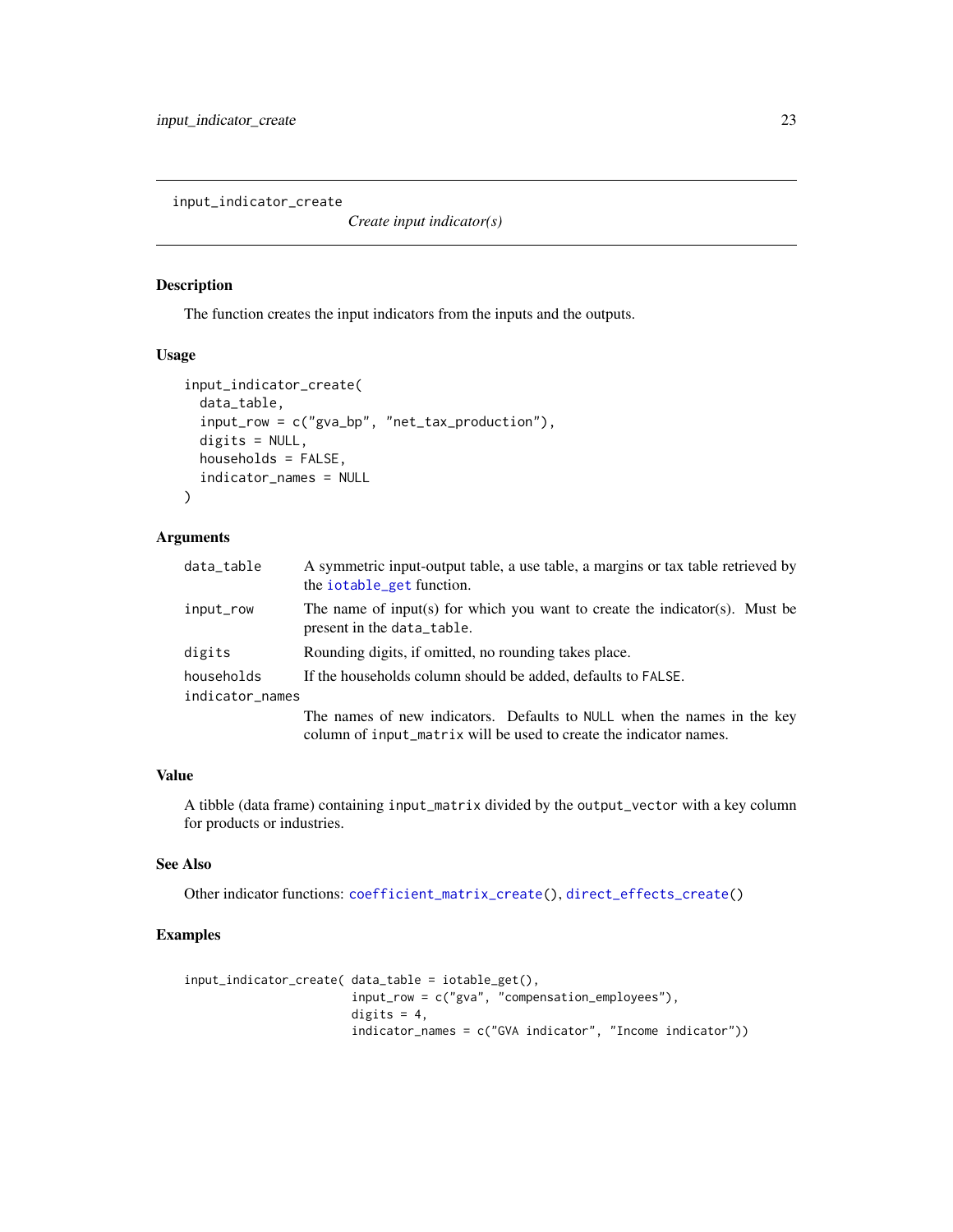<span id="page-23-1"></span><span id="page-23-0"></span>input\_multipliers\_create

*Create input multipliers*

### Description

The function creates the multipliers (direct + indirect effects).

### Usage

```
input_multipliers_create(
  input_requirements,
  Im,
  multiplier_name = NULL,
  digits = NULL
\mathcal{L}
```
#### Arguments

input\_requirements

|                 | A matrix or vector created by input_indicator_create                                                                                                                                                                                 |
|-----------------|--------------------------------------------------------------------------------------------------------------------------------------------------------------------------------------------------------------------------------------|
| Im              | A Leontief-inverse created by leontief_inverse_create.                                                                                                                                                                               |
| multiplier_name |                                                                                                                                                                                                                                      |
|                 | An optional name to be placed in the key column of the multiplier. Defaults to<br>NULL.                                                                                                                                              |
| digits          | Rounding digits, defaults to NULL, in which case no rounding takes place. Round-<br>ing is important if you replicate examples from the literature, rounding differ-<br>ences can add up to visible differences in matrix equations. |

### Value

A data frame with the vector of multipliers and the an auxiliary metadata column, containing an automatically given row identifier (for joining with other matrixes) which can be overruled with setting multiplier\_name.

### See Also

Other multiplier functions: [multiplier\\_create\(](#page-38-2))

### Examples

nl <- netherlands\_2006

```
input_coeff_nl <- input_coefficient_matrix_create(
data_table = netherlands_2006,
households = FALSE)
```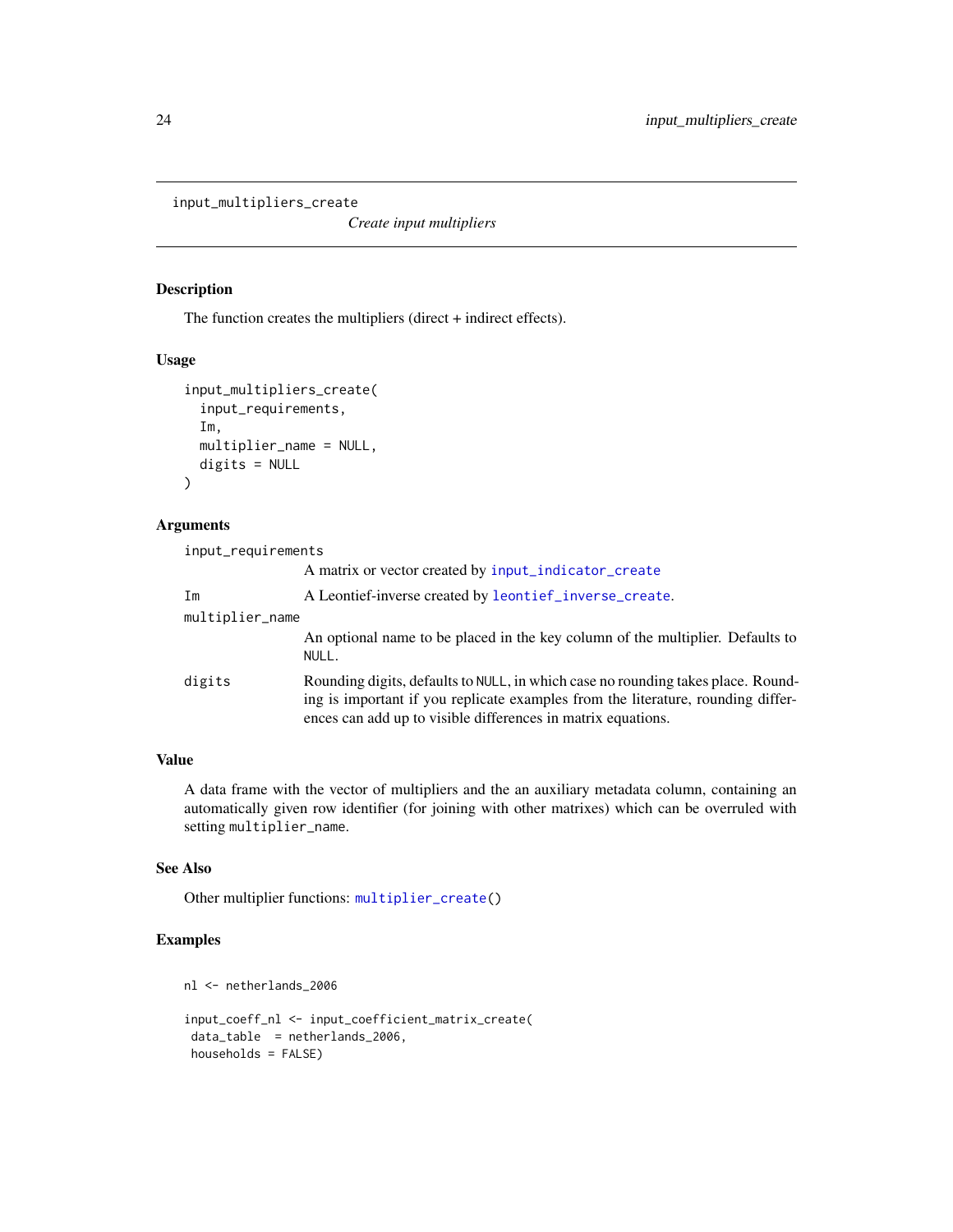#### <span id="page-24-0"></span>iotables 25

compensation\_indicator <- input\_indicator\_create(netherlands\_2006, 'compensation\_employees')

```
I_nl <- leontief_inverse_create(input_coeff_nl)
```

```
input_multipliers_create(input_requirements = compensation_indicator,
                       Im = I_n
```

```
iotables iotables
```
#### **Description**

Pre-processing and basic analytic tasks related to working with Eurostat's symmetric input-output tables and provide basic input-output economics calculations. The package is a part of rOpenGov <http://ropengov.github.io/> for open source open government initiatives.

#### import functions

The iotables import function help downloading and pre-processing the Eurostat symmetric inputoutput tables and related tables.

[iotable\\_get](#page-30-1) returns a single table. [iotables\\_read\\_tempdir](#page-28-1) reads data from the temporary directory of a session. [employment\\_get](#page-11-1) downloads the employment data and processes it to a conforming form.

#### iotables processing functions

These are various helper functions for accessing parts of the symmetric input-output tables and joining them correctly. [conforming\\_vector\\_create](#page-5-1) is a helper function that creates a named vector that conforms with the analytical objects, such as the use table, the Leontief-matrix, etc. [household\\_column\\_get](#page-18-1) returns the final household expenditure. [primary\\_input\\_get](#page-44-1) will retrieve any primary input from the input-output table. [output\\_get](#page-42-1) is a wrapper function around the [primary\\_input\\_get](#page-44-1) function. [total\\_tax\\_add](#page-47-1) adds taxes to an input-output table. [empty\\_remove](#page-13-1) symmetrically removes columns and rows if they contain missing values, or each and every value is zero. [rows\\_add](#page-44-2) Add conforming row(s) to a matrix. [key\\_column\\_create](#page-34-1) This function will likely be used with the creation of coefficients that need to be matched with a matrix that has a key column.

### analytic object functions

[input\\_flow\\_get](#page-21-1) returns the use (input flow) matrix; [leontief\\_matrix\\_create](#page-36-2) and the [leontief\\_inverse\\_create](#page-35-1) to create the respective analytic matrixes. [ghosh\\_inverse\\_create](#page-17-1) will create the Gosh-inverse.

### indicator functions

[input\\_indicator\\_create](#page-22-1) The function creates the input indicators from the inputs and the outputs. [direct\\_effects\\_create](#page-10-1) for direct effects. [coefficient\\_matrix\\_create](#page-4-1) The coefficient matrix is related by default to output, but you can change this to total supply or other total aggregate if it exists in the data table.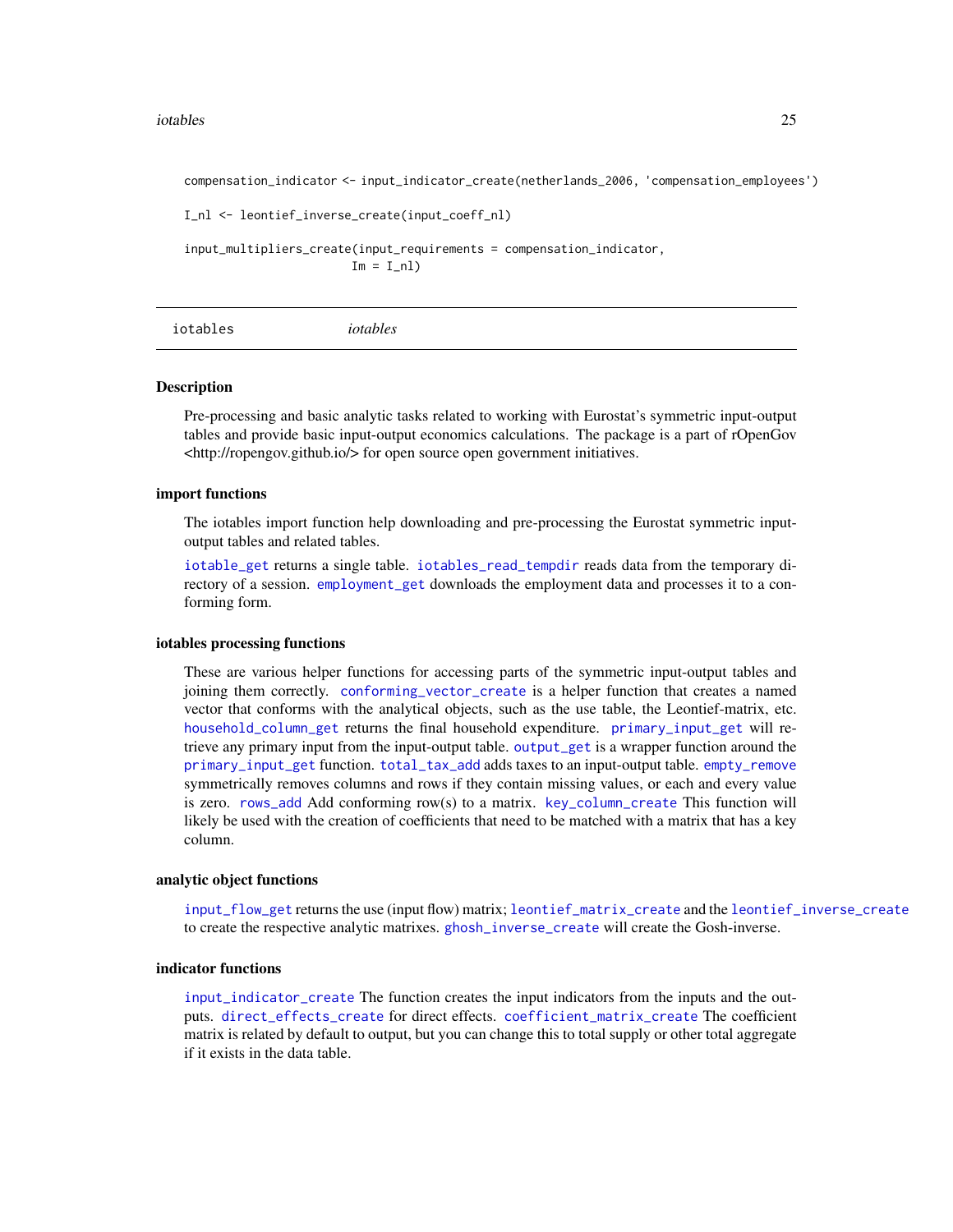#### <span id="page-25-0"></span>multiplier functions

[multiplier\\_create](#page-38-2) is a wrapper around [equation\\_solve](#page-13-2) to create multipliers. This is a more generic helper function to calculate various multipliers.

[input\\_multipliers\\_create](#page-23-1) is a function to create input multipliers (for direct and indirect economic effects.)

### linkage functions

[backward\\_linkages](#page-3-1) creates the vector of industry (product) backward linkages in a wide data.frame class, following the column names of the Leontief inverse matrix.

[forward\\_linkages](#page-14-1) creates the vector of industry (product) forward linkages in a long-form data.frame, containing the metadata column of the the row names from the output\_coefficient\_matrix.

### Metadata datasets

Data files that contain descriptive metadata for a correct reproduction of the symmetric input-output tables. The analytic functions use matrix equations that require a precise column and row order for each table.

### Validation datasets

Data files that replicate published input-output tables with analysis. These files are used to validate the correct working of the analytic functions.

### Croatia data files

These are Croatia's symmetric input-output tables for the year 2010, when the country was not yet an EU member state.

<span id="page-25-1"></span>iotables\_download *Download input-output tables*

### Description

This function downloads standard input-output table files. Currently only Eurostat files are supported. You are not likely to use this function, because [iotable\\_get](#page-30-1) will call this function if necessary and properly filter out an input-output table.

### Usage

```
iotables_download(
  source = "naio_10 cop1700",
  data_directory = NULL,
  force_download = FALSE
)
```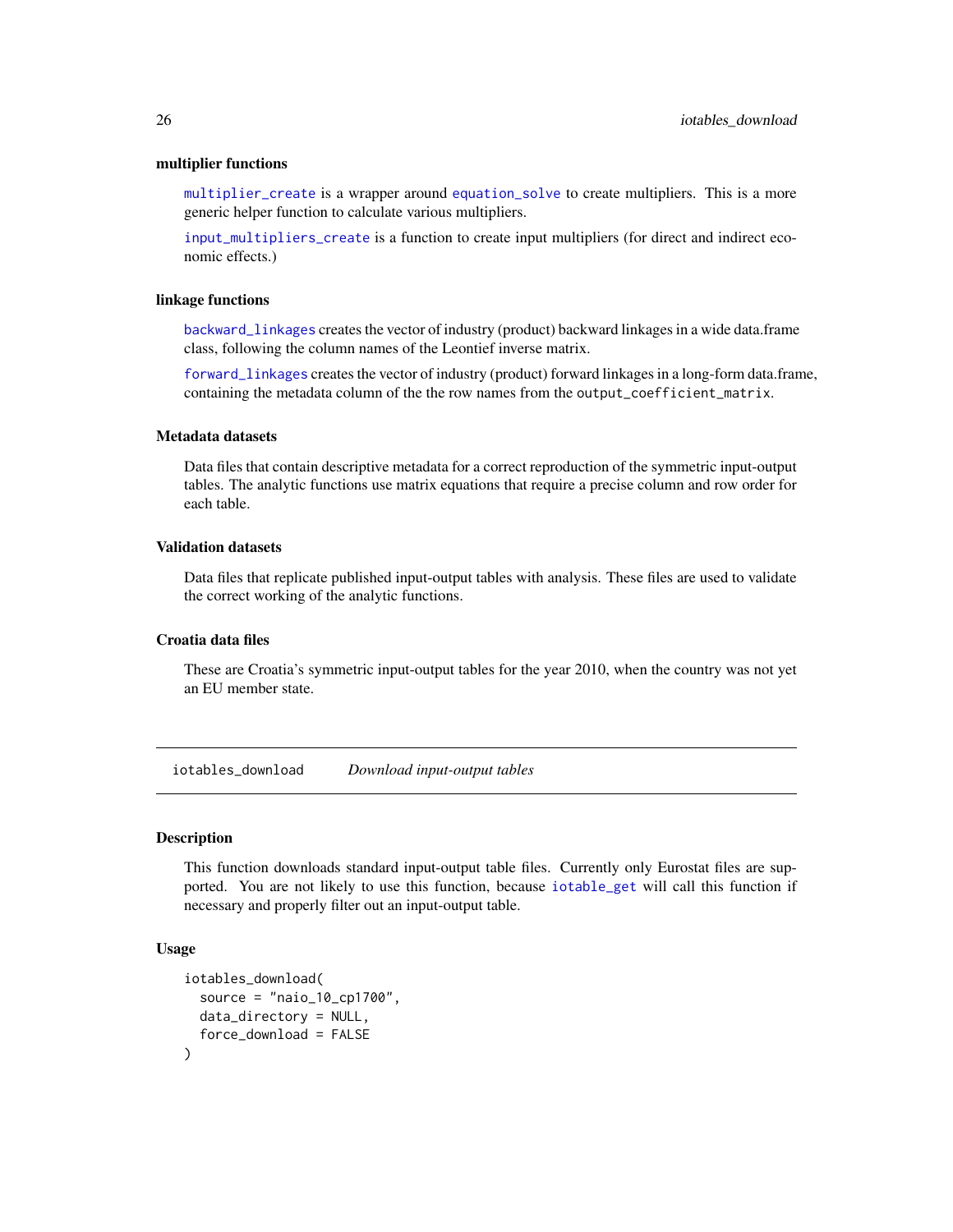#### <span id="page-26-0"></span>Arguments

| source | See the available list of sources above in the Description.                                                                                                                                                                  |
|--------|------------------------------------------------------------------------------------------------------------------------------------------------------------------------------------------------------------------------------|
|        | data_directory Defaults to NULL when the files will be temporarily stored in the path retrieved by<br>tempdir. If it is a different valid directory, it will try to save the pre-processed<br>data file here with labelling. |
|        | force_download Defaults to FALSE which will use the existing downloaded file in the data_directory<br>or the temporary directory, if it exists. TRUE will try to download the file from<br>the Eurostat warehouse.           |

### Details

The data is downloaded in the tempdir()under the name the statistical product as an rds file. (For example: naio\_10\_cp1750.rds) The temporary directory is emptied at every normal R session exit.

To save the file for further use (which is necessary in analytical work because download times are long) set the download\_directory [see parameters]. The function will make a copy of the rds file in this directory.

- naio\_10\_cp1700Symmetric input-output table at basic prices (product by product)
- naio\_10\_pyp1700Symmetric input-output table at basic prices (product by product) (previous years prices)
- naio\_10\_cp1750Symmetric input-output table at basic prices (industry by industry)
- naio\_10\_pyp1750Symmetric input-output table at basic prices (industry by industry) (previous years prices)
- naio\_10\_cp15Supply table at basic prices incl. transformation into purchasers' prices
- naio\_10\_cp16Use table at purchasers' prices
- naio\_10\_cp1610Use table at basic prices
- naio\_10\_pyp1610Use table at basic prices (previous years prices) (naio\_10\_pyp1610)
- naio\_10\_cp1620Table of trade and transport margins at basic prices
- naio\_10\_pyp1620Table of trade and transport margins at previous years' prices
- naio\_10\_cp1630Table of taxes less subsidies on products at basic prices
- naio\_10\_pyp1630Table of taxes less subsidies on products at previous years' prices
- uk\_2010\_siotUnited Kingdom Input-Output Analytical Tables data

#### Value

A nested data frame. Each input-output table is in a separate row of the nested output, where all the metadata are in columns, and the actual, tidy, ordered input-output table is in the data data column. The data is saved into the actual tempdir(), too.

### See Also

Other import functions: [airpol\\_get\(](#page-2-1)), [employment\\_get\(](#page-11-1)), [iotables\\_metadata\\_get\(](#page-27-1)), [iotables\\_read\\_tempdir\(](#page-28-1))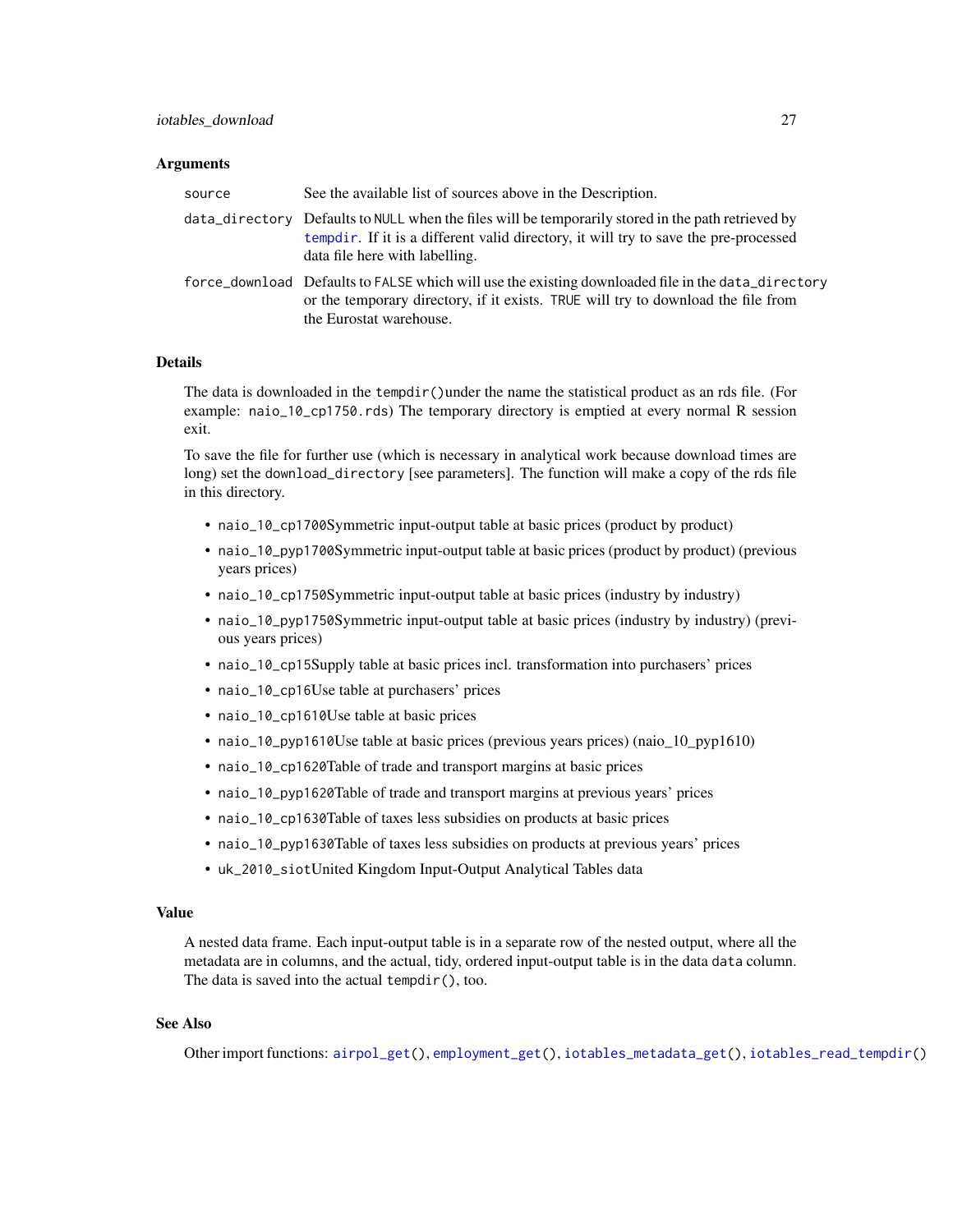### <span id="page-27-0"></span>Examples

io\_tables <- iotables\_download(source = "naio\_10\_pyp1750")

<span id="page-27-1"></span>iotables\_metadata\_get *Get Metadata from Nested iotables File*

#### Description

Remove the data column and return only the metadata information of input-output (or related tables) from a source. If dat is not inputed as a nested data frame created by [iotables\\_download](#page-25-1), validate the source input parameter and try to load the table from the current sessions' temporary directory.

- naio\_10\_cp1700 Symmetric input-output table at basic prices (product by product)
- naio\_10\_pyp1700 Symmetric input-output table at basic prices (product by product) (previous years prices)
- naio\_10\_cp1750 Symmetric input-output table at basic prices (industry by industry)
- naio\_10\_pyp1750 Symmetric input-output table at basic prices (industry by industry) (previous years prices)
- naio\_10\_cp15 Supply table at basic prices incl. transformation into purchasers' prices
- naio\_10\_cp16 Use table at purchasers' prices
- naio\_10\_cp1610 Use table at basic prices
- naio\_10\_pyp1610 Use table at basic prices (previous years prices) (naio\_10\_pyp1610)
- naio\_10\_cp1620 Table of trade and transport margins at basic prices
- naio\_10\_pyp1620 Table of trade and transport margins at previous years' prices
- naio\_10\_cp1630 Table of taxes less subsidies on products at basic prices
- naio\_10\_pyp1630 Table of taxes less subsidies on products at previous years' prices
- uk\_2010\_siot United Kingdom Input-Output Analytical Tables data

#### Usage

```
iotables_metadata_get(dat = NULL, source = "naio_10_cp1700")
```
#### Arguments

| dat    | A nested data file created by iotables_download. Defaults to NULL in which     |
|--------|--------------------------------------------------------------------------------|
|        | case an attempt is made to find and read in the nested data from the current R |
|        | sessions' temporary directory.                                                 |
| source | See the available list of sources above in the Description.                    |

#### Value

A data frame, which contains the metadata of all available input-output tables from a specific source.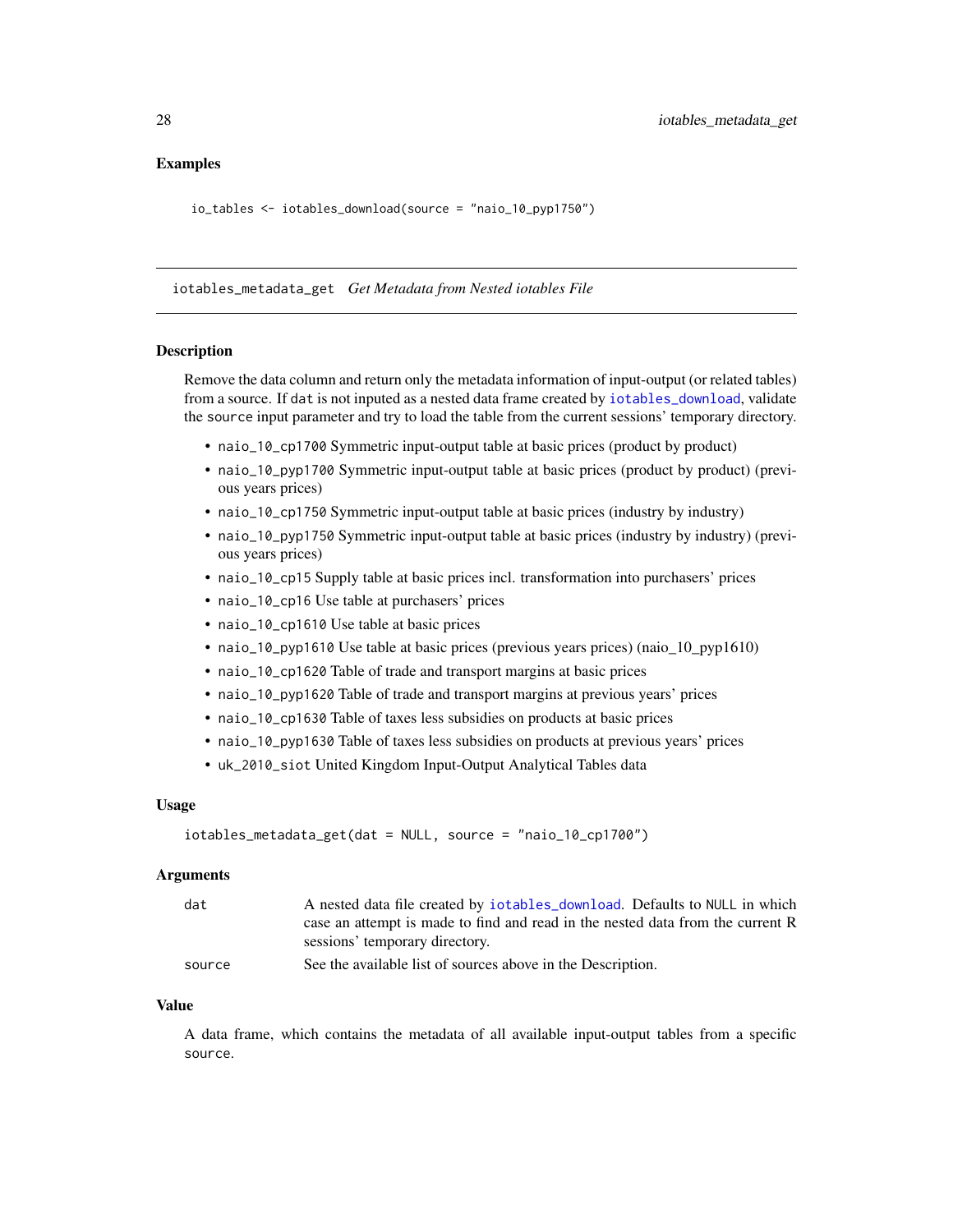### <span id="page-28-0"></span>See Also

Other import functions: [airpol\\_get\(](#page-2-1)), [employment\\_get\(](#page-11-1)), [iotables\\_download\(](#page-25-1)), [iotables\\_read\\_tempdir\(](#page-28-1))

### Examples

```
# The table must be present in the sessions' temporary directory:
iotables_download(source = "naio_10_pyp1750")
```

```
# Now you can get the metadata:
iotables_metadata_get(source = "naio_10_pyp1750")
```
<span id="page-28-1"></span>

|  | iotables_read_tempdir Read input-output tables from temporary directory Validate the<br>source input parameter and try to load the table from the current<br>sessions' temporary directory. |
|--|---------------------------------------------------------------------------------------------------------------------------------------------------------------------------------------------|
|  | • naio_10_cp1700Symmetric input-output table at basic prices<br>( <i>product by product</i> )                                                                                               |
|  | • naio_10_pyp1700Symmetric input-output table at basic prices<br>(product by product) (previous years prices)                                                                               |
|  | · naio_10_cp1750Symmetric input-output table at basic prices<br>(industry by industry)                                                                                                      |
|  | • naio_10_pyp1750Symmetric input-output table at basic prices<br>( <i>industry by industry</i> ) ( <i>previous years prices</i> )                                                           |
|  | • naio_10_cp15Supply table at basic prices incl. transformation<br>into purchasers' prices                                                                                                  |
|  | • naio_10_cp16Use table at purchasers' prices                                                                                                                                               |
|  | • naio_10_cp1610Use table at basic prices                                                                                                                                                   |
|  | • naio_10_pyp1610Use table at basic prices (previous years<br>prices) (naio_ $10$ _pyp1610)                                                                                                 |
|  | • naio_10_cp1620Table of trade and transport margins at basic<br>prices                                                                                                                     |
|  | • naio_10_pyp1620Table of trade and transport margins at previ-<br>ous years' prices                                                                                                        |
|  | • naio_10_cp1630Table of taxes less subsidies on products at ba-<br>sic prices                                                                                                              |
|  | • naio_10_pyp1630Table of taxes less subsidies on products at<br>previous years' prices                                                                                                     |
|  | • uk_2010_siotUnited Kingdom Input-Output Analytical Tables<br>data                                                                                                                         |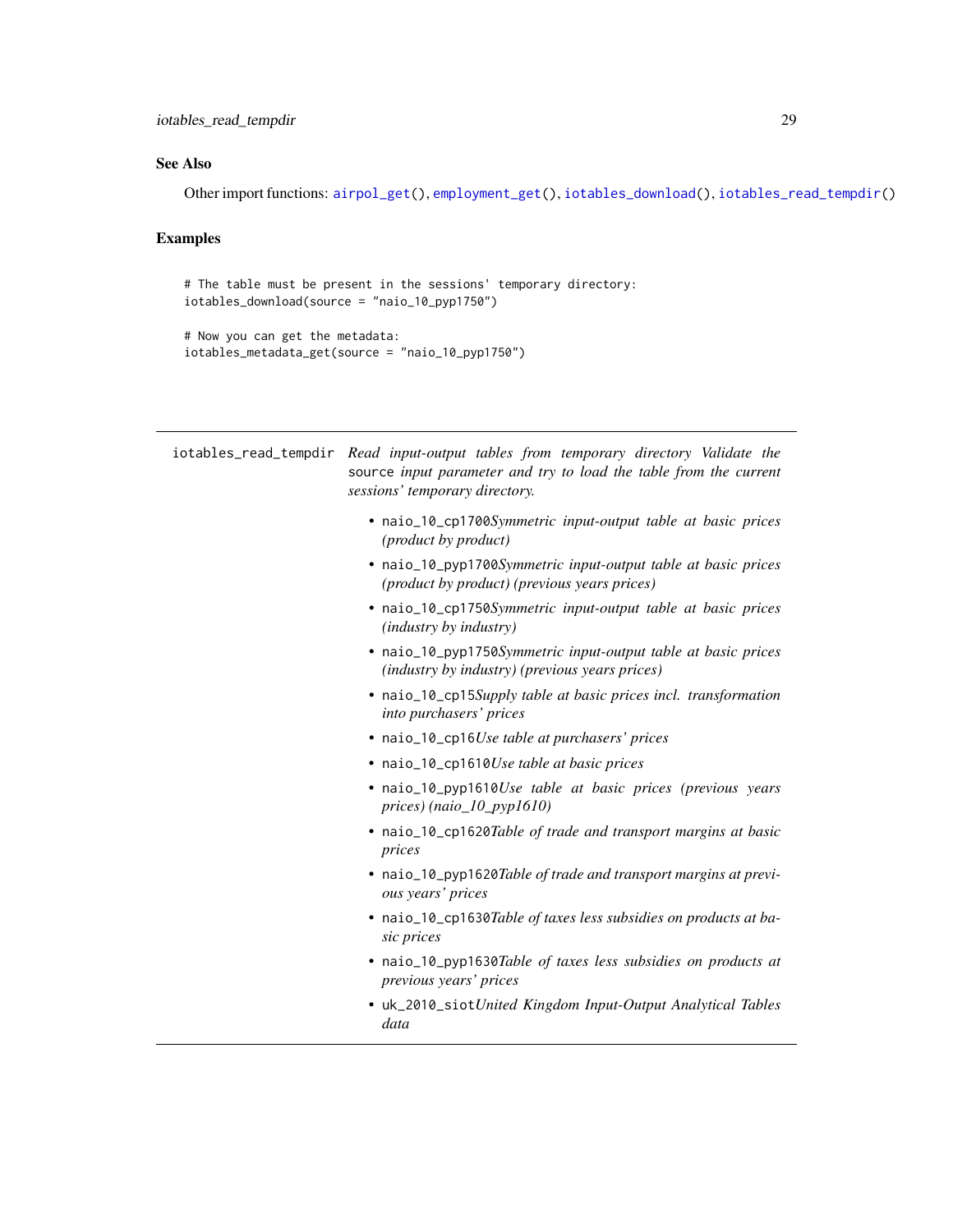### <span id="page-29-0"></span>Description

Read input-output tables from temporary directory

Validate the source input parameter and try to load the table from the current sessions' temporary directory.

- naio\_10\_cp1700Symmetric input-output table at basic prices (product by product)
- naio\_10\_pyp1700Symmetric input-output table at basic prices (product by product) (previous years prices)
- naio\_10\_cp1750Symmetric input-output table at basic prices (industry by industry)
- naio\_10\_pyp1750Symmetric input-output table at basic prices (industry by industry) (previous years prices)
- naio\_10\_cp15Supply table at basic prices incl. transformation into purchasers' prices
- naio\_10\_cp16Use table at purchasers' prices
- naio\_10\_cp1610Use table at basic prices
- naio\_10\_pyp1610Use table at basic prices (previous years prices) (naio\_10\_pyp1610)
- naio\_10\_cp1620Table of trade and transport margins at basic prices
- naio\_10\_pyp1620Table of trade and transport margins at previous years' prices
- naio\_10\_cp1630Table of taxes less subsidies on products at basic prices
- naio\_10\_pyp1630Table of taxes less subsidies on products at previous years' prices
- uk\_2010\_siotUnited Kingdom Input-Output Analytical Tables data

#### Usage

```
iotables_read_tempdir(source = "naio_10_cp1700")
```
#### Arguments

source See the available list of sources above in the Description. Defaults to source = "naio\_10\_cp1700".

#### Value

A nested data frame. Each input-output table is in a separate row of the nested output, where all the metadata are in columns, and the actual, tidy, ordered input-output table is in the data data column.

### See Also

Other import functions: [airpol\\_get\(](#page-2-1)), [employment\\_get\(](#page-11-1)), [iotables\\_download\(](#page-25-1)), [iotables\\_metadata\\_get\(](#page-27-1))

### Examples

# The table must be present in the sessions' temporary directory: iotables\_download(source = "naio\_10\_pyp1750")

```
iotables_read_tempdir (source = "naio_10_pyp1750")
```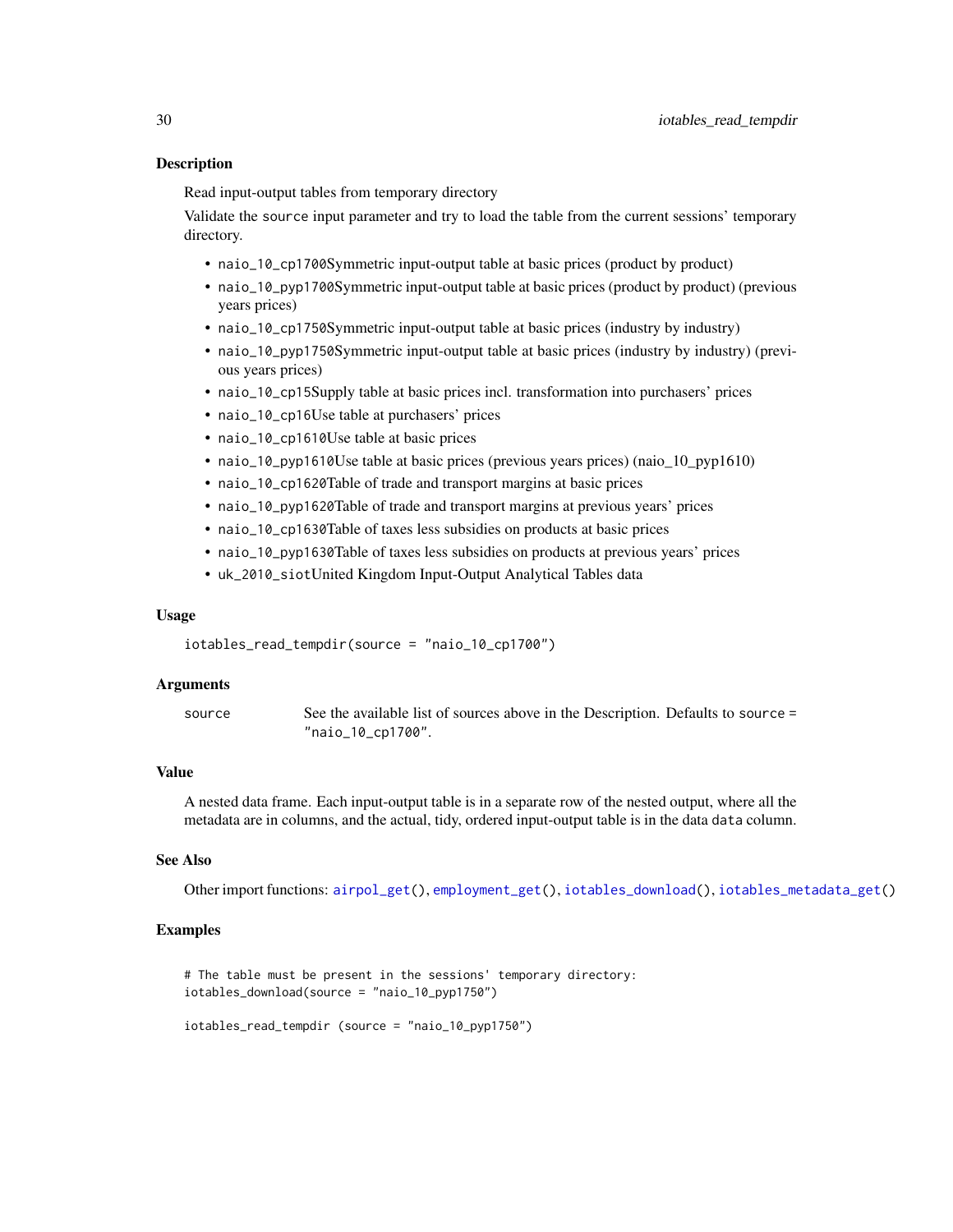### <span id="page-30-1"></span><span id="page-30-0"></span>Description

This function is used to filter out a single input-output table from a database, for example a raw file downloaded from the Eurostat website. It provides some functionality to avoid some pitfalls.

#### Usage

```
iotable_get(
  labelled_io_data = NULL,
 source = "germany_1995",
  geo = "DE",year = 1990,unit = "MIO_EUR",stk_flow = "DOM",
  labelling = "iotables",
  data_directory = NULL,
  force_download = TRUE
)
```
### Arguments

labelled\_io\_data

If you have downloaded a bulk data file with [iotables\\_download](#page-25-1), it is faster to work with the data in the memory. Defaults to NULL when the data will be retrieved from the hard disk or from the Eurostat website invoking the same function.

source A data source, for example naio\_10\_cp1700.

- naio\_10\_cp1700 Symmetric input-output table at basic prices (product by product)
- naio\_10\_pyp1700 Symmetric input-output table at basic prices (product by product) (previous years prices)
- naio\_10\_cp1750 Symmetric input-output table at basic prices (industry by industry)
- naio\_10\_pyp1750 Symmetric input-output table at basic prices (industry by industry) (previous years prices)
- naio\_10\_cp15 Supply table at basic prices incl. transformation into purchasers' prices
- naio\_10\_cp16 Use table at purchasers' prices
- naio\_10\_cp1610 Use table at basic prices
- naio\_10\_pyp1610 Use table at basic prices (previous years prices) (naio\_10\_pyp1610)
- naio\_10\_cp1620 Table of trade and transport margins at basic prices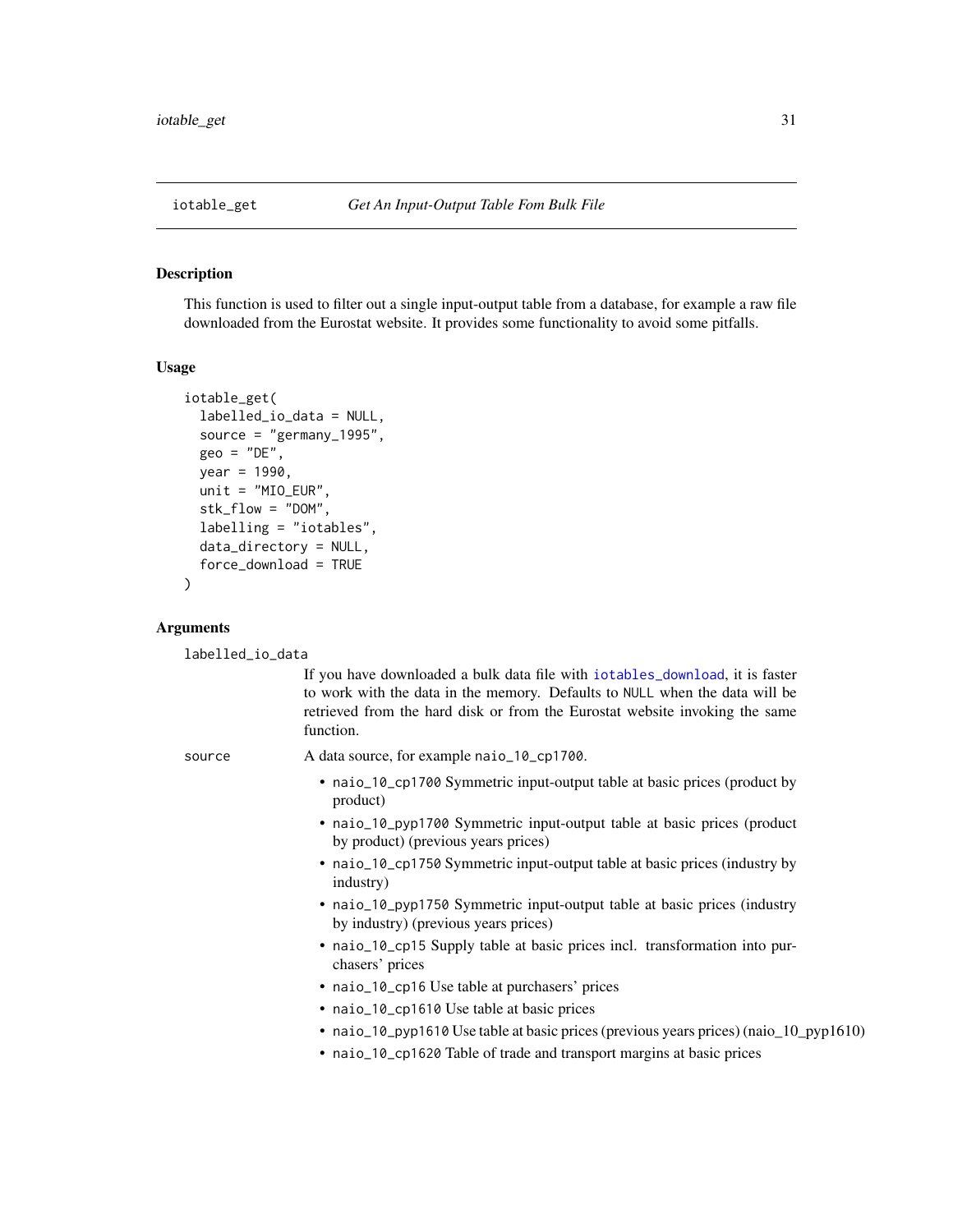|           | • naio_10_pyp1620 Table of trade and transport margins at previous years'<br>prices                                                                                                                                                                                                                       |
|-----------|-----------------------------------------------------------------------------------------------------------------------------------------------------------------------------------------------------------------------------------------------------------------------------------------------------------|
|           | • naio_10_cp1630 Table of taxes less subsidies on products at basic prices                                                                                                                                                                                                                                |
|           | • naio_10_pyp1630Table of taxes less subsidies on products at previous years'<br>prices                                                                                                                                                                                                                   |
|           | For further information consult the Eurostat Symmetric Input-Output Tables<br>page.                                                                                                                                                                                                                       |
| geo       | A country code or a country name. For example, SK or as Slovakia.                                                                                                                                                                                                                                         |
| year      | A numeric variable containing the year. Defaults to 2010, because this year has<br>the most data.                                                                                                                                                                                                         |
| unit      | A character string containing the currency unit, defaults to MIO_NAC (million<br>national currency unit). The alternative is MIO_EUR.                                                                                                                                                                     |
| stk_flow  | Defaults to DOM as domestic output, alternative IMP for imports and TOTAL for<br>total output. For source = 'naio_10_cp1620' and trade and transport margins<br>and source = 'naio_10_cp1630' taxes less subsidies only TOTAL is not used.                                                                |
| labelling | Defaults to iotables which gives standard row and column names regardless<br>of the source of the table, or if it is a product x product, industry x industry<br>or product x industry table. The alternative is short or eurostat which is the<br>original short row or column code of Eurostat or OECD. |
|           | data_directory Defaults to NULL, if a valid directory, it will try to save the pre-processed data<br>file here with labelling.                                                                                                                                                                            |
|           | force_download Defaults to TRUE. If FALSE it will use the existing downloaded file in the data_directory<br>or the temporary directory, if it exists. Will force download only in a new ses-<br>sion.                                                                                                     |

Unless you want to work with bulk data files, you should not invoke [iotables\\_download](#page-25-1) directly, rather via this function, if and when it is necessary.

### Value

A wide format data.frame with a well-ordered input-output table. The bulk data files on the Eurostat website are in a long form and they are not correctly ordered for further matrix equations.

### Examples

```
germany_table <- iotable_get( source = "germany_1995",
                geo = 'DE', year = 1990, unit = "MIO_EUR",
                labelling = "iotables" )
```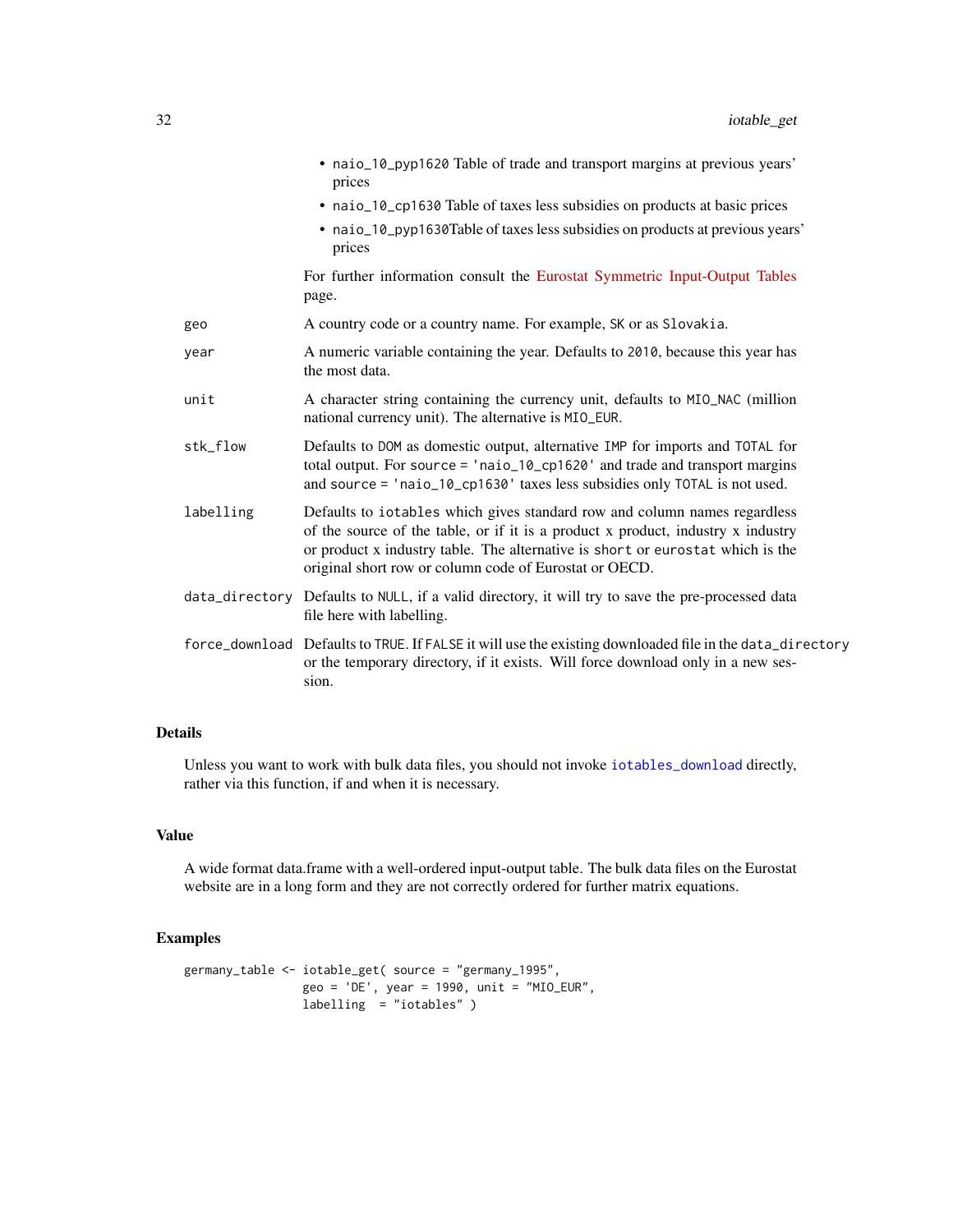<span id="page-32-1"></span><span id="page-32-0"></span>

### Description

The function selects the available tables by year or time as a date for a specific country and currency unit in the Eurostat bulk file.

#### Usage

```
iotable_year_get(
  labelled_io_data = NULL,
  source = "germany_1995",geo = "DE",unit = "MIO_EUR",time_unit = "year",
  stk_flow = "TOTAL",
  data_directory = NULL,
  force_download = TRUE
)
```
### Arguments

labelled\_io\_data

If you have downloaded a bulk data file with [iotables\\_download](#page-25-1), it is faster to work with the data in the memory. Defaults to NULL when the data will be retrieved from the hard disk or from the Eurostat website invoking the same function.

| source | A data source, for example naio_10_cp1700. Symmetric input-output table                     |
|--------|---------------------------------------------------------------------------------------------|
|        | at basic prices (product by product) (naio_10_cp1700) Symmetric input-output                |
|        | table at basic prices (industry by industry) (naio_10_cp1750) Symmetric input-              |
|        | output table at basic prices (product by product) (previous years prices) (naio_10_pyp1700) |
|        | Symmetric input-output table at basic prices (industry by industry) (previous               |
|        | years prices) (naio_10_pyp1750) Table of trade and transport margins at basic               |
|        | prices (naio_10_cp1620) and at previous' years prices (naio_10_pyp1620) Ta-                 |
|        | ble of taxes less subsidies on products at basic prices (naio_10_cp1630) and at             |
|        | previous' years prices (naio_10_pyp1630) For further information consult the                |
|        | Eurostat Symmetric Input-Output Tables page.                                                |
| geo    | A country code or a country name. For example, SK or as Slovakia.                           |
|        |                                                                                             |

unit A character string containing the currency unit, defaults to MIO\_NAC (million national currency unit). The alternative is MIO\_EUR.

time\_unit Defaults to 'year' and years are returned as numbers. Alternative is to return 'time' as vector of dates.

stk\_flow Defaults to DOM as domestic output, alternative IMP for imports and TOTAL for total output. For source = 'naio\_10\_cp1620' and trade and transport margins and source = 'naio\_10\_cp1630' taxes less subsidies only TOTAL is not used.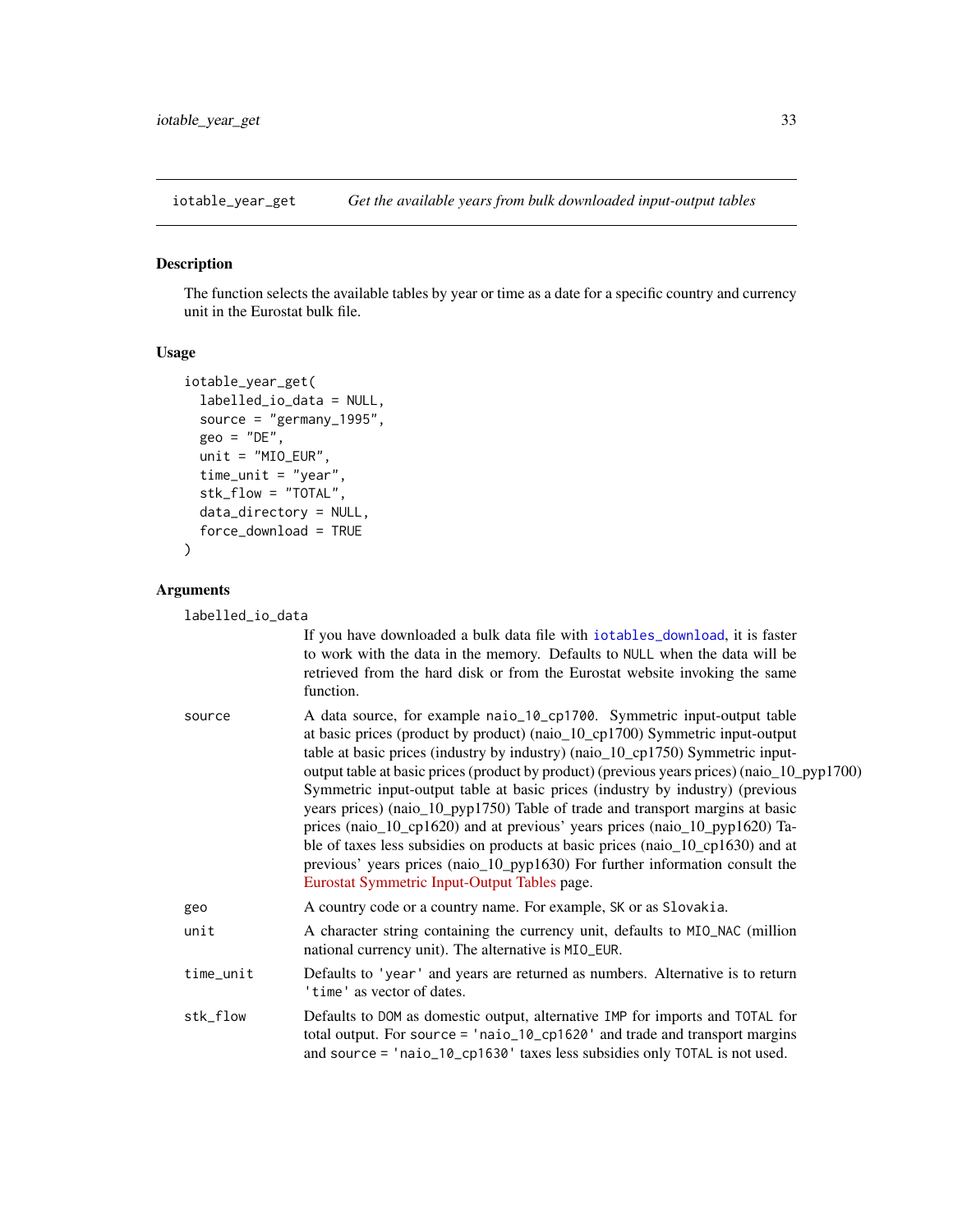<span id="page-33-0"></span>

| data_directory Defaults to NULL. Use if it you used a data_directory parameter with iotable_get<br>or iotables download.                                                                              |
|-------------------------------------------------------------------------------------------------------------------------------------------------------------------------------------------------------|
| force_download Defaults to TRUE. If FALSE it will use the existing downloaded file in the data_directory<br>or the temporary directory, if it exists. Will force download only in a new ses-<br>sion. |

Unless you want to work with bulk data files, you should not invoke [iotables\\_download](#page-25-1) directly, rather via this function, if and when it is necessary.

#### Value

A vector with the years that have available input-output tables.

### See Also

```
Other iotables processing functions: conforming_vector_create(), household_column_get(),
key_column_create(), matrix_round(), output_get(), primary_input_get(), rows_add(),
supplementary_add(), total_tax_add(), vector_transpose_longer(), vector_transpose_wider()
```
### Examples

```
germany_years <- iotable_year_get ( source = "germany_1995", geo = 'DE',
                                   unit = "MIO_EUR" )
```
is\_html\_output *Check if HTML output is required*

### Description

Check if HTML output is required

is\_latex\_output *Check if Latex output is required*

### Description

Check if Latex output is required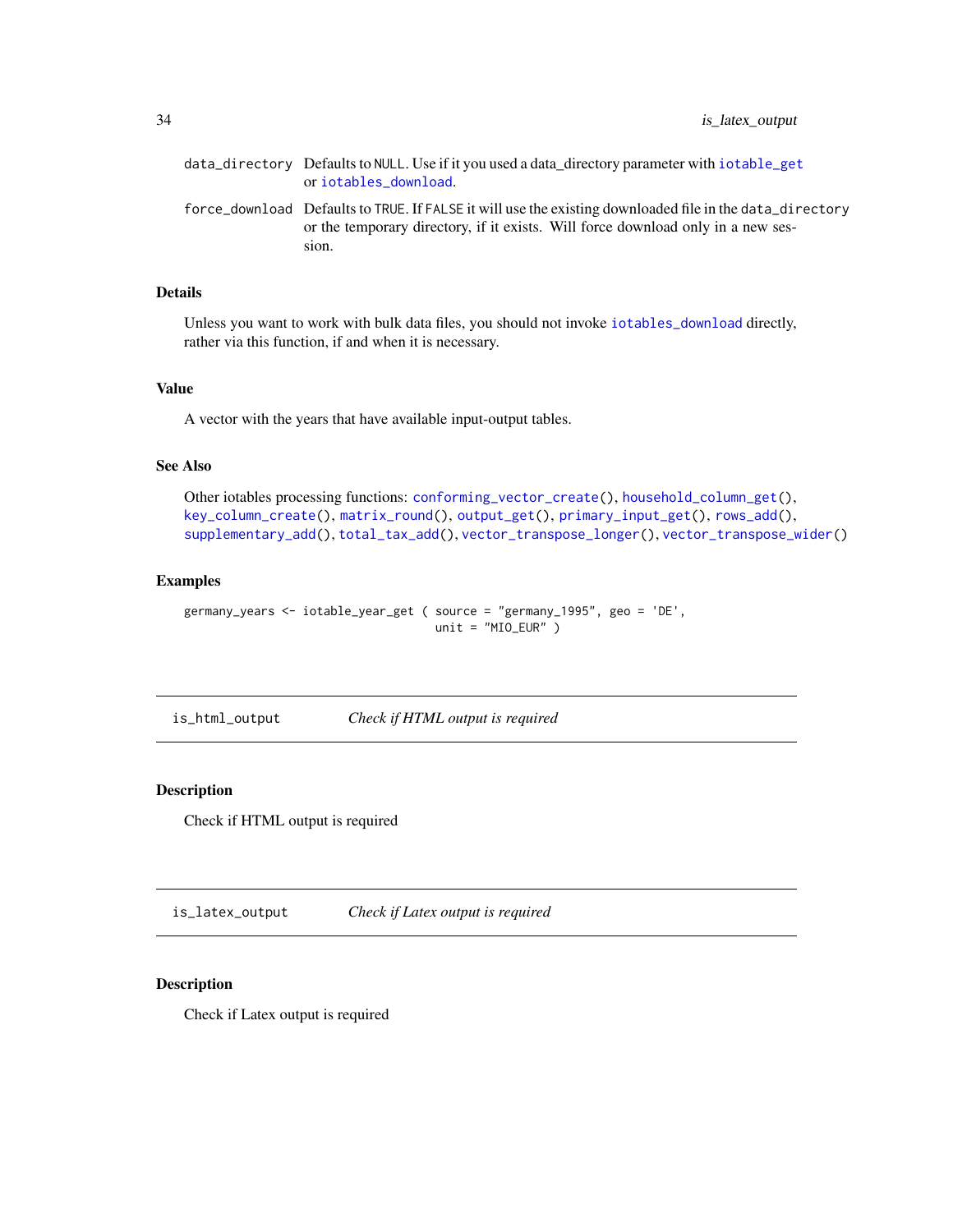<span id="page-34-1"></span><span id="page-34-0"></span>key\_column\_create *Create a key columnn*

### Description

Create a key column for matching the dimensions of matrixes.

#### Usage

```
key_column_create(key_column_name, key_column_values = NULL)
```
### Arguments

key\_column\_name

The name of the key column.

key\_column\_values The value(s) of the key column

### Details

This function will likely be used with the creation of coefficients that need to be matched with a matrix that has a key column.

#### Value

A tibble with one column, named key\_column\_name and with values key\_column\_values.

### See Also

Other iotables processing functions: [conforming\\_vector\\_create\(](#page-5-1)), [household\\_column\\_get\(](#page-18-1)), [iotable\\_year\\_get\(](#page-32-1)), [matrix\\_round\(](#page-36-1)), [output\\_get\(](#page-42-1)), [primary\\_input\\_get\(](#page-44-1)), [rows\\_add\(](#page-44-2)), [supplementary\\_add\(](#page-45-1)), [total\\_tax\\_add\(](#page-47-1)), [vector\\_transpose\\_longer\(](#page-50-1)), [vector\\_transpose\\_wider\(](#page-51-1))

### Examples

key\_column\_create ("iotables\_row", c("CO2\_multiplier", "CH4\_multiplier"))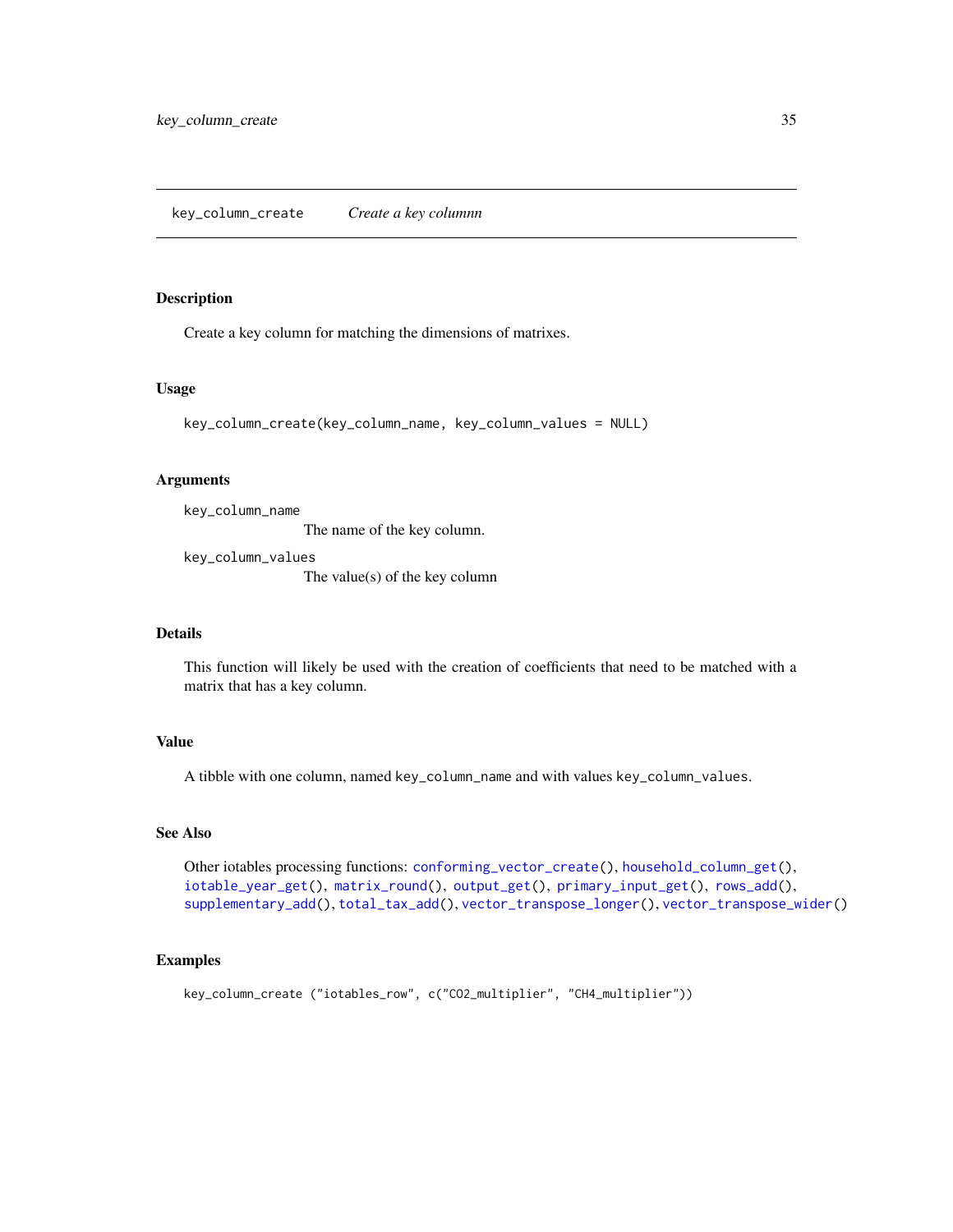```
leontief_inverse_create
```
*Create the inverse of a Leontief-matrix*

### Description

Create the Leontief inverse from the technology coefficient matrix.

#### Usage

```
leontief_inverse_create(technology_coefficients_matrix, digits = NULL)
leontieff_inverse_create(technology_coefficients_matrix, digits = NULL)
```
### Arguments

|        | technology_coefficients_matrix                                                                                       |
|--------|----------------------------------------------------------------------------------------------------------------------|
|        | A technology coefficient matrix created by the input_coefficient_matrix_create.                                      |
| digits | An integer showing the precision of the technology matrix in digits. Default is<br>NULL when no rounding is applied. |

### Details

The Leontief-inverse is

$$
L = (I - A)^{-1}
$$

where B is the input coefficient matrix created by [input\\_coefficient\\_matrix\\_create](#page-20-1). For the similar inverse created from output coefficients, see the [ghosh\\_inverse\\_create](#page-17-1) function.

### See Also

Other analytic object functions: [ghosh\\_inverse\\_create\(](#page-17-1)), [input\\_flow\\_get\(](#page-21-1)), [leontief\\_matrix\\_create\(](#page-36-2))

### Examples

```
tm <- input_flow_get (
  data_table = iotable_get(),
  households = FALSE)
I <- leontief_inverse_create( technology_coefficients_matrix = tm )
```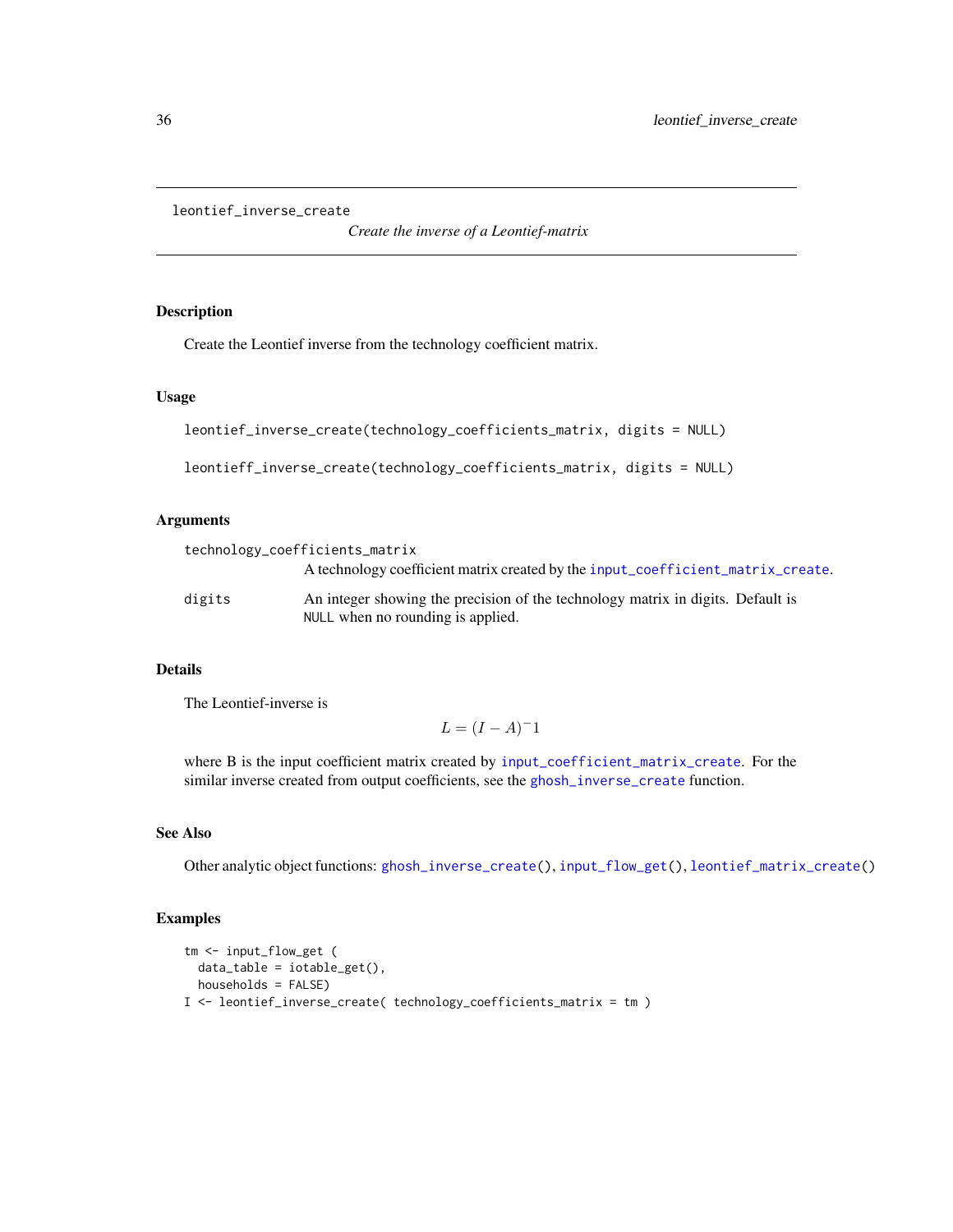<span id="page-36-2"></span><span id="page-36-0"></span>leontief\_matrix\_create

*Create a Leontief matrix*

#### Description

Create a Leontief matrix from technology matrix after some basic error handling. Most likely you will need this function as a step to invoke the function to create its inverse: [leontief\\_inverse\\_create](#page-35-1).

#### Usage

```
leontief_matrix_create(technology_coefficients_matrix)
```
leontieff\_matrix\_create(technology\_coefficients\_matrix)

### Arguments

```
technology_coefficients_matrix
```
A technology coefficient matrix created by the [input\\_coefficient\\_matrix\\_create](#page-20-1) or [output\\_coefficient\\_matrix\\_create](#page-41-1).

### Value

A Leontief matrix of data.frame class. The column names are ordered, and the row names are in the first, auxiliary metadata column.

#### See Also

Other analytic object functions: [ghosh\\_inverse\\_create\(](#page-17-1)), [input\\_flow\\_get\(](#page-21-1)), [leontief\\_inverse\\_create\(](#page-35-1))

#### Examples

```
tm <- input_flow_get (
  data_table = iotable_get(),
  households = FALSE)
L <- leontief_matrix_create( technology_coefficients_matrix = tm )
```
<span id="page-36-1"></span>matrix\_round *Round all matrix values to required number of digits.*

### Description

For comparison with results created with other software or published with rounding, systematically round the values of an input-output table, a use, supply, tax or margins table.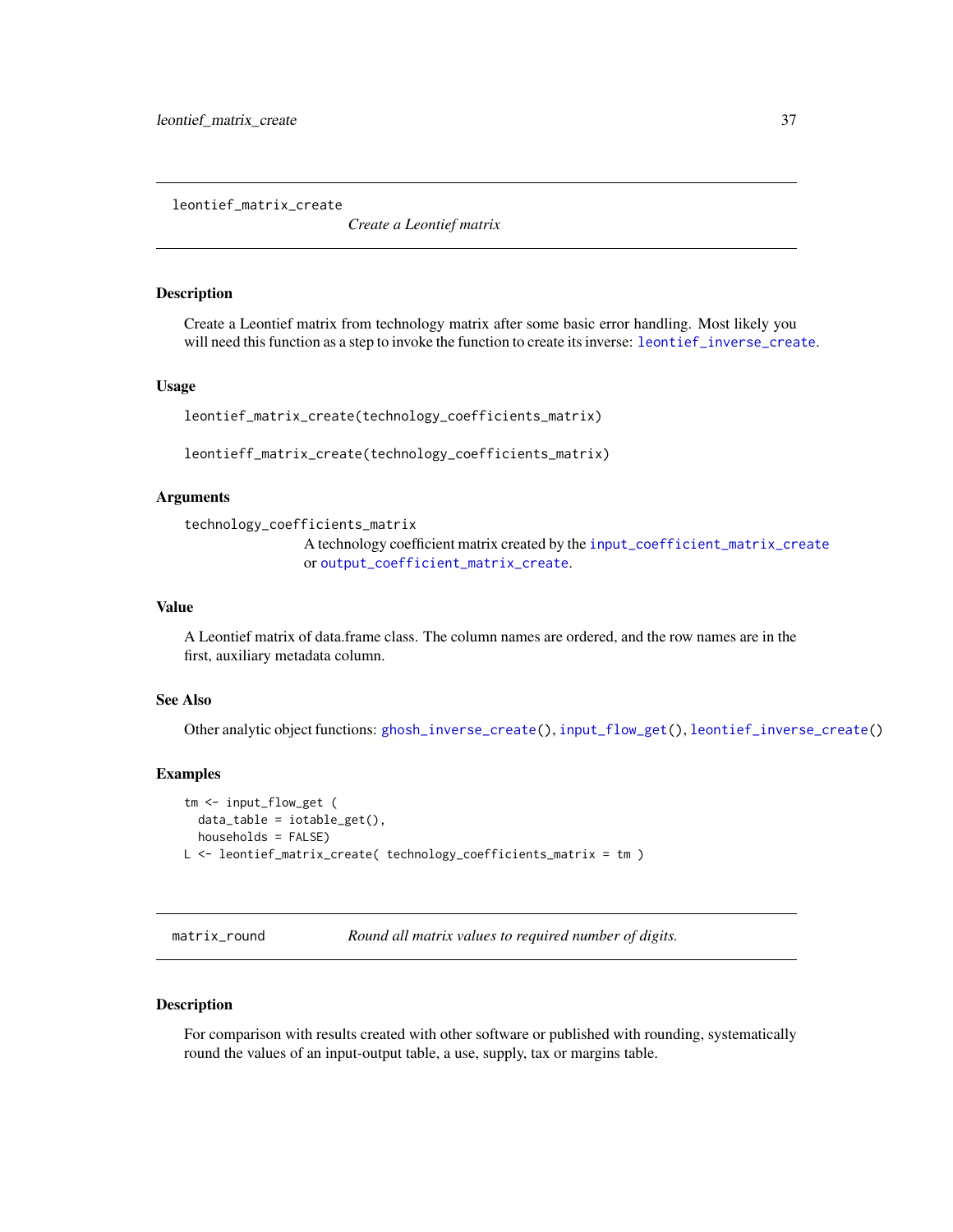#### 38 metadata

#### Usage

```
matrix\_round(data_table, digits = 0)
```
#### **Arguments**

| data_table | A symmetric input output table, a use, supply, tax or margins table. |
|------------|----------------------------------------------------------------------|
| digits     | An integer number, defaults to 0.                                    |

### Value

The matrix, with the intact key column and the numeric columns rounded.

#### See Also

```
Other iotables processing functions: conforming_vector_create(), household_column_get(),
iotable_year_get(), key_column_create(), output_get(), primary_input_get(), rows_add(),
supplementary_add(), total_tax_add(), vector_transpose_longer(), vector_transpose_wider()
```
<span id="page-37-1"></span>metadata *Metadata*

#### **Description**

An arrangement of the Eurostat national accounts vocabulary, used to correctly order wide format rows and columns from bulk long-form tables.

#### Usage

data(metadata)

### Format

A data frame with 8 variables.

variable Eurostat vocabulary source, i.e. t\_rows, t\_cols, prod\_na, induse

group Informal labelling for macroeconomic groups

code Eurostat labels

label Eurostat label descriptions

quadrant Where to place the data from a long-form raw data file

account\_group Different from Eurostat tables, in thousand national currency units.

numeric\_label ordering from quadrant, account\_group, digit\_1, digit\_2

iotables\_label Custom, machine\_readable snake format variable names

### See Also

Other Metadata datasets: [employment\\_metadata](#page-12-1), [metadata\\_uk\\_2010](#page-38-1)

<span id="page-37-0"></span>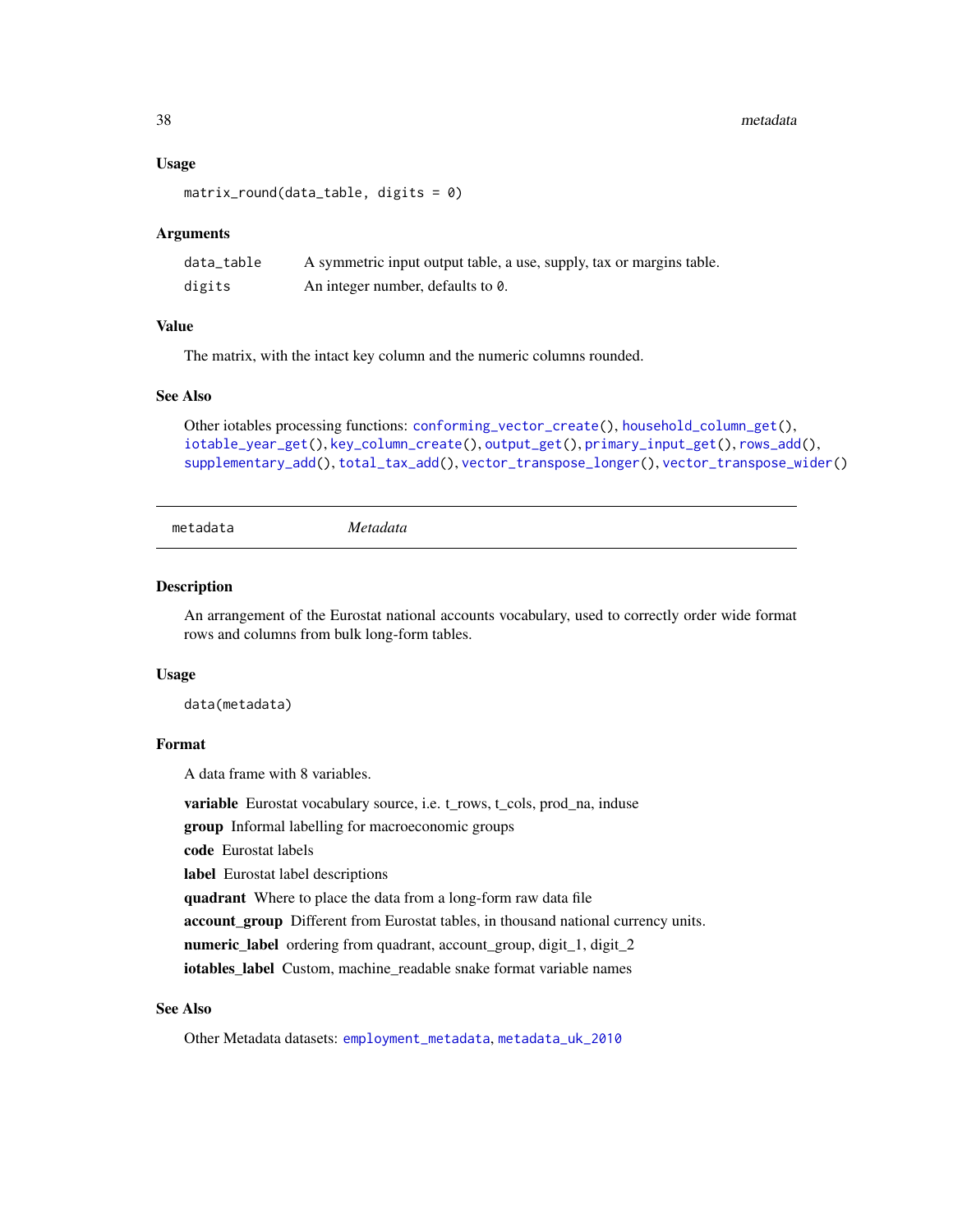<span id="page-38-1"></span><span id="page-38-0"></span>

### Description

The Excel-imported UK data.

### Usage

data(uk\_2010\_data)

### Format

A data frame with 10 variables.

variable Constant for the iotable\_get function. uk\_row The UK row identifier. Dots and '&' converted to '-'. uk\_col The UK row identifier. Dots and ' $\&$ ' converted to '-'. uk\_row\_label The original UK row labels. uk\_col\_label The original UK column labels. eu\_prod\_na The Eurostat vocabulary equivalent of uk\_row row\_order Ordering variable for rows. col\_order Ordering variable for columns. prod\_na The Eurostat-like key values for rows. induse The Eurostat-like column names

#### See Also

Other Metadata datasets: [employment\\_metadata](#page-12-1), [metadata](#page-37-1)

<span id="page-38-2"></span>multiplier\_create *Create multipliers*

### Description

This function is in fact a wrapper around the [equation\\_solve](#page-13-2) function, adding a key column with the name to the multiplier the maintain structural consistency.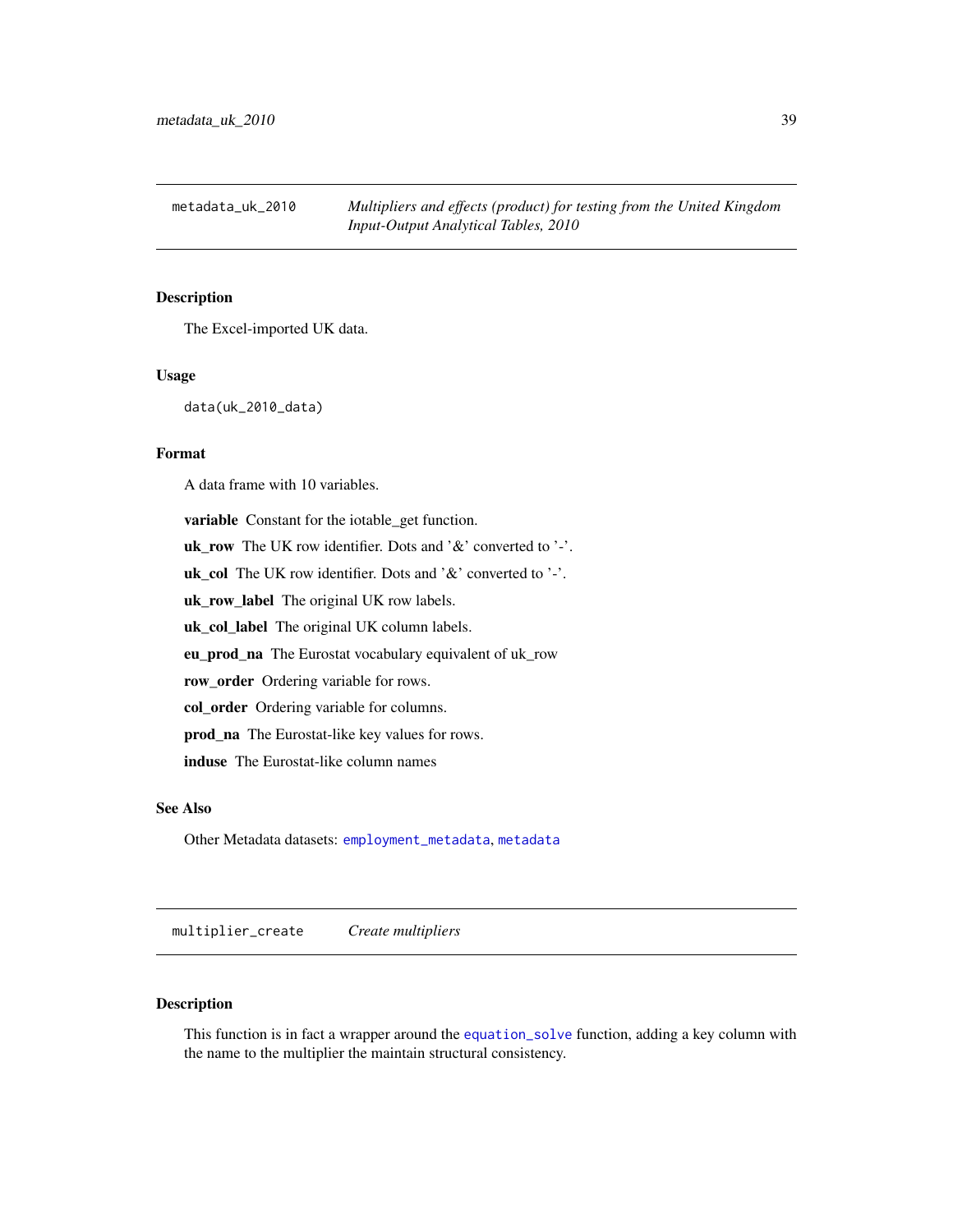### Usage

```
multiplier_create(
  input_vector,
  Im,
  multiplier_name = "multiplier",
  digits = NULL
\lambda
```
#### Arguments

| An input matrix or vector created by the input_indicator_create function.        |
|----------------------------------------------------------------------------------|
| The Leontief inverse as a named object created by the leontief _inverse_create   |
| function.                                                                        |
| multiplier_name                                                                  |
| A variable name to be given to the returned multipliers. Defaults to multiplier. |
| Rounding digits, if omitted, no rounding takes place.                            |
|                                                                                  |

## Details

As opposed to direct effects, multipliers are expressed per input of product/industry.

### Value

A data frame with the vector of multipliers and the an auxiliary metadata column (for joining with other matrixes.)

### See Also

Other multiplier functions: [input\\_multipliers\\_create\(](#page-23-1))

### Examples

```
data_table <- iotable_get()
coeff_de <- input_coefficient_matrix_create( data_table )
de_gva_indicator <- input_indicator_create (
 data_table = data_table,
 input = 'gva') #this is a correct input
I_de <- leontief_inverse_create( coeff_de )
de_gva_multipliers <- multiplier_create (
 input\_vector = de\_gva\_indicator,
 Im = I_de,
 multiplier_name = "employment_multiplier",
 digits = 4)
```
<span id="page-39-0"></span>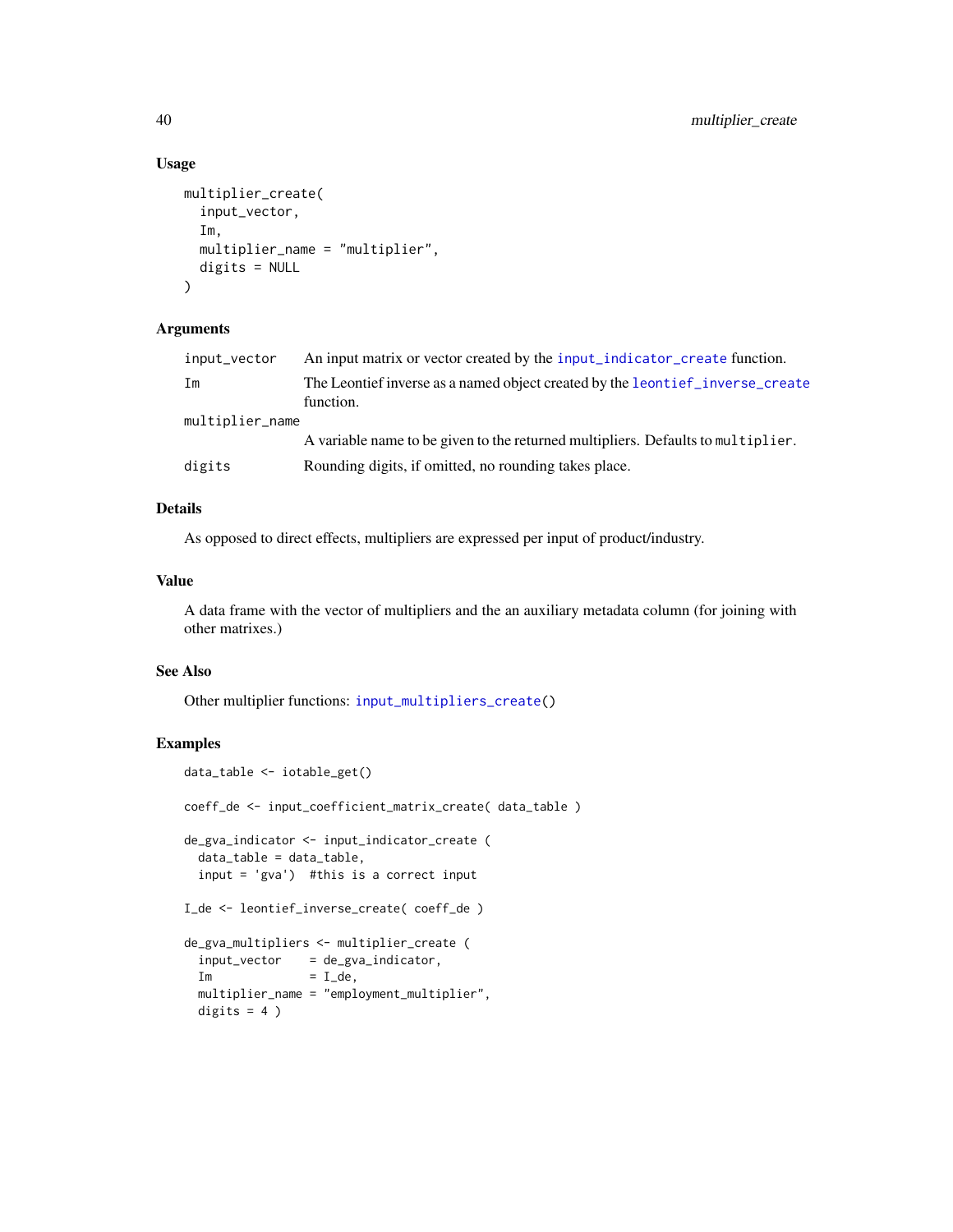<span id="page-40-1"></span><span id="page-40-0"></span>

### Description

This simplified SIOT is taken from the Science Policy Integration for Coastal Systems Assessment project's input-output multiplier specification sheet. It is used as a simple example SIOT for controlled analytical results. The column names were slightly altered to resemble more the current Eurostat conventions and the main example dataset [germany\\_1995](#page-15-1).

#### Usage

data(netherlands\_2006)

#### Format

A data frame with 14 observations and 13 variables.

A data frame of 13 observations in 14 variables.

prod\_na Product name, simplified, following the Eurostat conventions agriculture\_group Simple aggregated agricultural products mining\_group Simple aggregated mining products manufacturing\_group Simple aggregated manufacturing products construction\_group Construction utilities\_group Simple aggregated utilities products/services services\_group Simple aggregated services products TOTAL Column / row sums, simple summary, not included in the original source final\_consumption\_private Simple aggregated final private use final\_consumption\_households Simple aggregated final household consumption final\_consumption\_government Simple aggregated final government consumption gross\_fixed\_capital\_formation Gross fixed capital formation 'GFCF' exports Simple aggregated exports total\_use Simple aggregated total use

#### Source

Source: Input-Output Multipliers Specification Sheet and Supporting Material in the Spicosa Project Report

### See Also

Other Validation datasets: [germany\\_1995](#page-15-1), [germany\\_airpol](#page-16-1), [uk\\_2010\\_data](#page-48-1), [uk\\_test\\_results](#page-49-1)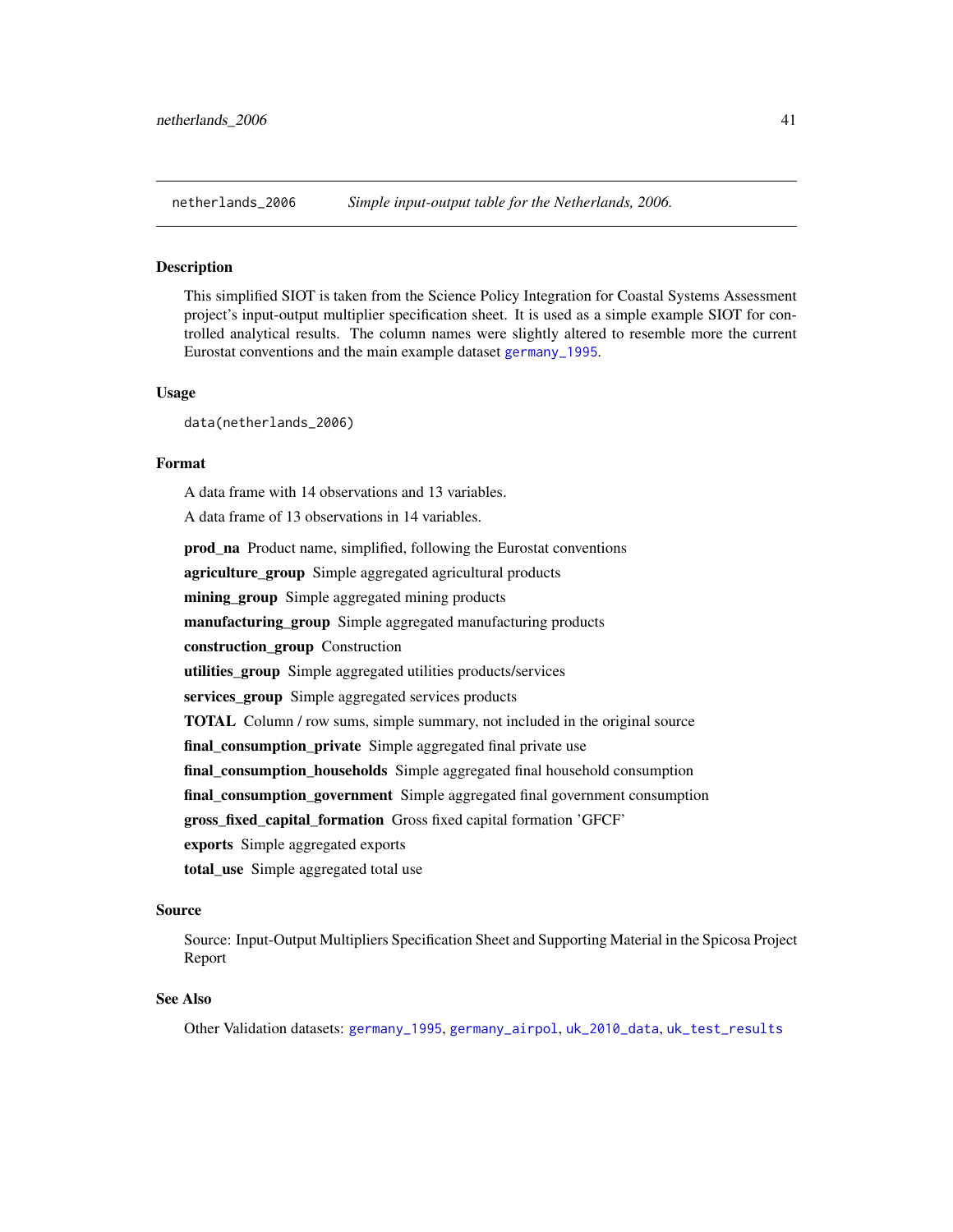<span id="page-41-1"></span><span id="page-41-0"></span>output\_coefficient\_matrix\_create

*Create an output coefficient matrix*

#### Description

Create an output coefficient matrix from the input flow matrix or a symmetric input-output table.

#### Usage

```
output_coefficient_matrix_create(data_table, total = "tfu", digits = NULL)
```
### Arguments

| data_table | A symmetric input-output table, a use table, a margins or tax table retrieved by<br>the iotable_get. In case you use type="tfu" you need to input a full iotable,<br>create by the iotable get, because the final demand column is in the second<br>quadrant of the IOT.                                |
|------------|---------------------------------------------------------------------------------------------------------------------------------------------------------------------------------------------------------------------------------------------------------------------------------------------------------|
| total      | The output='total' (or CPA_TOTAL, depending on the names in your ta-<br>ble, default) returns the output coefficients for products (intermediates) while<br>the final_demand returns output coefficients for final demand. See Eurostat<br>Manual of Supply, Use and Input-Output Tables p495 and p507. |
| digits     | An integer showing the precision of the technology matrix in digits. Default is<br>NULL when no rounding is applied.                                                                                                                                                                                    |

### Details

The output coefficients may be interpreted as the market shares of products in total output. If there are zero values in present, they will be changed to 0.000001 and you will get a warning. Some analytical equations cannot be solved with zero elements. You either have faulty input data, or you have to use some sort of data modification to carry on your analysis.

### Value

An output coefficient matrix of data.frame class. The column names are ordered, and the row names are in the first, auxiliary metadata column.

### Examples

```
data_table <- iotable_get()
output_coefficient_matrix_create (data_table = data_table,
                                  total = 'tfu',digits = 4)
```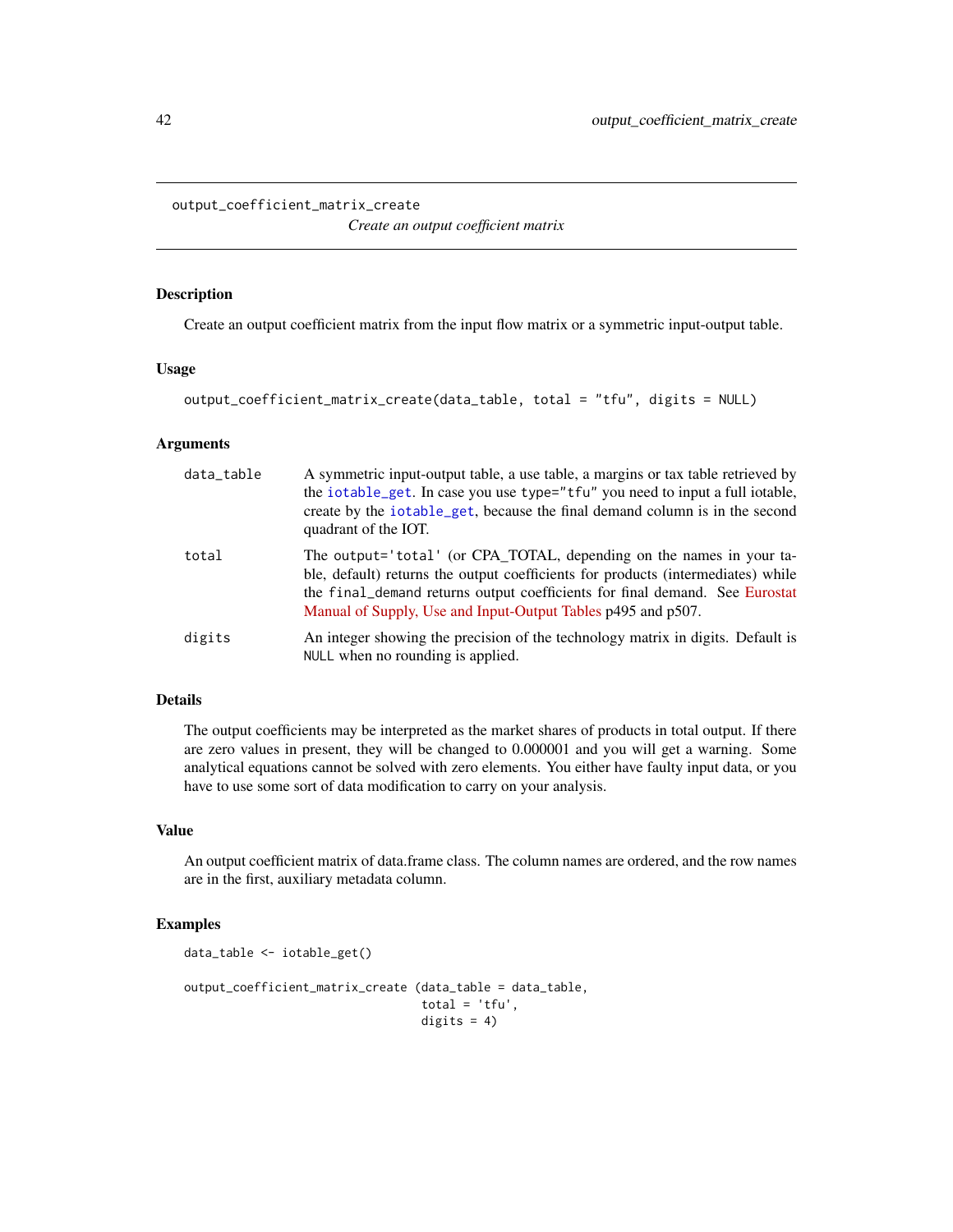<span id="page-42-1"></span><span id="page-42-0"></span>output\_get *Get an output vector This is a wrapper function around the* [primary\\_input\\_get](#page-44-1) *function.*

### Description

Get an output vector

This is a wrapper function around the [primary\\_input\\_get](#page-44-1) function.

#### Usage

```
output_get(data_table)
```
### Arguments

data\_table A symmetric input-output table or use table retrieved by the [iotable\\_get](#page-30-1) function.

#### Value

A data frame with the vector of multipliers and the an auxiliary metadata column (for joining with other matrixes.)

#### See Also

Other iotables processing functions: [conforming\\_vector\\_create\(](#page-5-1)), [household\\_column\\_get\(](#page-18-1)), [iotable\\_year\\_get\(](#page-32-1)), [key\\_column\\_create\(](#page-34-1)), [matrix\\_round\(](#page-36-1)), [primary\\_input\\_get\(](#page-44-1)), [rows\\_add\(](#page-44-2)), [supplementary\\_add\(](#page-45-1)), [total\\_tax\\_add\(](#page-47-1)), [vector\\_transpose\\_longer\(](#page-50-1)), [vector\\_transpose\\_wider\(](#page-51-1))

#### Examples

output\_get ( data\_table = iotable\_get () )

output\_multiplier\_create

*Create output multipliers*

### Description

Create a data frame of output multipliers.

#### Usage

output\_multiplier\_create(input\_coefficient\_matrix)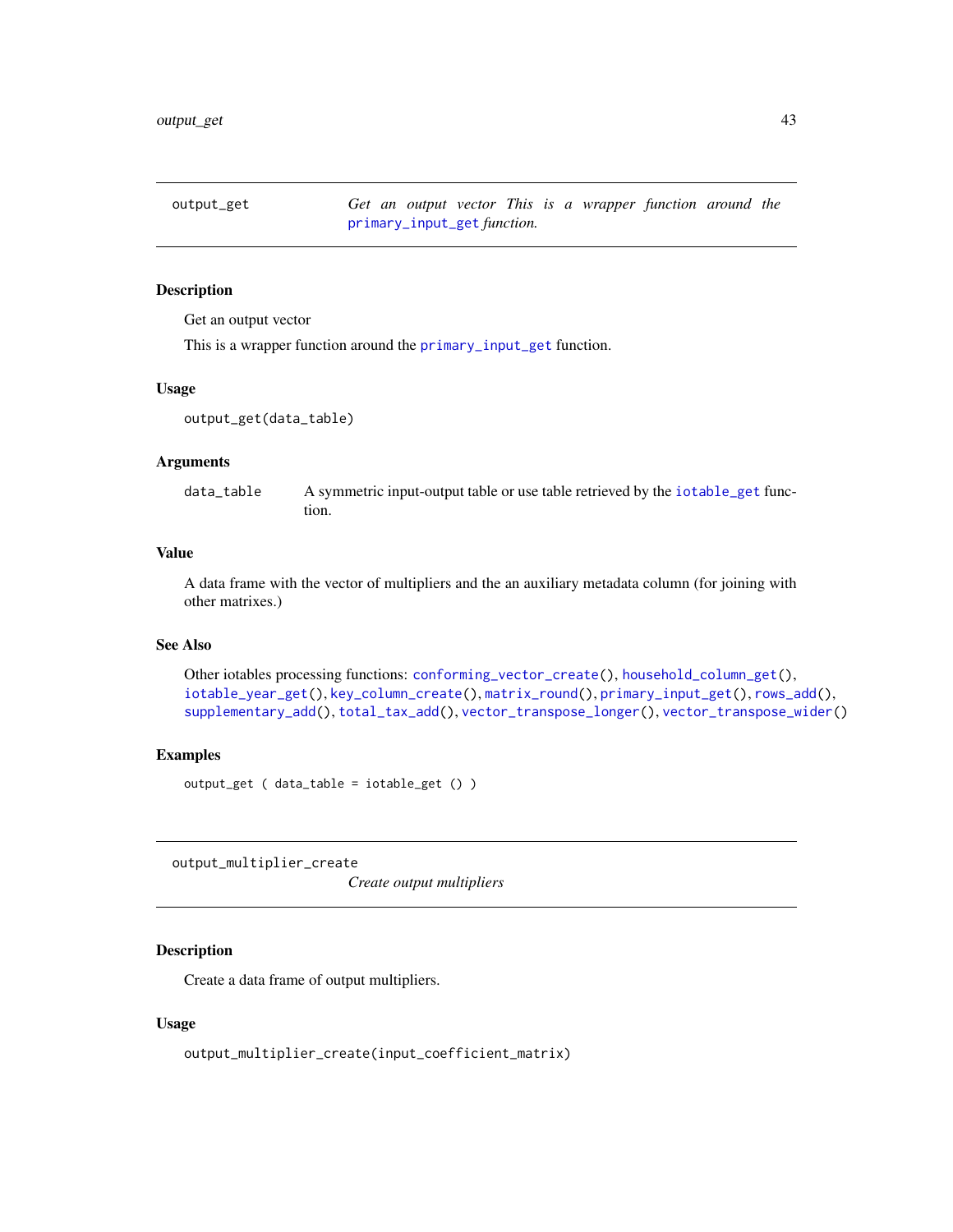### <span id="page-43-0"></span>Arguments

input\_coefficient\_matrix

A Leontief inverse matrix created by the [input\\_coefficient\\_matrix\\_create](#page-20-1) function.

### Details

Output multipliers as defined by the Eurostat Manual of Supply, Use and Input-Output Tables on p500.

### Value

A data frame with a key column and the output multipliers of the industries.

### Examples

```
de_input_coeff <- input_coefficient_matrix_create(
                          iotable_get(),
                          digits = 4)
```
output\_multiplier\_create (de\_input\_coeff)

<span id="page-43-1"></span>primary\_inputs *Primary input abbreviations*

### Description

Only currently used primary inputs. Abbreviations for filtering.

### Usage

data("croatia\_employment\_aggregation")

### Format

A data frame with 105 rows (including empty ones) and 2 variables.

t rows2 Eurostat code of the input.

t\_rows2\_lab Labelling of the input by Eurostat.

source Eurostat / DZS

indicator Human readable abbreviation

#### See Also

Other Croatia 2010 datasets: [croatia\\_2010\\_1700](#page-6-1), [croatia\\_2010\\_1800](#page-7-1), [croatia\\_2010\\_1900](#page-8-1), [croatia\\_employment\\_2013](#page-9-1), [croatia\\_employment\\_aggregation](#page-9-2)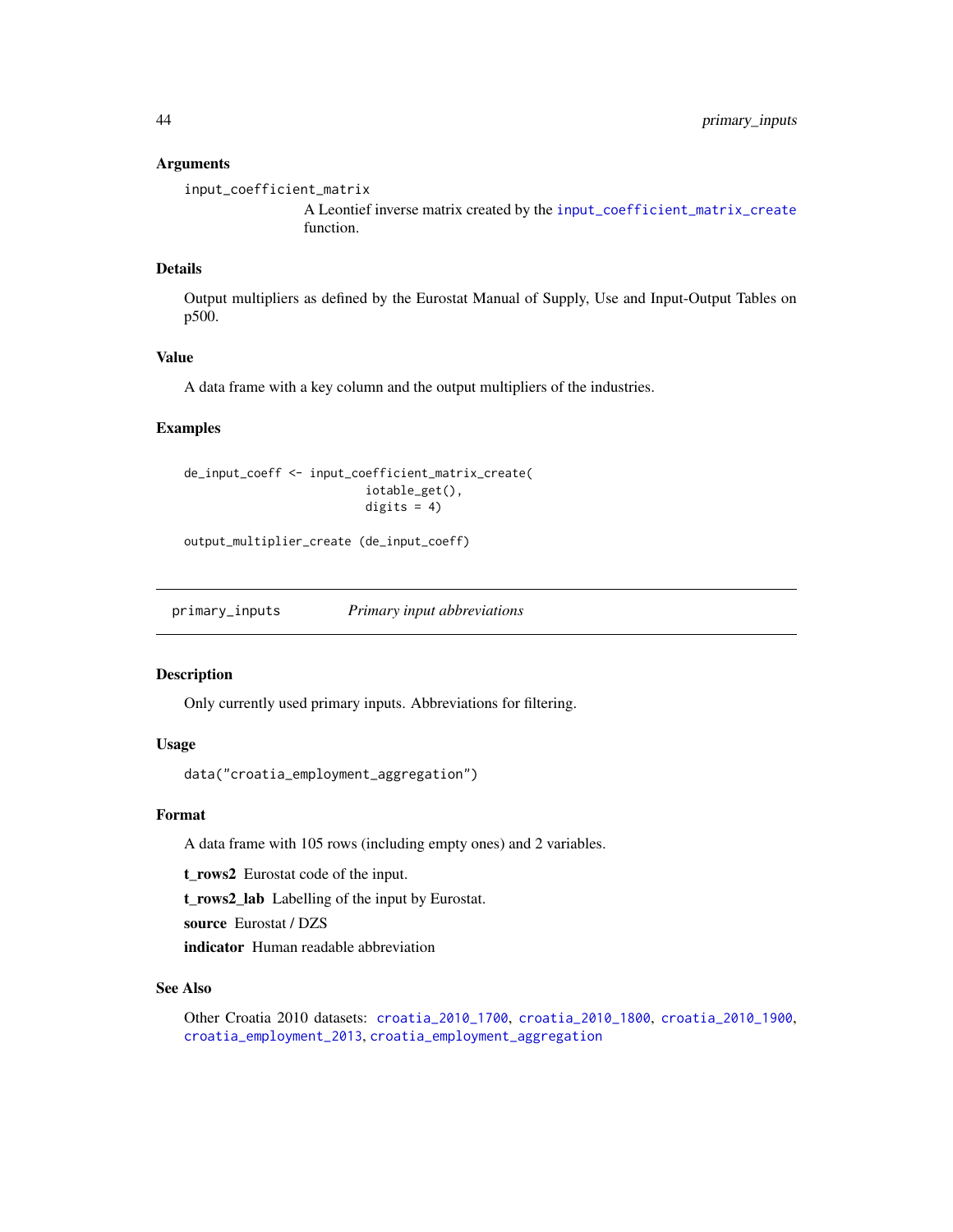<span id="page-44-1"></span><span id="page-44-0"></span>primary\_input\_get *Get primary inputs This function will retrieve any primary input from the input-output table.*

### Description

Get primary inputs

This function will retrieve any primary input from the input-output table.

### Usage

```
primary_input_get(data_table, primary_input = "compensation_employees")
```
### **Arguments**

| data table | A symmetric input-output table, a use table, or a supply table retrieved by the |
|------------|---------------------------------------------------------------------------------|
|            | iotable_get function.                                                           |
|            | primary_input The primary input to be returned from the table.                  |

#### Value

A data frame with the vector of multipliers and the an auxiliary metadata column (for joining with other matrixes.)

### See Also

Other iotables processing functions: [conforming\\_vector\\_create\(](#page-5-1)), [household\\_column\\_get\(](#page-18-1)), [iotable\\_year\\_get\(](#page-32-1)), [key\\_column\\_create\(](#page-34-1)), [matrix\\_round\(](#page-36-1)), [output\\_get\(](#page-42-1)), [rows\\_add\(](#page-44-2)), [supplementary\\_add\(](#page-45-1)), [total\\_tax\\_add\(](#page-47-1)), [vector\\_transpose\\_longer\(](#page-50-1)), [vector\\_transpose\\_wider\(](#page-51-1))

### Examples

```
comp_employees_de <- primary_input_get(
 data_table =iotable_set(),
 primary_input = "compensation_employees")
```
<span id="page-44-2"></span>rows\_add *Add conforming row(s)*

### Description

Add a conforming row, or elements of a conforming row to a names matrix.

#### Usage

```
rows_add(data_table, rows_to_add, row_names = NULL, empty_fill = 0)
```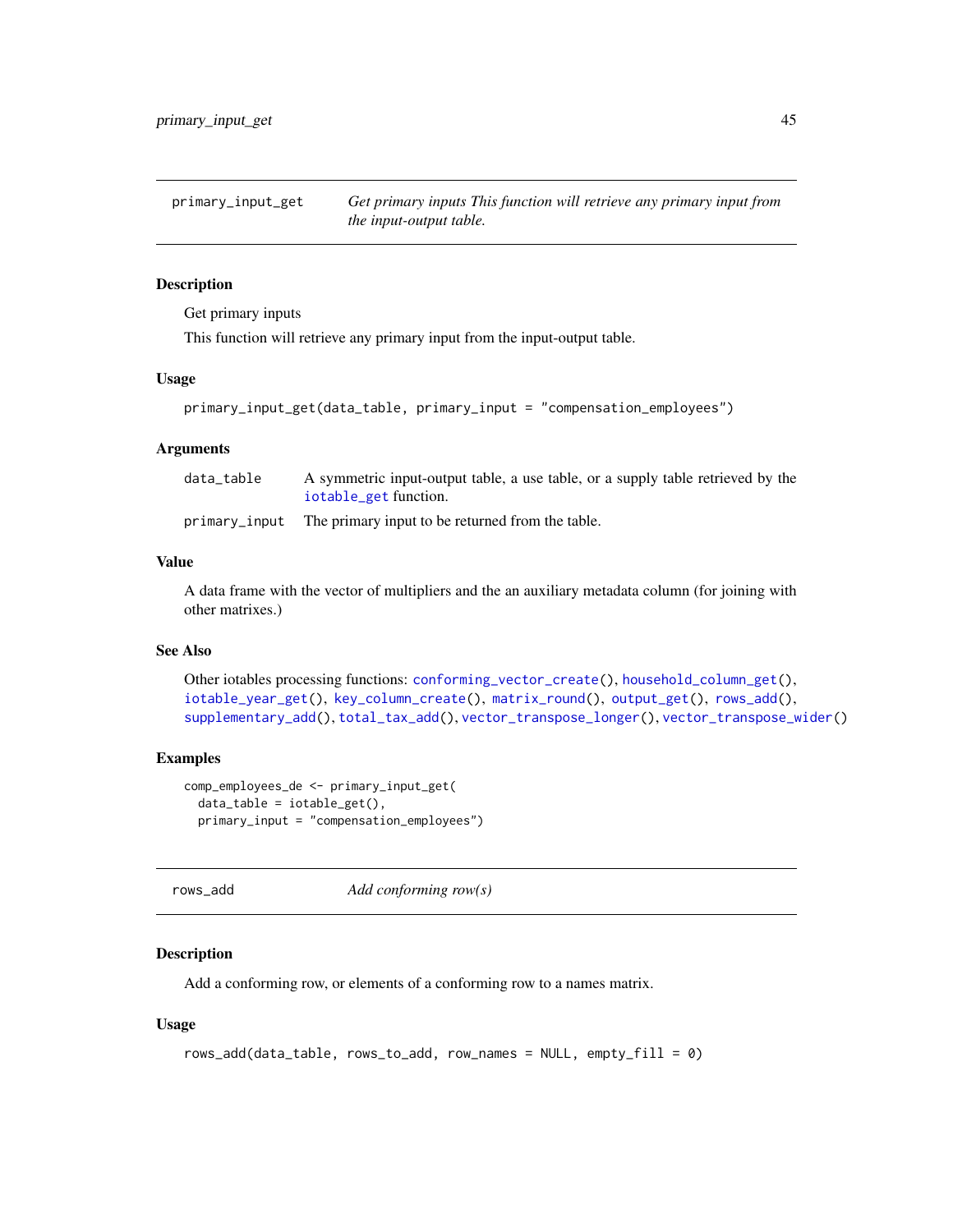### <span id="page-45-0"></span>**Arguments**

| data_table  | A symmetric input-output table, a use table, a margins or tax table retrieved by<br>the iotable_get function.                                                 |
|-------------|---------------------------------------------------------------------------------------------------------------------------------------------------------------|
| rows_to_add | A data frame or a named numeric vector.                                                                                                                       |
| row_names   | An optional name or vector of names for the key column. Defaults to NULL.                                                                                     |
| empty_fill  | What should happen with missing column values? Defaults to 0. If you want to<br>avoid division by zero, you may consider a very small value such as 0.000001. |

### Details

If you want to add a single row manually, you can input a named numeric vector or a data frame with a single row. For multiple rows, input them as wide form data frame (see examples.)

### Value

An extended data\_table with the new row(s) binded.

### See Also

```
Other iotables processing functions: conforming_vector_create(), household_column_get(),
iotable_year_get(), key_column_create(), matrix_round(), output_get(), primary_input_get(),
supplementary_add(), total_tax_add(), vector_transpose_longer(), vector_transpose_wider()
```
#### Examples

```
rows_to_add <- data.frame(iotables_row = "CO2_emission",
                        agriculture_group = 10448,
                        industry_group = 558327, # -> construction is omitted
                       trade\_group = 11194)
rows_add (iotable_get(), rows_to_add = rows_to_add)
rows_add (iotable_get(),
         rows_to_add = c(industry_group = 1534,
                       trade\_group = 4),
         row_names = "CH4_emission" )
```
<span id="page-45-1"></span>supplementary\_add *Add supplementary data*

#### Description

Add supplementary data to a SIOT, a use, supply or margins table.

#### Usage

```
supplementary_add(data_table, supplementary_data, supplementary_names = NULL)
```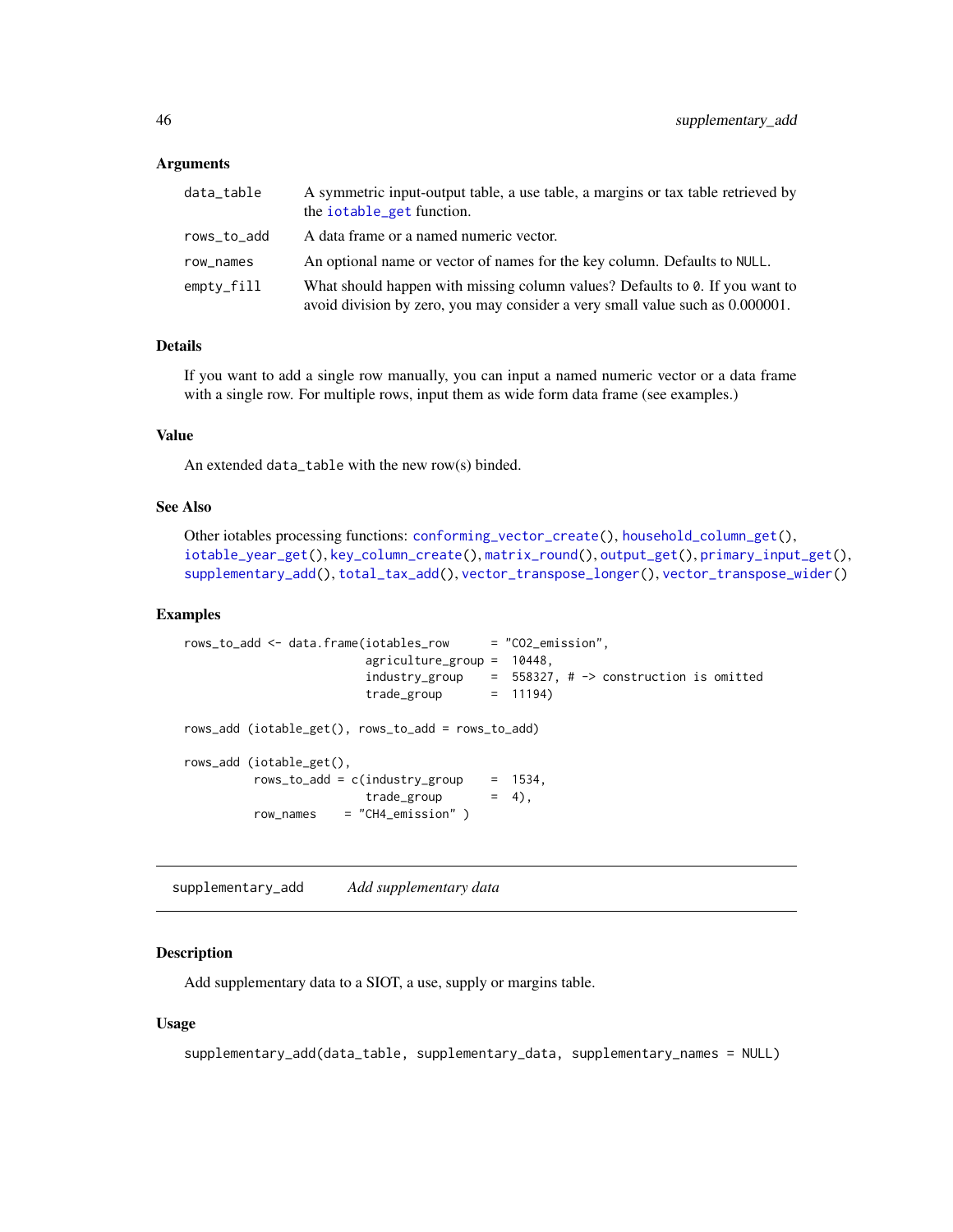#### <span id="page-46-0"></span>**Arguments**

data\_table A SIOT, a use table, a supply table, or a margins table.

supplementary\_data

Supplementary data to be added. It must be a data.frame or tibble with a key column containing the indicator's name, and the column names must match with the data\_table. Can be a vector or a data frame of several rows.

supplementary\_names

Optional names for the new supplementary rows. Defaults to NULL.

### Details

This function is a wrapper around the more general [rows\\_add](#page-44-2) function.

#### Value

An extended data\_table with the new row(s) binded.

A symmetric input-output table with supplementary data, of data.frame class. The column names are ordered, and the row names are in the first, auxiliary metadata column.

### See Also

```
Other iotables processing functions: conforming_vector_create(), household_column_get(),
iotable_year_get(), key_column_create(), matrix_round(), output_get(), primary_input_get(),
rows_add(), total_tax_add(), vector_transpose_longer(), vector_transpose_wider()
```
### Examples

```
de_io <- iotable_get()
CO2_coefficients <- data.frame(agriculture_group = 0.2379,
                               industry\_group = 0.5172,
                               construction = 0.0456,
                               trade_group = 0.1320,
                               business_services_group = 0.0127,
                               other_services_group = 0.0530)
CH4_coefficients <- data.frame(agriculture_group = 0.0349,
                               industry\_group = 0.0011,
                               construction = 0,
                               trade_group = 0,
                               business_services_group = 0,
                               other_services_group = 0.0021)
CO2 <- cbind (data.frame(iotables_row = "CO2"),
              CO2_coefficients)
CH4 <- cbind(data.frame (iotables_row = "CH4_coefficients"),
             CH4_coefficients)
de_coeff <- input_coefficient_matrix_create ( iotable_get() )
emissions <- rbind (CO2, CH4)
# Check with the Eurostat Manual page 494:
```
supplementary\_add(de\_io, emissions)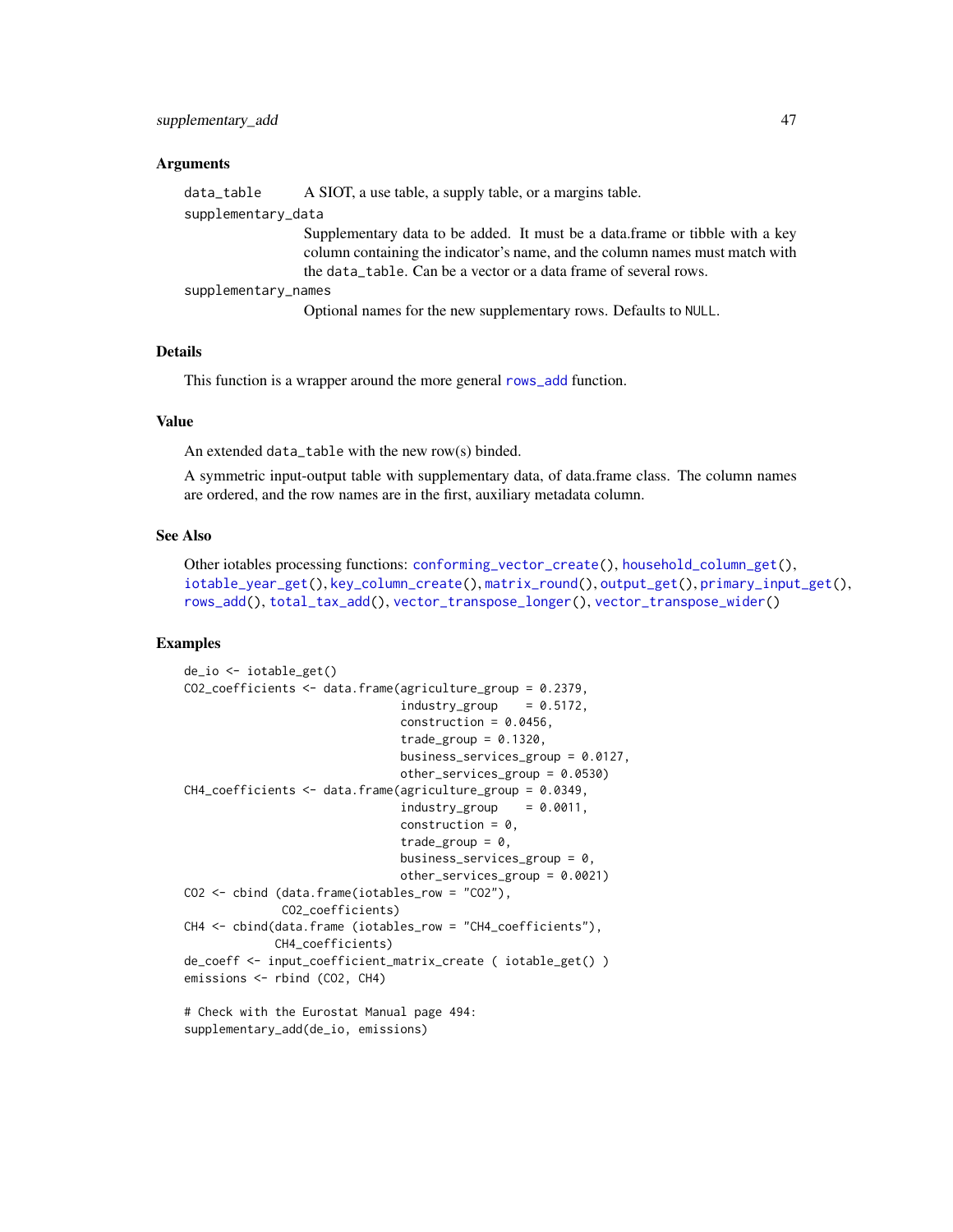<span id="page-47-1"></span><span id="page-47-0"></span>

### Description

Create and add a total tax row, if there are multiple tax rows present in the data\_table.

#### Usage

```
total_tax_add(
  data_table,
  tax_names = c("d21x31", "d29x39"),
  total_tax_name = "TOTAL_TAX"
\mathcal{E}
```
### Arguments

| data table | A SIOT, a use table, a supply table, or a margins table that has product and<br>production tax rows in among the primary inputs. |
|------------|----------------------------------------------------------------------------------------------------------------------------------|
| tax_names  | Defaults to ("d21x31", "d29x39"), which are the Eurostat names for taxes. The<br>parameter is not case sensitive.                |
|            | total_tax_name Defaults to 'TOTAL_TAX'. The name of the summarized row. It is case sensitive.                                    |

### Value

A data frame with the vector of multipliers and the an auxiliary metadata column (for joining with other matrixes.)

#### See Also

Other iotables processing functions: [conforming\\_vector\\_create\(](#page-5-1)), [household\\_column\\_get\(](#page-18-1)), [iotable\\_year\\_get\(](#page-32-1)), [key\\_column\\_create\(](#page-34-1)), [matrix\\_round\(](#page-36-1)), [output\\_get\(](#page-42-1)), [primary\\_input\\_get\(](#page-44-1)), [rows\\_add\(](#page-44-2)), [supplementary\\_add\(](#page-45-1)), [vector\\_transpose\\_longer\(](#page-50-1)), [vector\\_transpose\\_wider\(](#page-51-1))

#### Examples

```
de_io <- iotable_get()
total_tax_add (de_io,
               tax_names = c("net_tax_products", "net_tax_production"),
               total_tax_name = "total_tax")
```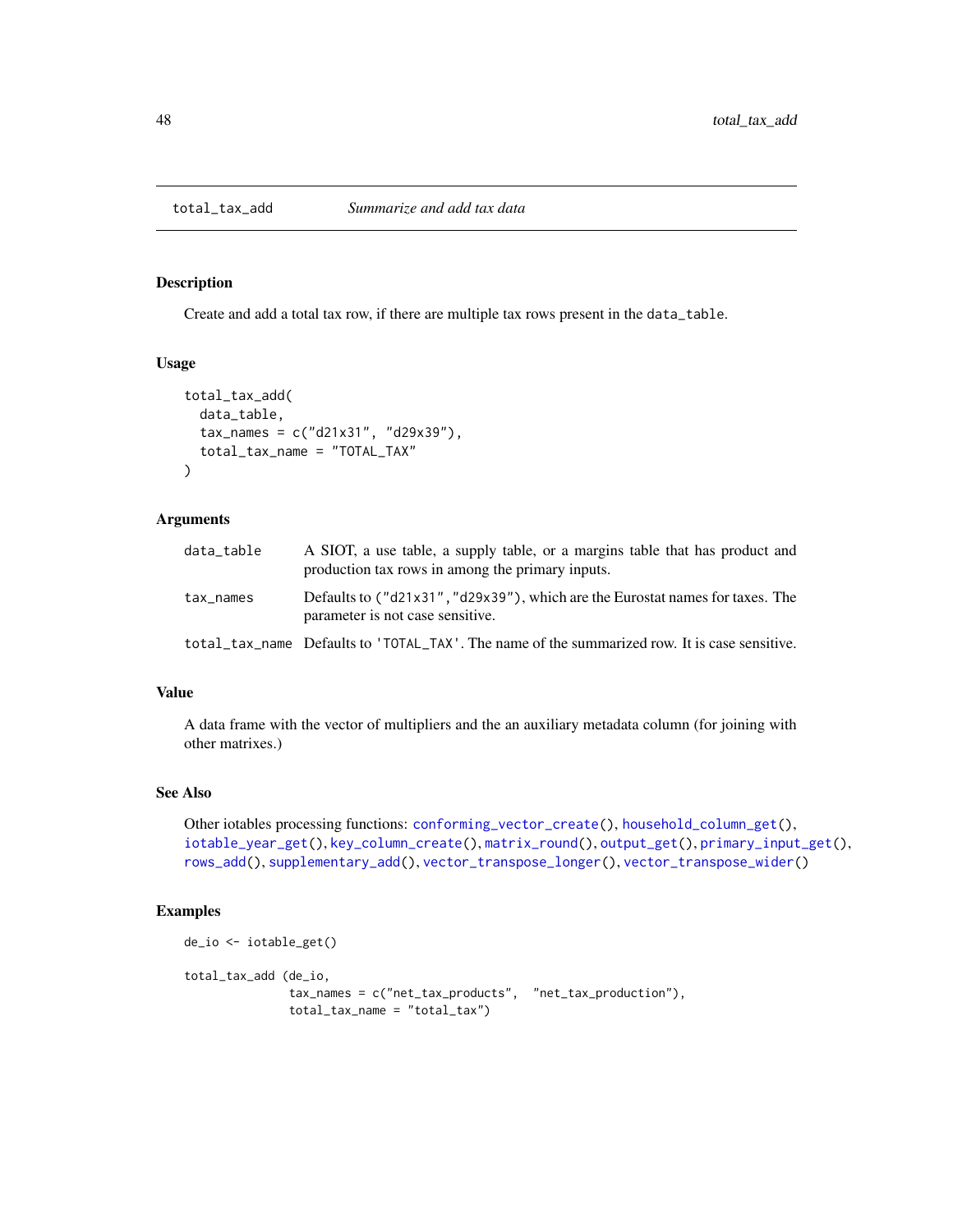<span id="page-48-1"></span><span id="page-48-0"></span>

### Description

Replication data exported from the Office of National Statistics.

### Usage

data(uk\_2010\_data)

### Format

A data frame with 10 variables.

uk\_row The UK row identifier. Dots and '&' converted to '-'.

uk\_row\_lab The original UK row labels.

uk\_col The UK row identifier. Dots and '&' converted to '-'.

uk\_col\_lab The original UK column labels.

geo Eurostat-style geocode, i.e. UK

geo\_lab United Kingdom

indicator The name of the indicator, i.e. Excel sheet.

unit Eurostat label equivalents units, i.e. MIO\_NAC.

unit\_lab Eurostat label equivalents, i.e. millions of national currency unit.

values The numeric values of the variable

year  $Constant = 2010$ .

#### Details

You can retrieve the data with [iotable\\_get](#page-30-1), setting the source parameter as follows:

- uk\_2010\_siot Input-Output table (domestic use, basic prices, product by product)
- uk\_2010\_use Domestic use table at basic prices (product by industry)
- uk\_2010\_imports Imports use table at basic prices (product by product)
- uk\_2010\_coeff Matrix of coefficients (product by product)
- uk\_2010\_inverse Leontief Inverse (product by product)

#### Source

[United Kingdom Input-Output Analytical Tables 2010](https://webarchive.nationalarchives.gov.uk/20160114044923/http://www.ons.gov.uk/ons/rel/input-output/input-output-analytical-tables/2010/index.html)

#### See Also

Other Validation datasets: [germany\\_1995](#page-15-1), [germany\\_airpol](#page-16-1), [netherlands\\_2006](#page-40-1), [uk\\_test\\_results](#page-49-1)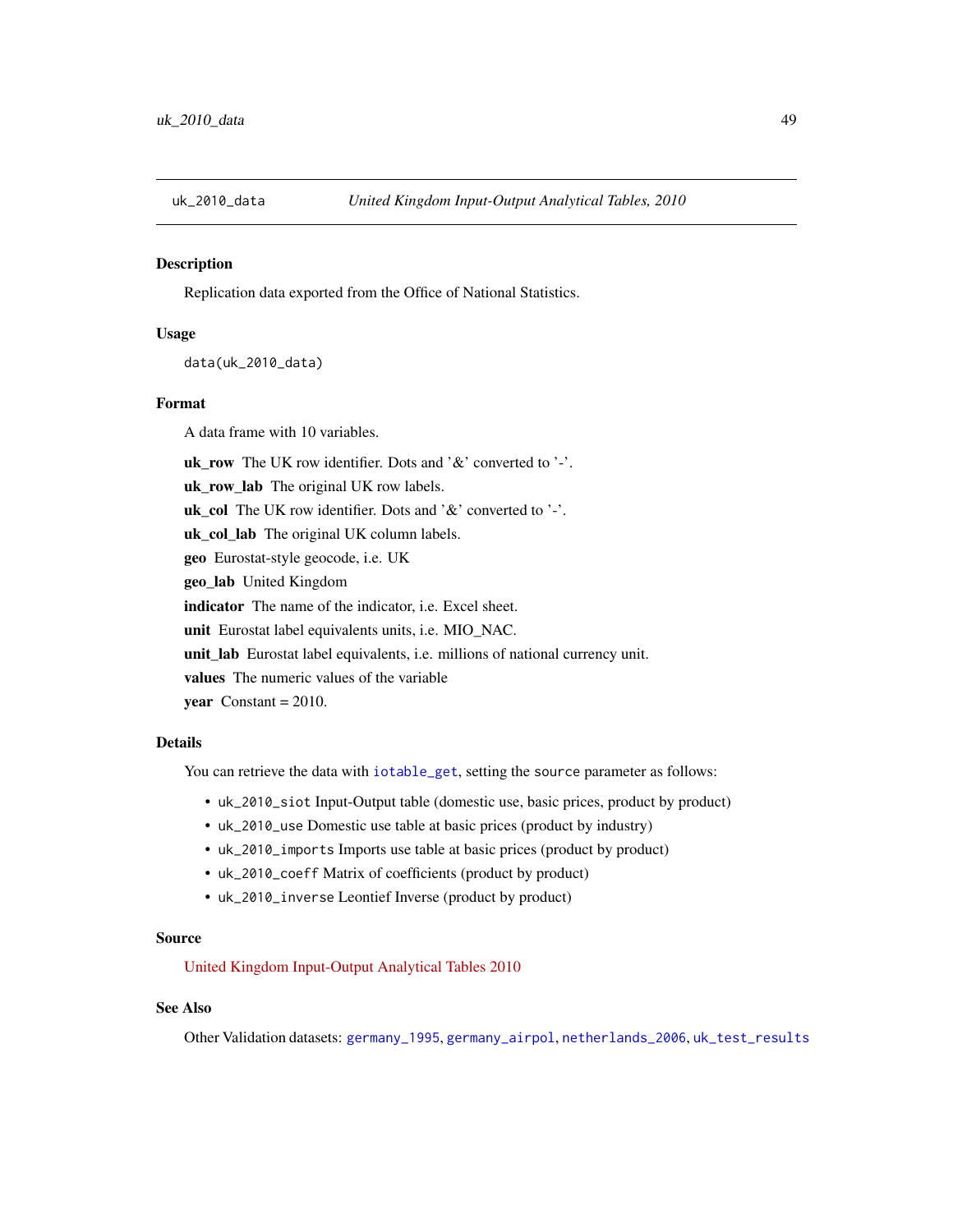<span id="page-49-0"></span>uk\_2010\_results\_get *Get United Kingdom Multipliers and Effects, 2010*

### Description

This function will retrieve the published effects and multipliers from the United Kingdom Input-Output Analytical Tables, 2010 (consistent with UK National Accounts Blue Book 2013 & UK Balance of Payments Pink Book 2013) by Richard Wild.

#### Usage

uk\_2010\_results\_get(path = NULL)

#### Arguments

path A path to the downloaded file, if already exists, given with file.path() function.

### Source

[ukioanalyticaltablesio1062010detailedpubversion.xls](https://www.ons.gov.uk/file?uri=/economy/nationalaccounts/supplyandusetables/datasets/ukinputoutputanalyticaltablesdetailed/2010detailed/ukioanalyticaltablesio1062010detailedpubversion.xls)

#### Examples

```
## Not run:
uk_results <- iotables:::uk_2010_results_get ()
```
## End(Not run)

<span id="page-49-1"></span>uk\_test\_results *Multipliers and effects (product) for testing from the United Kingdom Input-Output Analytical Tables, 2010*

### Description

The Excel-imported UK data.

#### Usage

data(uk\_test\_results)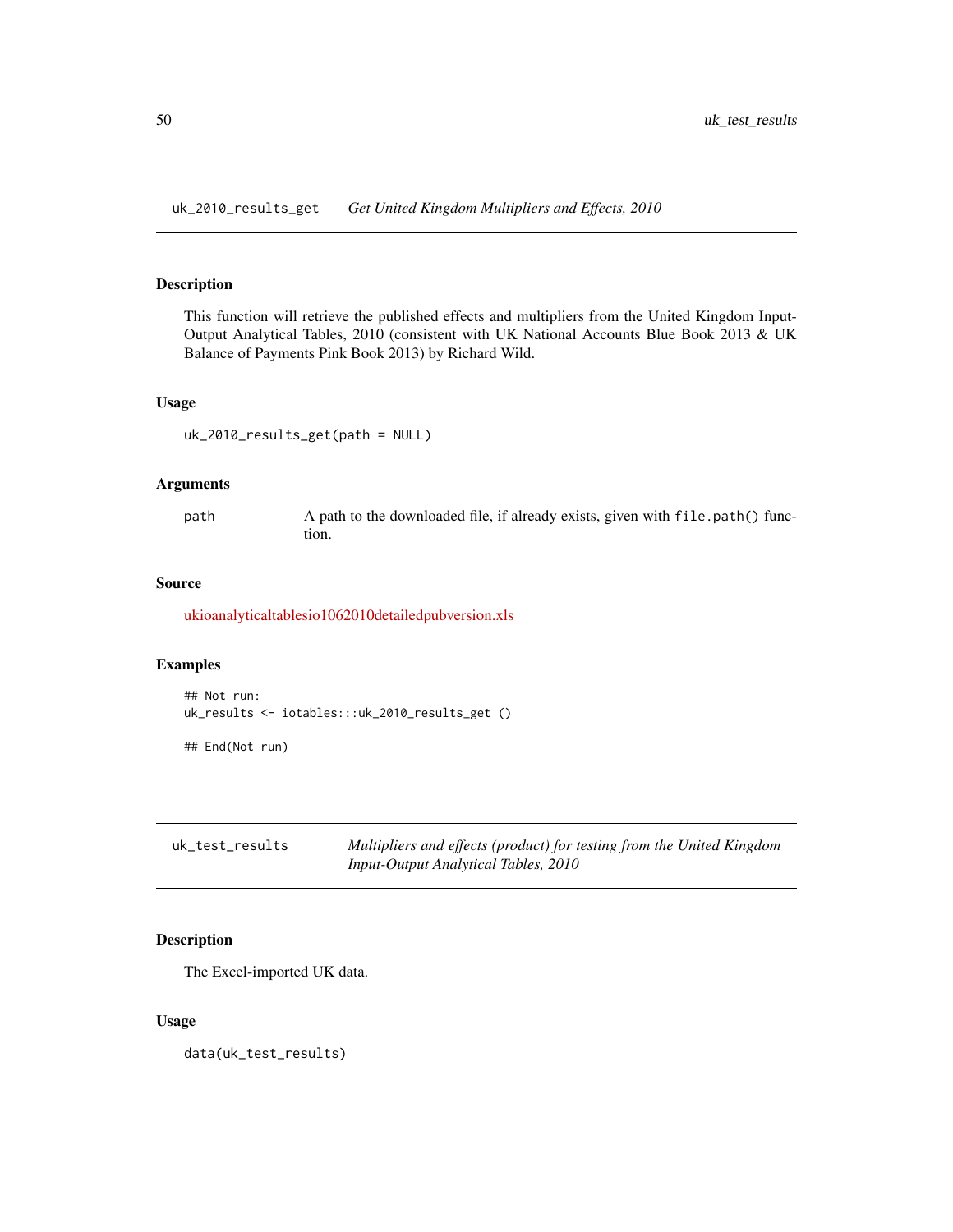### <span id="page-50-0"></span>Format

A data frame with 12 variables.

uk row label The UK row label Output multiplier The imported Output multipliers output\_multiplier\_rank The imported ranking of output multipliers Employment cost multiplier The imported Employment cost multipliers. employment\_cost\_multiplier The imported ranking of Employment cost multipliers. Employment cost effects The imported Employment cost multipliers. employment\_cost\_effects\_rank The imported ranking of employment cost multipliers. GVA effects The imported GVA effects. gva\_effects\_rank The imported ranking GVA effects. gva\_multiplier\_rank The imported ranking GVA multipliers. GVA multiplier The imported GVA multipliers. indicator Indicator names.

### See Also

Other Validation datasets: [germany\\_1995](#page-15-1), [germany\\_airpol](#page-16-1), [netherlands\\_2006](#page-40-1), [uk\\_2010\\_data](#page-48-1)

<span id="page-50-1"></span>vector\_transpose\_longer

*Transpose a vector to a long form*

### Description

Many vectors (indicators, multipliers) are create in the wide form to conform matrixes in analytical functions. For printing it is more useful to have them in long form.

### Usage

```
vector_transpose_longer(
 data_table,
 names_to = "nace_r2",
 values_to = "value",
 key_column_name = NULL,
  keep = FALSE)
vector_transpose(
 data_table,
 names_to = "nace_r2",
 values_to = "value",
 key_column_name = NULL,
  keep = FALSE)
```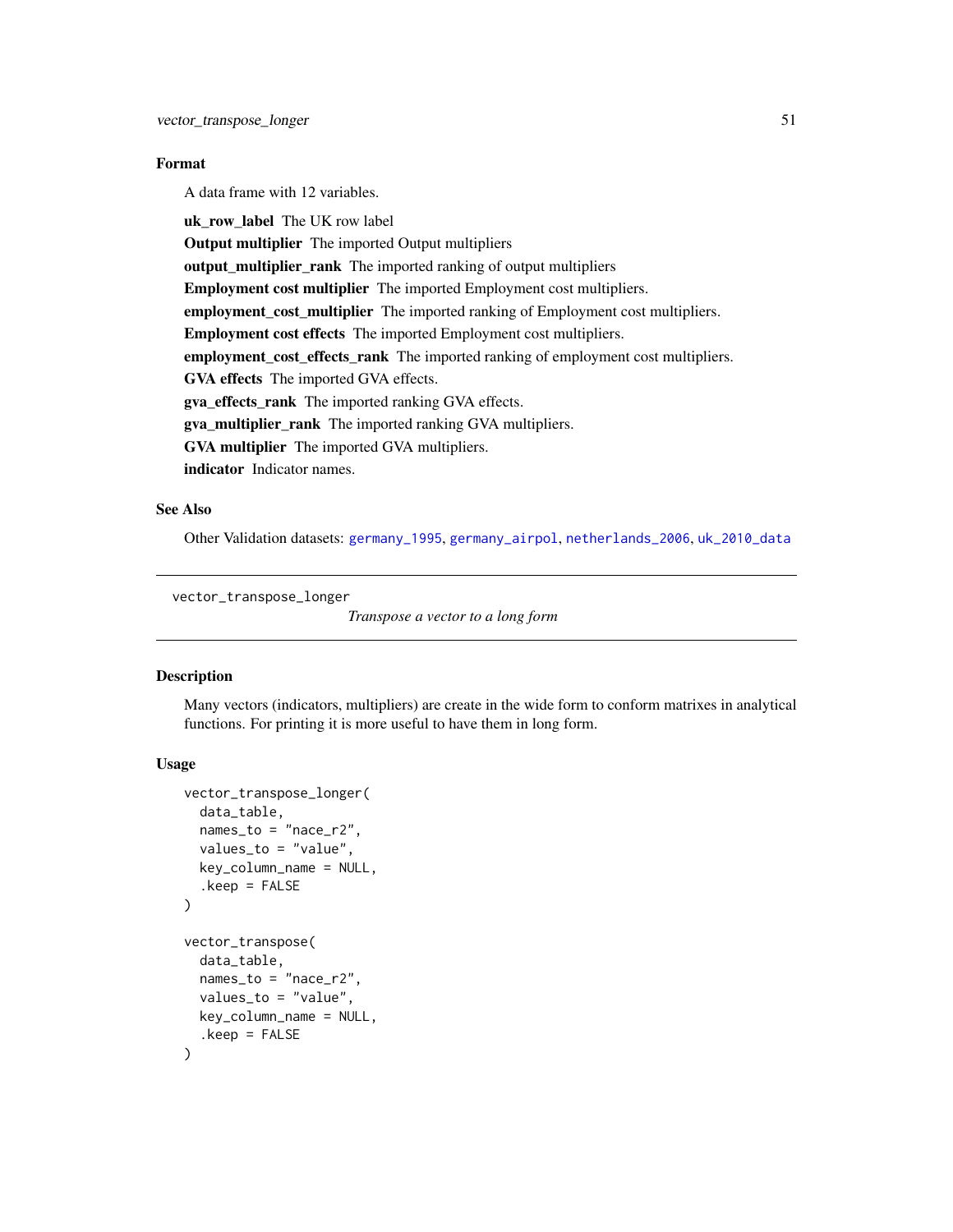#### <span id="page-51-0"></span>Arguments

| data_table      | A matrix or vector that normally has a key column.                                                                                                                                                                      |
|-----------------|-------------------------------------------------------------------------------------------------------------------------------------------------------------------------------------------------------------------------|
| names_to        | Defaults to 'nace_r2'.                                                                                                                                                                                                  |
| values_to       | Defaults to 'value'.                                                                                                                                                                                                    |
| key_column_name |                                                                                                                                                                                                                         |
|                 | The name of the first column. Defaults to NULL when it is not changed. It should<br>usually match the key column of the matrix or vector you would like to join the<br>new vector created with vector_transpose_longer. |
| .keep           | Keep the indicator identifier column? Defaults to FALSE.                                                                                                                                                                |

### Details

This is a wrapper around [pivot\\_longer](#page-0-0) so you do not necessarily need to import or load the entire *tidyr* package.

### Value

A long form vector with a key column, and optionally the identifier of the indicator in the first column.

### See Also

```
Other iotables processing functions: conforming_vector_create(), household_column_get(),
iotable_year_get(), key_column_create(), matrix_round(), output_get(), primary_input_get(),
rows_add(), supplementary_add(), total_tax_add(), vector_transpose_wider()
```
#### Examples

```
vector_transpose_longer(
  data.frame(indicator = "my_inidcator",
             agriculture = 0.0123,
             manufacturing = 0.1436,
             trade = 0.0921))
```
<span id="page-51-1"></span>vector\_transpose\_wider

*Transpose a vector to wider format*

### Description

Many vectors (indicators, multipliers) are create in the wide form to conform matrixes in analytical functions. For binding it is more useful to have them in wide format.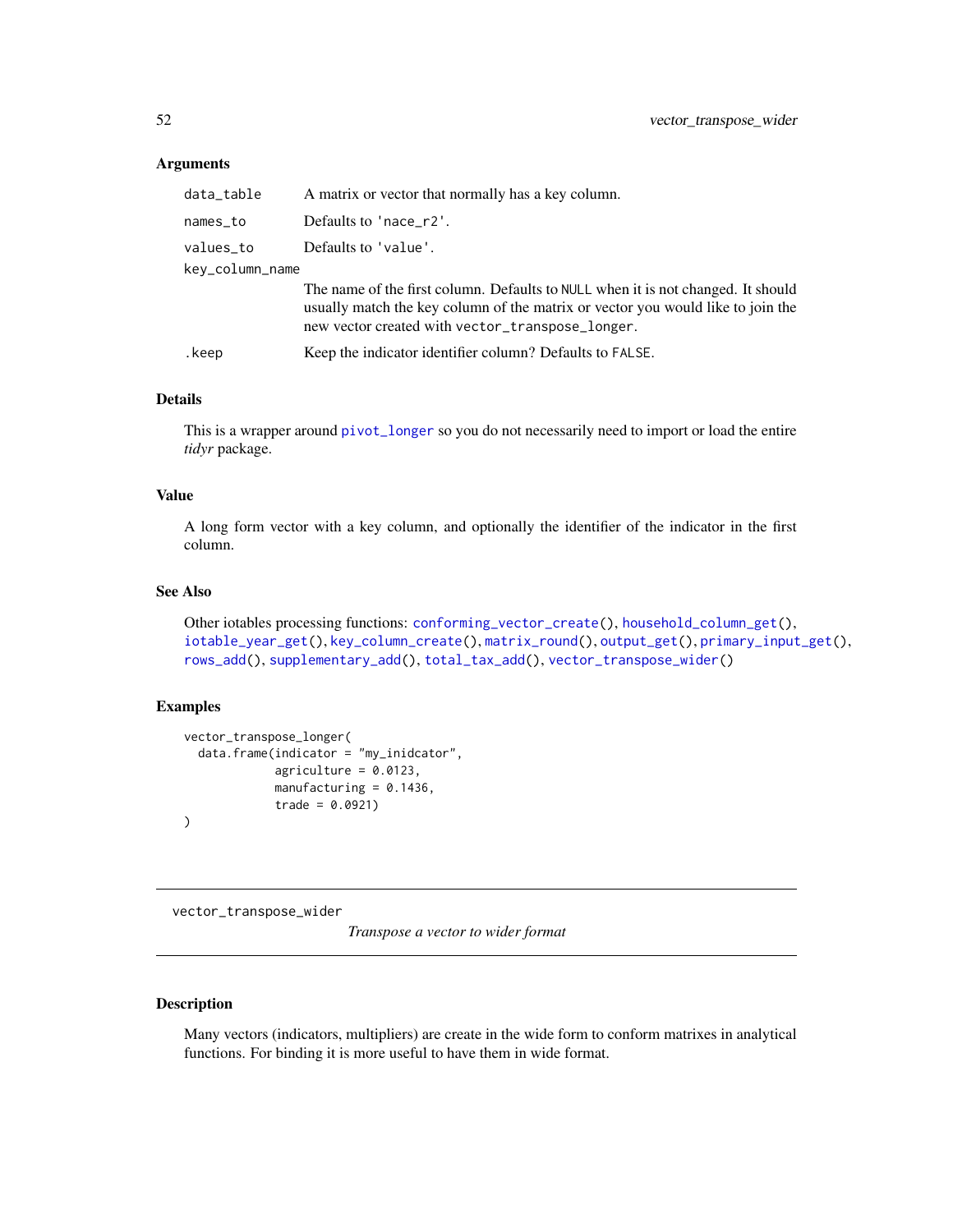<span id="page-52-0"></span>vector\_transpose\_wider 53

#### Usage

```
vector_transpose_wider(
  data_table,
  names_from,
  values_from,
  key_column_name = NULL,
  key_column_values = NULL
\lambda
```
### **Arguments**

data\_table A matrix or vector that normally has a key column. If the key column must be created or replaced, used key\_column\_name and key\_column\_values.

### names\_from, values\_from

A pair of arguments describing which column (or columns) to get the name of the output column ('names\_from'), and which column (or columns) to get the cell values from ('values\_from').

```
key_column_name
```
The name of the key column.

key\_column\_values

You can explicitly supply key column values. Defaults to NULL when the key column values will be created from the long data.

### Details

This is a wrapper around [pivot\\_wider](#page-0-0) so you do not necessarily need to import or load the entire *tidyr* package.

### See Also

```
Other iotables processing functions: conforming_vector_create(), household_column_get(),
iotable_year_get(), key_column_create(), matrix_round(), output_get(), primary_input_get(),
rows_add(), supplementary_add(), total_tax_add(), vector_transpose_longer()
```
#### Examples

```
vector_transpose_wider (data_table = germany_airpol[, -2],
                       names_from = 'induse',
                       values_from = 'value')
vector_transpose_wider (data_table = germany_airpol[1:8, 3:4],
                       names_from = 'induse',
                       values_from = 'value',
                       key_column_values = "CO2_emission" )
```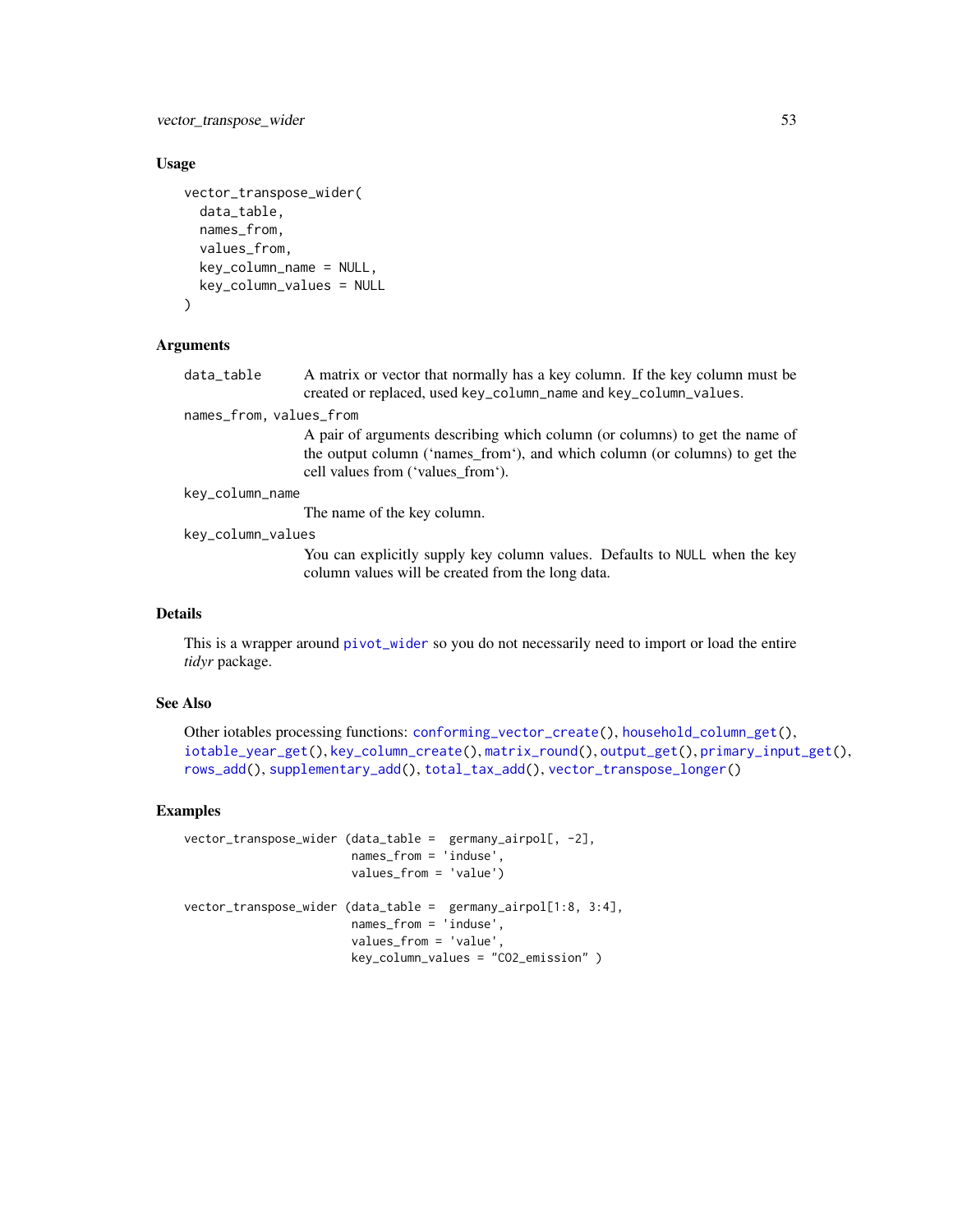# <span id="page-53-0"></span>**Index**

```
∗ Croatia 2010 datasets
    croatia_2010_1700, 7
    croatia_2010_1800, 8
    croatia_2010_1900, 9
    croatia_employment_2013, 10
    croatia_employment_aggregation, 10
    primary_inputs, 44
∗ Metadata datasets
    employment_metadata, 13
    metadata, 38
    metadata_uk_2010, 39
∗ Validation datasets
    germany_1995, 16
    germany_airpol, 17
    netherlands_2006, 41
    uk_2010_data, 49
    uk_test_results, 50
∗ analytic object functions
    ghosh_inverse_create, 18
    input_flow_get, 22
    leontief_inverse_create, 36
    leontief_matrix_create, 37
∗ datasets
    croatia_2010_1700, 7
    croatia_2010_1800, 8
    croatia_2010_1900, 9
    croatia_employment_2013, 10
    croatia_employment_aggregation, 10
    employment_metadata, 13
    germany_1995, 16
    germany_airpol, 17
    metadata, 38
    metadata_uk_2010, 39
    netherlands_2006, 41
    primary_inputs, 44
    uk_2010_data, 49
    uk_test_results, 50
∗ import functions
    airpol_get, 3
```
employment\_get, [12](#page-11-0) iotables\_download, [26](#page-25-0) iotables\_metadata\_get, [28](#page-27-0) iotables\_read\_tempdir, [29](#page-28-0) ∗ indicator functions coefficient\_matrix\_create, [5](#page-4-0) direct\_effects\_create, [11](#page-10-0) input\_indicator\_create, [23](#page-22-0) ∗ iotables import functions iotable\_get, [31](#page-30-0) ∗ iotables processing functions conforming\_vector\_create, [6](#page-5-0) household\_column\_get, [19](#page-18-0) iotable\_year\_get, [33](#page-32-0) key\_column\_create, [35](#page-34-0) matrix\_round, [37](#page-36-0) output\_get, [43](#page-42-0) primary\_input\_get, [45](#page-44-0) rows\_add, [45](#page-44-0) supplementary\_add, [46](#page-45-0) total\_tax\_add, [48](#page-47-0) vector\_transpose\_longer, [51](#page-50-0) vector\_transpose\_wider, [52](#page-51-0) ∗ linkage functions backward\_linkages, [4](#page-3-0) forward\_linkages, [15](#page-14-0) ∗ multiplier functions input\_multipliers\_create, [24](#page-23-0) multiplier\_create, [39](#page-38-0) airpol\_get, [3,](#page-2-0) *[13](#page-12-0)*, *[27](#page-26-0)*, *[29,](#page-28-0) [30](#page-29-0)* backward\_linkages, [4,](#page-3-0) *[16](#page-15-0)*, *[26](#page-25-0)* coefficient\_matrix\_create, [5,](#page-4-0) *[11](#page-10-0)*, *[21](#page-20-0)*, *[23](#page-22-0)*, *[25](#page-24-0)* conforming\_vector\_create, [6,](#page-5-0) *[19](#page-18-0)*, *[25](#page-24-0)*, *[34,](#page-33-0) [35](#page-34-0)*, *[38](#page-37-0)*, *[43](#page-42-0)*, *[45](#page-44-0)[–48](#page-47-0)*, *[52,](#page-51-0) [53](#page-52-0)*

croatia\_2010\_1700, [7,](#page-6-0) *[9](#page-8-0)[–11](#page-10-0)*, *[44](#page-43-0)* croatia\_2010\_1800, *[8](#page-7-0)*, [8,](#page-7-0) *[9](#page-8-0)[–11](#page-10-0)*, *[44](#page-43-0)*